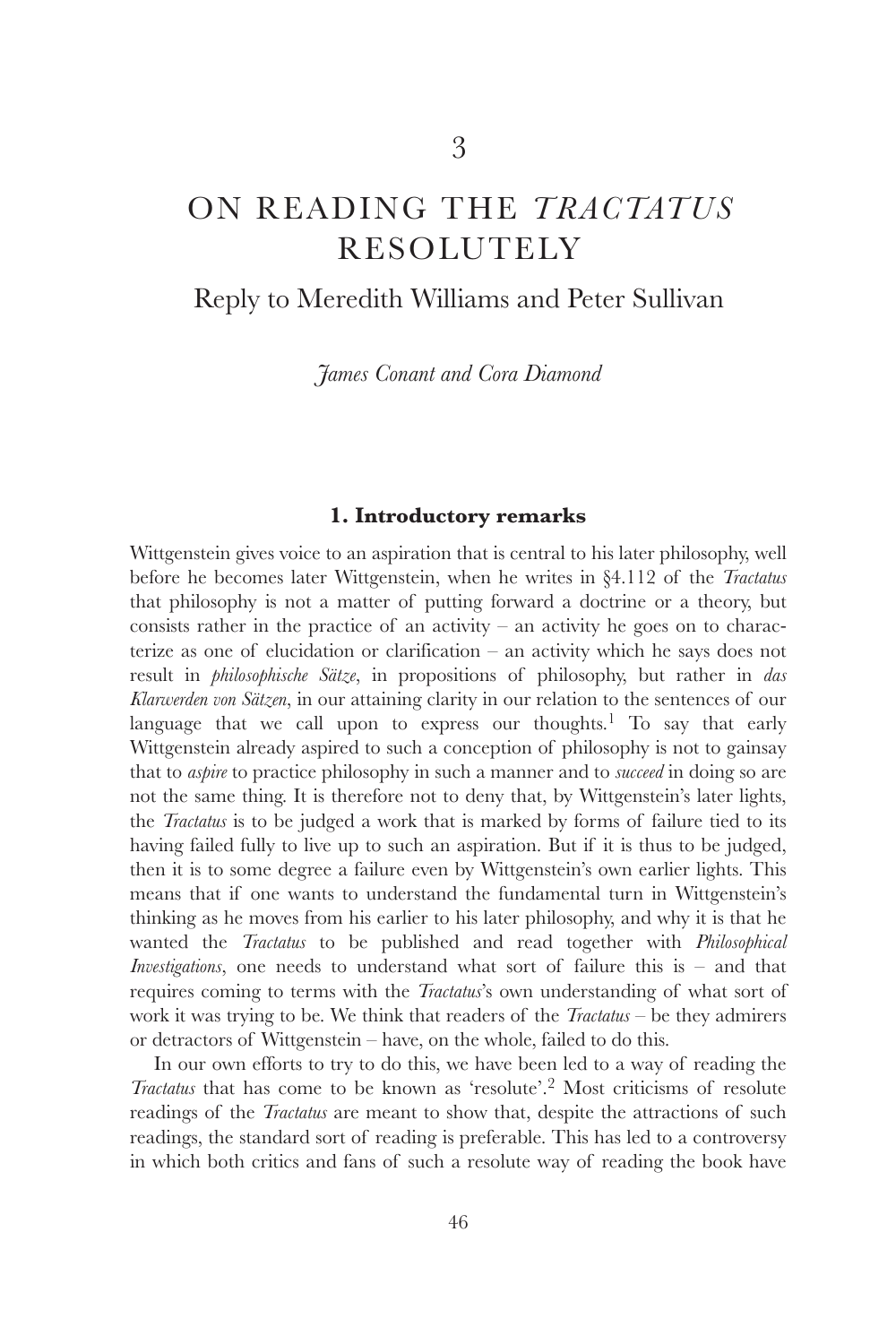tended in their attacks and defenses to speak of '*the* resolute reading'.3 Though the word 'resolute' is not a term either of us originally employed to characterize our manner of reading the *Tractatus*, we are happy to accept it as aptly encapsulating certain general features of our reading. But it is important to see that the features of a reading that make it appropriate for it to be thus characterized are of quite a general nature, sufficiently so as to leave a great many questions about just how the *Tractatus* ought to be read in detail unanswered. There is no reason why there should not be a variety of resolute readings. Indeed, as more and more scholars of Wittgenstein's work come to find themselves dissatisfied with the standard sort of reading, and especially now that some of them are also drawn to the possibility of a resolute alternative – and as our own continuing attempts, partly prompted by this recent explosion of work on the *Tractatus*, to think through our earlier suggestions about how to read the book have led us to reformulate and sometimes rethink some of the details of our own reading – it is becoming evident not only that a variety of resolute readings is possible, but that *Tractatus* scholarship is entering a stage in which that possibility is actual.<sup>4</sup>

So a resolute reading is better thought of as a *program* for reading the book, and not only for the reason just given (namely, that a variety of such readings is possible) but also because conformity to the basic features of such a reading leaves undetermined exactly how a great deal of the book works in detail. To be a resolute reader is to be committed at most to a certain programmatic conception of the lines along which those details are to be worked out, but it does not deliver a general recipe for reading the book – a recipe that one could apply to the various parts of the book in anything like a straightforward or mechanical way.<sup>5</sup> And we do not apologize for this. For we think that this is just how it should be. There should be no substitute for the hard task of working through the book on one's own. A resolute reading does not aim to provide a skeleton key for unlocking the secrets of the book in a manner that would transform the ladder into an elevator; so that one just has to push a button (say, one labeled 'austere nonsense') and one will immediately be caused to ascend to Tractarian heights, without ever having to do any ladder-climbing on one's own.

There are two interrelated general features that suffice to make a reading 'resolute', in the sense of that term that we are concerned with here. The first is that it does not take those propositions of the *Tractatus* about which Wittgenstein said, at §6.54, that they are to be recognized as 'nonsensical' to convey ineffable insights.6 The second feature is a rejection of the idea that what such recognition requires on the part of a reader of the *Tractatus* is the application of a theory of meaning that has been advanced in the body of the work – a theory that specifies the conditions under which a sentence makes sense and the conditions under which it does not. (Notice: both of these features of a resolute reading say something about how the book ought *not* to be read, thereby still leaving much undetermined about how the book ought to be read.) Taken together, these features rule out two central interrelated features of the (standard) sort of reading, according to which the truths of the theory supposedly advanced in the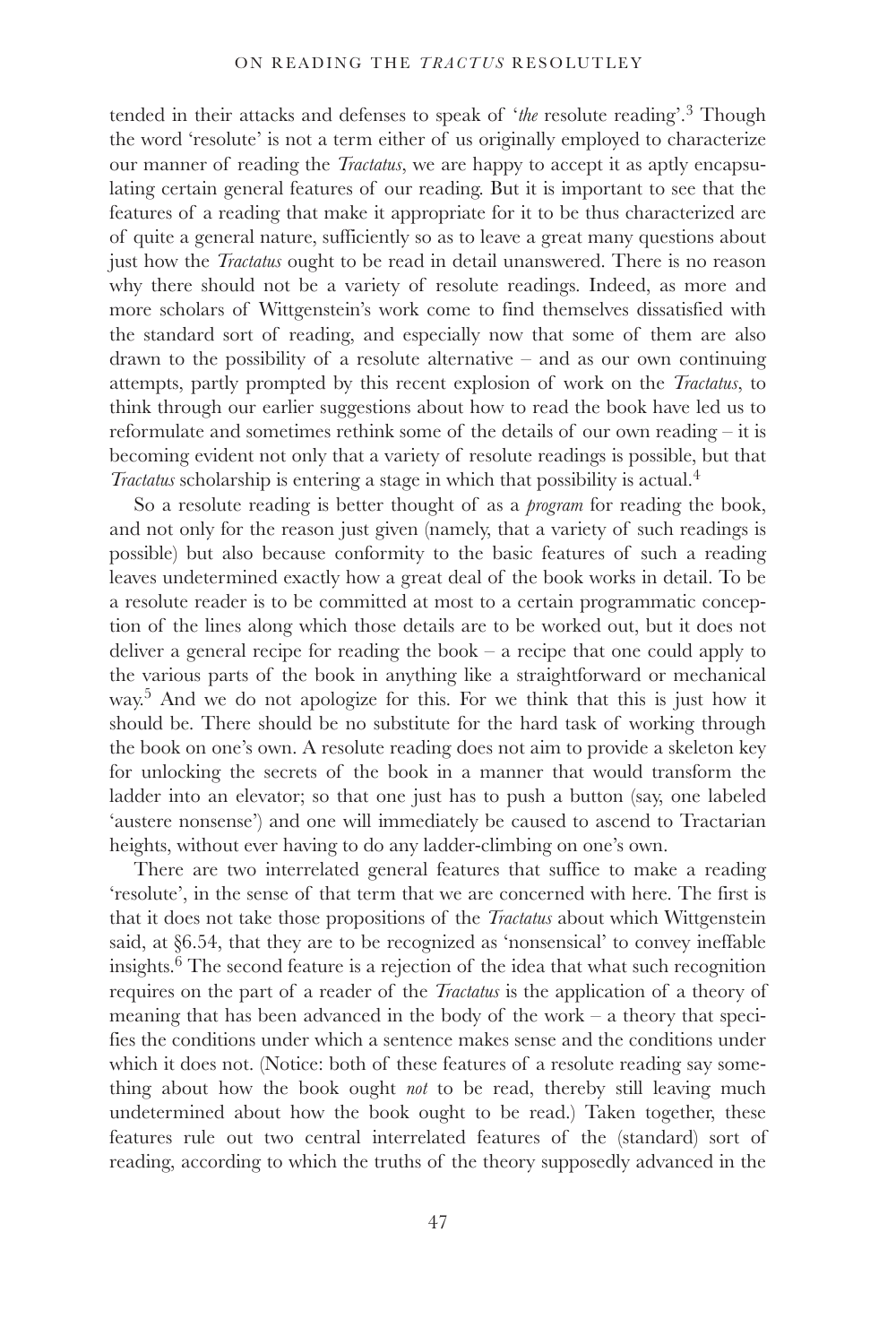body of the book prescribing what can and cannot make sense are themselves supposed to be necessarily ineffable.

It is a corollary of the second of these features that a resolute reading is committed to rejecting the idea that the *Tractatus* holds that there are two logically distinct kinds of nonsense: the garden-variety kind (cases of which we are able to identify prior to our initiation into the teachings of the *Tractatus*) and a logically more sophisticated kind (the nonsensicality of which is due to their logically internally flawed character). Resolute readings are committed to rejecting not only various previously fashionable accounts of the details of Wittgenstein's putative theory of why the sentences of philosophers are afflicted with a special sort of nonsensicality, but also any subsequent account that attributes to the author of the *Tractatus* an indefeasible commitment to a theory of this sort. From the vantage of a resolute reader, it makes little difference whether the account given of the supposed theory be one that rests on an appeal to verifiability, bipolarity, logical syntax, or some other putative respect in which 'philosophical propositions' are to be identified as nonsensical because of having been put together in some special kind of logically or conceptually illegitimate manner. All such accounts will qualify equally as instances of an irresolute reading, if they are committed to ascribing to the *Tractatus* a theory which its author must endorse and rely upon (if he is to be able to prosecute his program of philosophical critique) and yet which he must also regard as nonsense (if he thinks through the commitments of his own theory).<sup>7</sup>

Many critics of resolute readings notice that resolute readers are committed to one or another of the corollaries of this second feature, without ever managing to get this second feature itself clearly into view. Such critics notice that resolute readers are committed to rejecting some particular putatively Tractarian account of what makes some sentences nonsensical (say, an account based on illegitimate syntactical combination), while assuming that a resolute reader must share with the proponent of a standard sort of reading the idea that the charge of nonsense leveled at the end of the *Tractatus* is to be underwritten by *some* theory – be it one that is advanced within the body of the work or one that is imported into the work from the outside. These critics thereby assume that resolute readers must want to substitute some alternative theoretical account of the grounds of sense for the particular one under criticism.<sup>8</sup> These critics then become understandably very puzzled about how a resolute reading can possibly be thought to be sustainable. For they assume that the discovery that there are no logically distinct kinds of nonsense is itself arrived at through the elaboration and application of a theory of sense that resolute readers are now committed to viewing as having somehow been successfully articulated by the author of the *Tractatus,* even though the propositions by means of which it is to have been articulated have been relegated to the status of mere nonsense. This then leads to the criticism that a resolute reading renders the propositions of the book too semantically impoverished to be able to articulate the theoretical conceptions about the nature of nonsense that resolute readers are committed to ascribing to the work.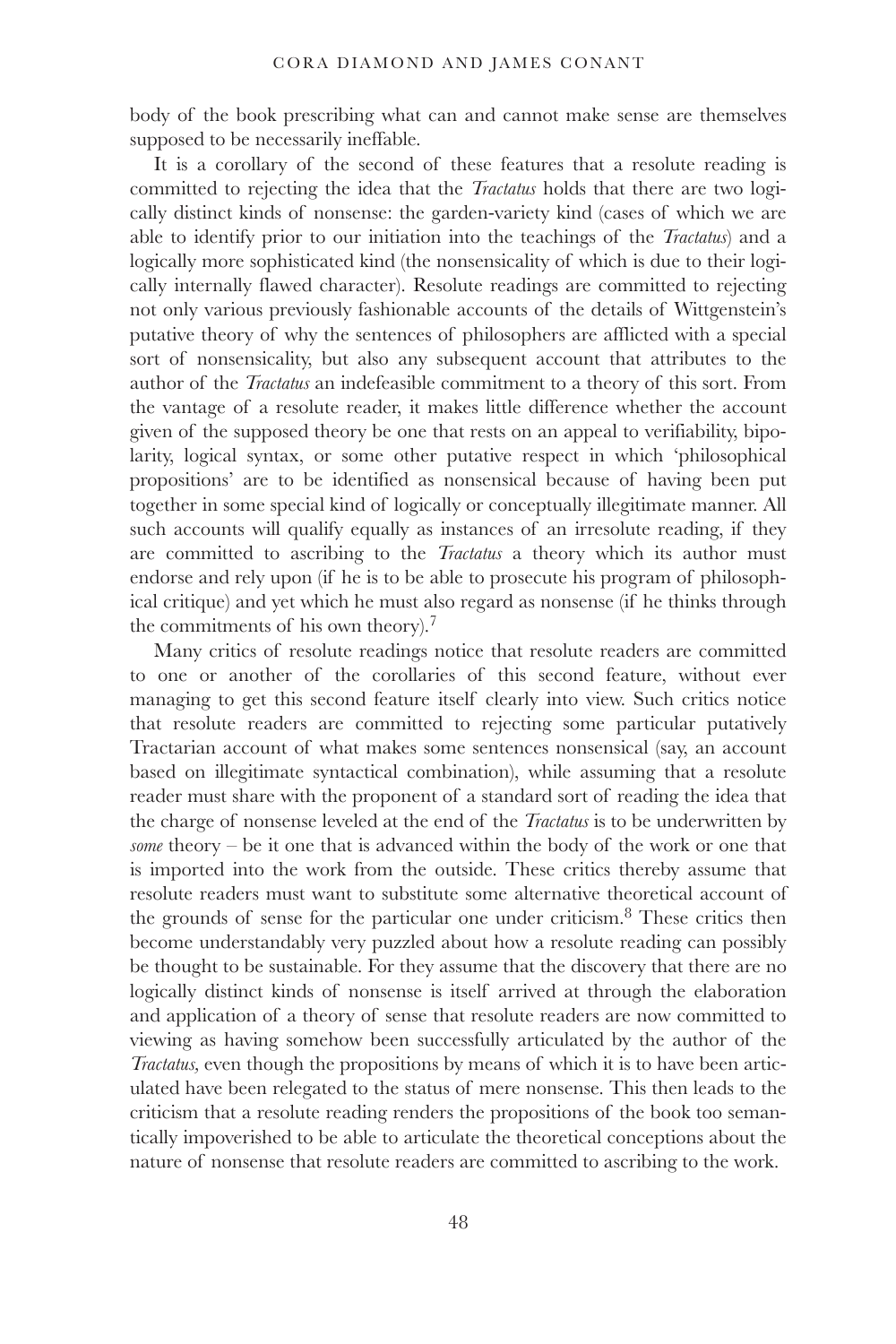Whatever one thinks of the project of trying to read the *Tractatus* resolutely – for there are a variety of grounds on which one might want to oppose such a reading<sup>9</sup> – it is important to come to see that the preceding sort of criticism misses the mark. A resolute reading does not take Wittgenstein's aim in the book to have been the communication of a theory of meaning, a theory of logic, or any other theory. The sort of resolute reading that we accept rather takes as central Wittgenstein's ideas about clarification as the aim of philosophy. Our understanding of this aim hangs together with 'resolution', in that we take clarification not to be something that the author of the *Tractatus* sought to achieve through the putting forward of effable or ineffable doctrines. In our replies to both Meredith Williams and Peter Sullivan below, we will attempt to bring out how we take the author of the *Tractatus* to have conceived clarification to be possible in the absence of a commitment to such doctrines.<sup>10</sup>

# **2. Reply to Meredith Williams's defense of standard readings**

Any comparison of the resolute and standard sorts of reading of the *Tractatus*, of the sort which Williams wishes to make, must show awareness of what the problems may be thought to be with *each* of the two types of reading, since it is hardly possible to convince anyone of the superiority of one sort of approach if one ignores or plays down the problems with that reading. Here it matters both that Williams's account of what is involved in a resolute reading of the *Tractatus* is inaccurate and that she does not seriously confront the problems inherent in the standard sorts of approach. We shall consider both of these points. We shall address some of the problems with the standard approach first. We shall take up some of Williams's criticisms of resolute readings in section 3.

The most fundamental problem with the standard approach to reading the book lies in its, on the one hand, wanting to take the content of the charge of nonsense to be underwritten by a theory that is advanced within the body of the book, and on the other hand, wanting to take the charge of nonsense to apply to the propositions that articulate that theory. If the propositions articulating the theory which is to entitle us to conclude that certain other propositions are nonsense are themselves nonsense, then that would appear to undercut our entitlement to the conclusion. If we really come to see that the propositions that comprise the theory are *nonsense*, then are we not thereby also obliged to concede that those propositions fail to furnish us with adequate grounds for believing in the truth of the theory, or for that matter in anything else? This problem gives rise to the dilemma at the heart of standard approaches to the book: either (1) one must tell a story that waters down what it means to say of the propositions of the work that they are 'nonsense' or (2) one must accept the characterization of these propositions as nonsense at face value. If a proponent of the standard reading seizes the first horn of the dilemma, then he may well be able to appear to furnish himself with resources for allowing enough light into his story about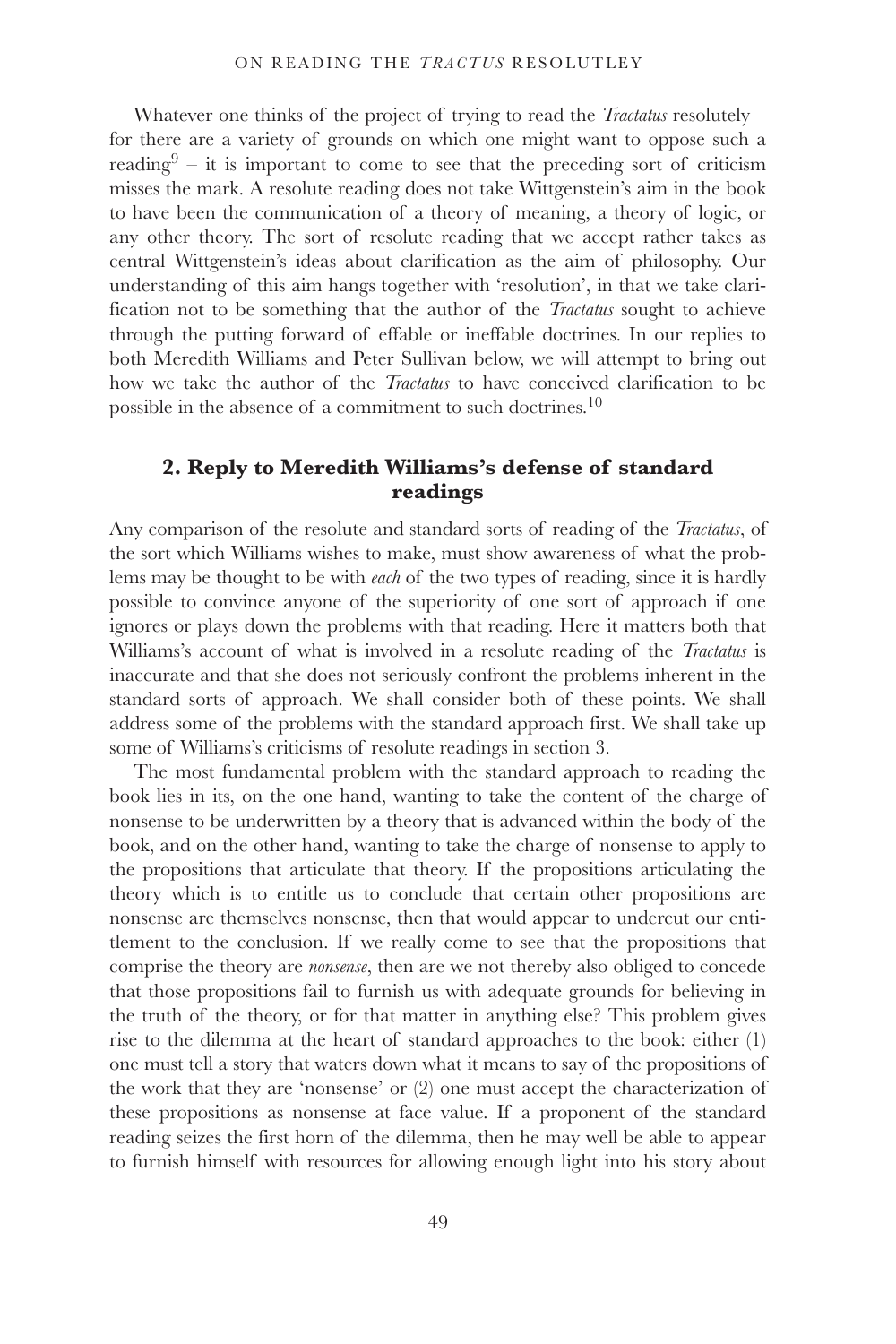what it is for something to be nonsense so that it can now appear to be the case that someone can, after all, 'grasp' what is 'meant' by a nonsensical proposition. The only problem then is that much of what is originally advertised as original in the doctrines of the *Tractatus* (e.g. about the relation between the limits of thought and the limits of language) either turns out to be false (because it turns out we can, after all, think all kinds of things that cannot be said) or to be reinterpreted in a manner that renders those doctrines vacuous (because terms such as 'nonsense', 'showing', etc., turn out to be mere *façons-de-parler* for designating ways in which perfectly intelligible – and therefore only 'strictly speaking' nonsensical – propositions can be employed to communicate apparently perfectly expressible truths). If a proponent of the standard reading firmly seizes the second horn of the dilemma, and tries to hold on to the thought that nonsense is nonsense, then she is faced with the problem that the lights will threaten to go out on her enterprise as she conceives it: the theory in question (that she takes it to be the central concern of the work to advance) will turn out not really to be intelligible, after all. Given the unattractive consequences that attend seizing either of the horns of this dilemma, perhaps it is not surprising that what we are most frequently offered, instead, is a sort of 'reading' of the book that hovers between the horns, wanting to take to heart the idea that certain things cannot be said, but also wanting to *tell* us what it is that cannot be said, and why, where the reasons why are themselves held to be unsayable.

Proponents of the standard sort of reading will sometimes acknowledge that their reading faces some such difficulty, but they will then transfer the blame to the author of the *Tractatus*. 'I am not denying that the *Tractatus* is an incoherent work,' they will say, 'but don't blame me, blame Wittgenstein! And, after all, he eventually came to see himself that it was a failed work. Does this not provide evidence that something like my reading must be right?' Williams introduces a new wrinkle to this line of defense by appealing to *Philosophical Investigations* §110 for support for a reading of the *Tractatus* that finds that work to exhibit a significant degree of tolerance for contradiction. She says that, in his later work, Wittgenstein identifies toleration of contradiction as indicating that one is in the grip of a picture. But the passage she cites does not say or imply anything about tolerance of contradiction.<sup>11</sup> Wittgenstein was a man of quite exceptionally high standards, throughout his life, when it came to carrying through a line of thought which might appear to run into difficulty; he was not at any point a willing tolerator of inconsistency or logical mess.<sup>12</sup> It might be suggested that the inconsistencies ascribed to Wittgenstein by those who give a standard reading of the *Tractatus* were ones of which he was not aware, because he was in the grip of a picture. But the inconsistencies and logical messes which we are going to describe below are not of a sort which it seems likely that early Wittgenstein would have been able to overlook simply in virtue of his being 'in the grip of a picture'.13 If you are in the grip of a picture, you may indeed construe every case as fitting the picture, even when it may seem obviously not to do so, as in Wittgenstein's example, from 1939, of someone who is committed to the idea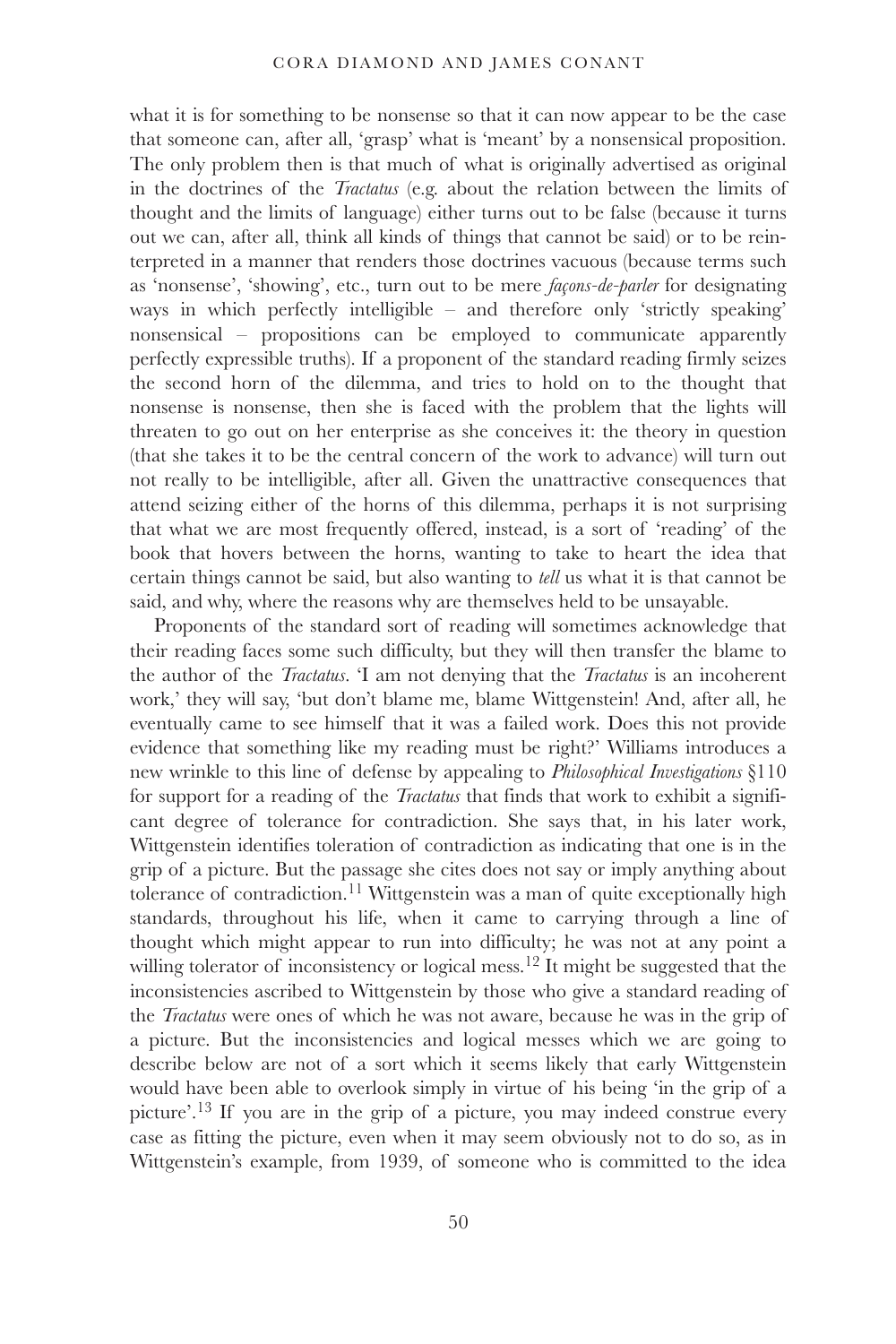that everyone in Cambridge has a telephone, and who construes absences of telephones as presences of invisible phones.<sup>14</sup> That sort of interpretation of everything as fitting one's picture can account for a number of features of Wittgenstein's early thought, such as his treatment of all inference as truth-functional. But the picture of inference as truth-functional would not, for example, have enabled him to construe the meaningless sentences of the *Tractatus* as standing in logical relations of a truth-functional character. If he had taken the book to provide logically structured argument and his sentences to stand in logical relations, his account of logic would have been in a sort of trouble that no 'picture' would have enabled him to gloss over. We do not wish to deny that later Wittgenstein did come to view the author of the *Tractatus* as in various ways in the grip of a philosophical picture. But we do wish to urge that anyone who is in too much of a hurry to rely on this bit of knowledge about later Wittgenstein in advancing a reading of his early book is bound to evade the real difficulties that lie in the path of coming to see what it was that early Wittgenstein took himself to be trying to do in the *Tractatus.*

To claim that Wittgenstein's own later view of the author of the *Tractatus* as in the grip of a picture cannot satisfactorily account for the sorts of confusion attributed to that book by Williams is, however, not to deny that a philosopher far less careful and acute than Wittgenstein might well be prey to a picture of a sort that would allow him to fall into just these sorts of confusion. Someone might picture 'the limits of logical thought' in quasi-geometric terms, imagining such limits on the model of the limits of a geographical territory (and therefore as a region of space that has an inside and an outside); so that just as there is something which is traversing the limit (and thus moving into the region which lies beyond the territory circumscribed by the limit), so, too, there must be something which counts as transgressing 'the limits of thought' (and thus thinking outside or beyond the region of thinking 'circumscribed' by the laws of logic).<sup>15</sup> But to be in the grip of that sort of a picture requires not merely glossing over but completely jettisoning many of the characteristic commitments of Wittgenstein's early thought.<sup>16</sup> The kind of incoherence to be found in Wittgenstein's early philosophy on the standard reading is therefore not really explicable by appeal to the idea that he was in the grip of a picture and saw everything in the terms provided by the picture. Such an appeal can seem to alleviate the sort of trouble the standard reading allows itself to discover the *Tractatus* in, only if one, in effect, ceases to take seriously the thought that *early* Wittgenstein was, after all, early *Wittgenstein*.

According to Williams's brief summary of the standard reading, Wittgenstein in the *Tractatus* 'tolerates paradox', in particular, by putting forward in the book a theory of meaning that 'undercuts the meaningfulness of the sentences used to state that theory'. He uses, she says 'the doctrine of showing to ameliorate its irrationality'. In that statement and in Williams's earlier summary of the standard sort of reading, there is a failure to distinguish between, on the one hand, the *showing* which is spoken of in the *Tractatus* (where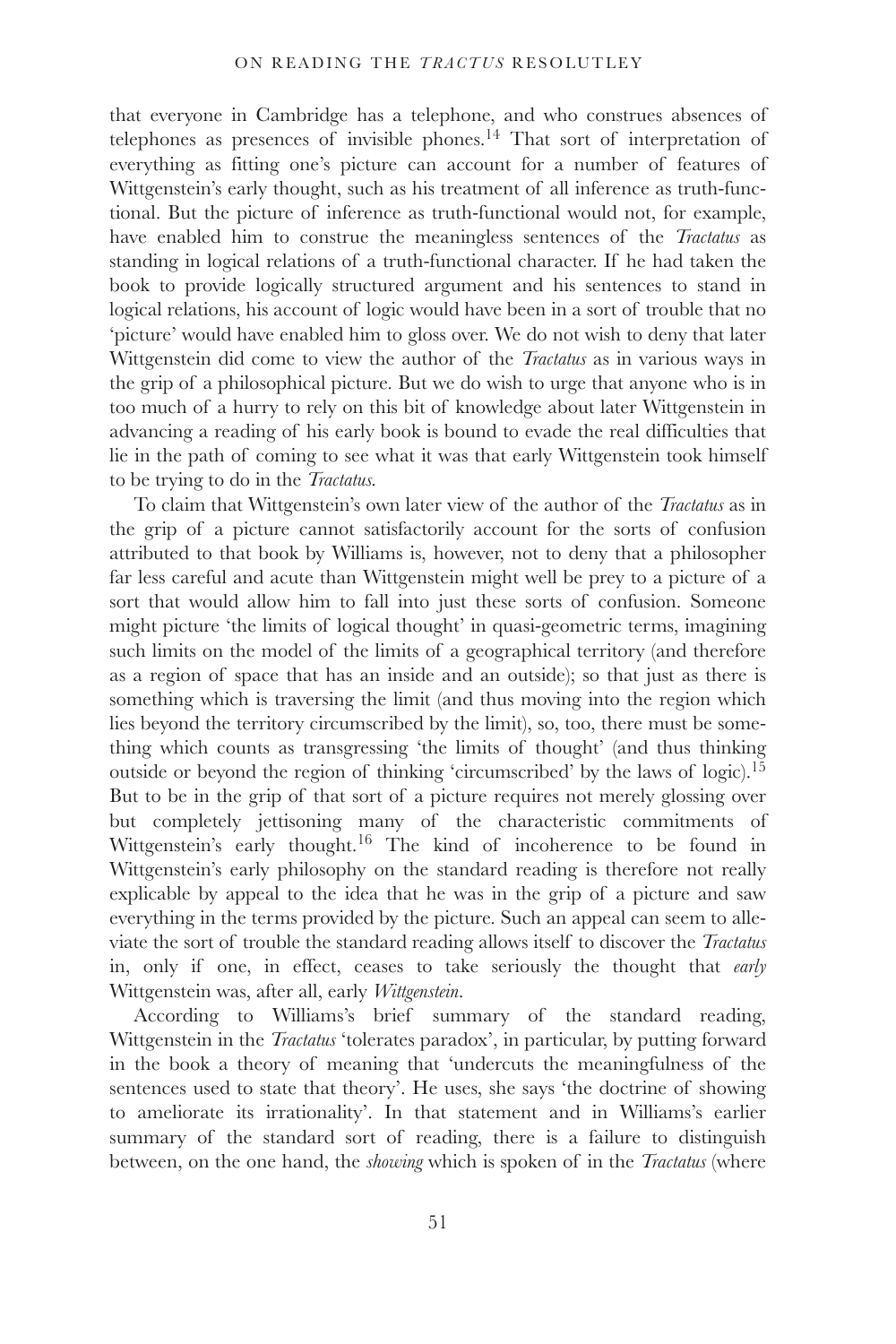senseful propositions, tautologies and contradictions are said to show things, but nonsensical propositions are not spoken of as showing anything) and, on the other, the supposed conveying of ineffable insights by the propositions of the *Tractatus* itself. We shall turn below to the question what a resolute reading can make of 'saying versus showing'. But what *any* satisfactory reading must do is not run together the *showing* done by senseful propositions, tautologies and contradictions with the 'illuminating' supposedly done by the propositions of the *Tractatus* itself.<sup>17</sup> If a reader of the *Tractatus* believes that *showing*, in the sense in which that term (i.e. the term *zeigen*) occurs in the *Tractatus*, is relevant to the question how sentences taken to be neither senseful nor tautologies nor contradictions can illuminate anything, that needs to be explained; but Williams does not seem to see that there is a problem here. There are versions of the standard reading that do not blur the distinction between *showing*, as that term is applied to senseful propositions, tautologies and contradictions, and the supposed conveying of illumination about things which cannot be said by the propositions of the *Tractatus*. Any hope of attaining clarity concerning the difficulties confronted by various versions of the standard reading requires, at a minimum, that no assumption be made that 'the doctrine of showing' somehow carries with it an account of how the propositions of the *Tractatus* are able to do what they are supposed to  $-$  an account of what it is for a book of propositions which do not say anything to communicate something nevertheless. There is no obvious connection between what senseful, tautologous and contradictory propositions do (when they *show* what they do) and anything that those propositions that we are eventually to recognize as nonsensical can be said to do (the *Tractatus* says they *elucidate*) – that is, there is no obvious connection of the sort that Williams implies is readily available.<sup>18</sup>

She wants to describe resolute readers as accepting a thesis about the *Tractatus* that it is consistent but point-missing, while standard readings are willing to accept a degree of paradox in the way in which the book is supposed to work  $- a$ degree of paradox that makes it a more interesting book. They are willing to accept that there is this irremediable paradox involved in the capacity of the book to communicate anything – a capacity supposedly tied to the doctrine of showing – because it supposedly makes better sense of the book as a whole. But her description, involving as it does an unexplained reference to work supposedly done by the 'doctrine of showing', is not so much a description of a book with paradox at its core as it is a description of a book with a big  $\frac{g}{g}$  at its center – a gap which cannot be papered over or otherwise concealed by invoking 'the doctrine of showing'. For what Wittgenstein says about *showing* in the *Tractatus* has no obvious or direct application to those propositions of his book that are not senseful, tautologous, or contradictory. If the remarks in the book that speak of 'showing' are supposed indirectly to account for the communicative power of the propositions of the book that are to be recognized as nonsensical (but which do not show anything in the sense in which Wittgenstein speaks of 'showing'), how they do it is, for all Williams says, a total mystery.<sup>19</sup>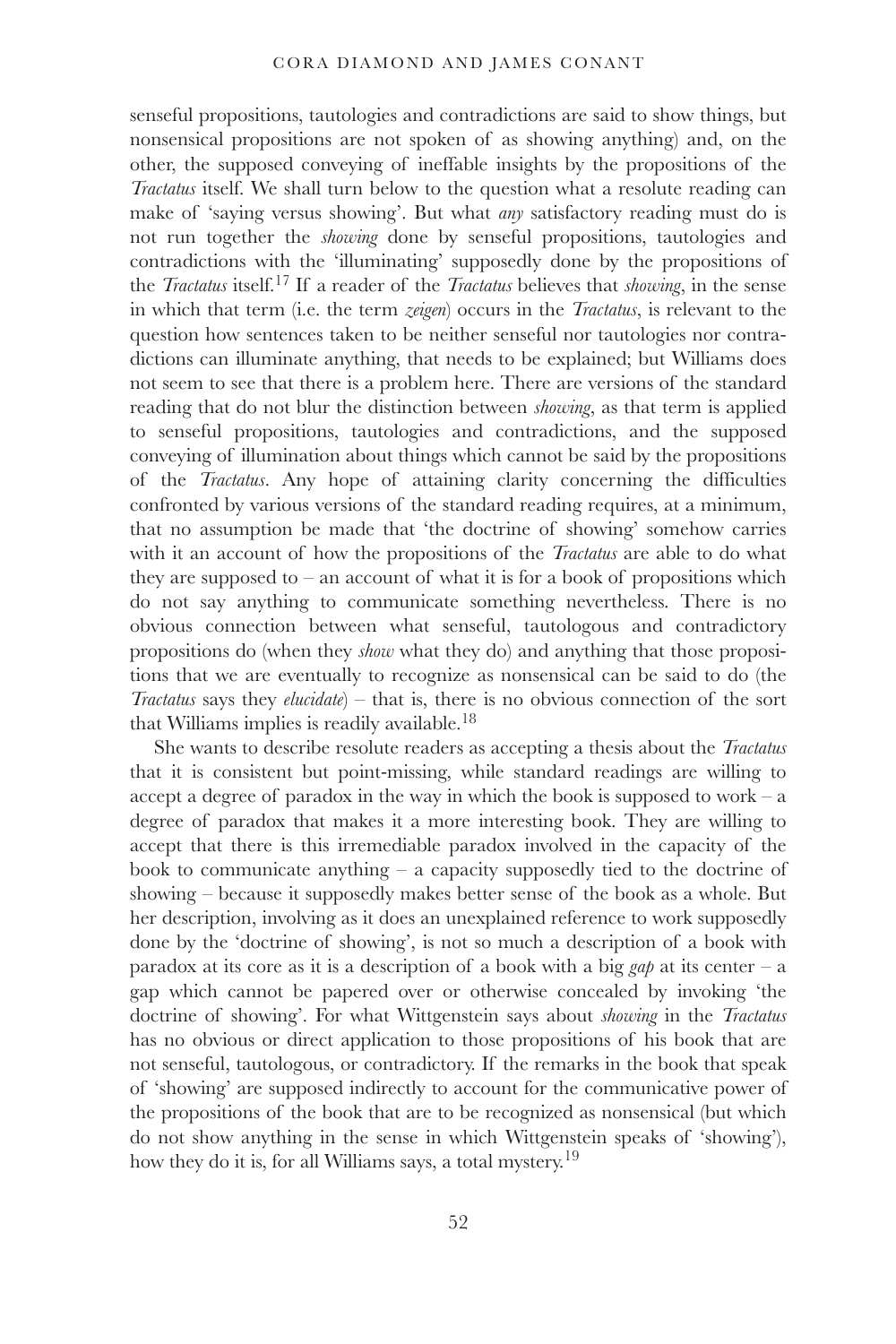Suppose, however, we consider, for a moment, standard readings of the *Tractatus* that do not blur the issues here in the way Williams blurs them. There is still a question, for any version of the standard reading, about the way in which Wittgenstein thought his sentences worked – the way in which they were supposed to convey the insights that (according to this sort of reading) he intended them to convey. If one has a sentence S, which is meaningless and which is supposed (alone or together with other meaningless sentences) to convey some particular insight I, there presumably has to be some connection between the words actually used in S (and the other meaningless sentences) and its being I, and not some other insight, that is supposed to be conveyed. If Wittgenstein's supposed theory of meaning disallows the meaningfulness of S, is there some further view that can be ascribed to him which would make it at least plausible that he took sentences that were not meaningful to be capable of conveying insights in a way that depended on what the sentences themselves *were*? But any kind of system for reading such sentences (or in some other way extracting insights from them) would appear to explain in what way they were meaningful, and thus would not be consistent with regarding them as meaningless.<sup>20</sup> If Wittgenstein is supposed to have thought that specific sentences of the *Tractatus* conveyed specific insights, in such a way that different people should in principle be able to grasp the same insight from any specific insight-conveying sentence, but is supposed not to have had any idea at all about how this conveying of insights worked, what sort of paradox would that be? It would simply be a case of failure to think about a very obvious problem. Alternatively, if Wittgenstein is supposed to have had some idea (even a rough and general sort of idea) about how the sentences were to be read as conveying specific insights, dependent on the structure and wording of the sentences, such an idea would appear to be straightforwardly inconsistent with views which even standard readings ascribe to the *Tractatus*. If this straightforward inconsistency is in no way addressed, then what we have is not an interpretation which makes his views 'paradoxical' but one which makes them just plain incoherent. But, if it is to be addressed, it is by no means clear how this might be done; it is not clear that there is any available account that would not ascribe to Wittgenstein views of a sort that he was himself concerned to reject.

Williams, along with many other proponents of the standard sort of reading, is not averse to ascribing a considerable degree of inconsistency to Wittgenstein; but one ought to be averse to making the book out to involve plain failure to deal with such an obvious problem as how meaningless sentences might convey specific insights. If specific sentences are not in some way tied down to specific insights then, in truth, there is no such thing as the standard reading. For such a reading requires not just that there be a right way to grasp the *Tractatus* propositions and to connect them with insights, despite their meaninglessness, it requires also that *Wittgenstein* took there to be a right way to grasp his propositions and connect them with insights, despite their meaninglessness.<sup>21</sup> In some of our papers on the *Tractatus* we have canvassed a number of proposals previous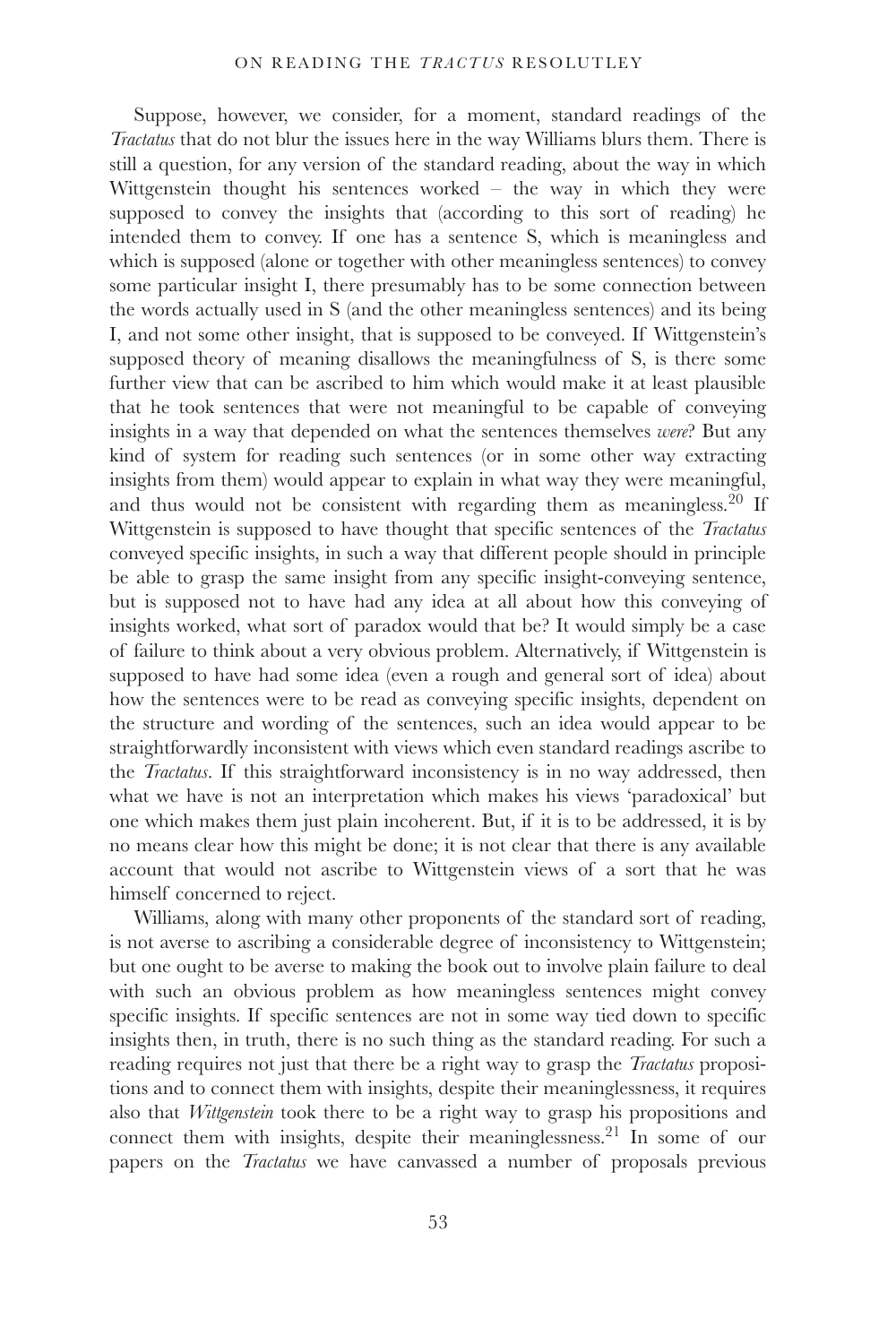commentators have put forward about how to connect specific meaningless propositions with specific insights and discussed the difficulties – both exegetical and philosophical – that such proposals tend to run into. Williams manages to avoid such difficulties altogether by leaving it utterly vague how, according to her take on the *Tractatus*, particular bits of nonsense are to be correlated with and convey particular insights. But, without some proposal in place for how to get around this problem, it hard to see how one can go about assessing the relative merits of the 'reading' on offer.

There are other deep problems with the standard readings that go unmentioned by Williams. It would take us well beyond the appropriate scope of this reply to go into all of them. We will conclude this part of the paper by simply mentioning some further problems and reminding the reader of some of the parts of Wittgenstein's text that Williams does not discuss (but that should matter) in assessing the relative merits of resolute readings.

A first such problem is that the theory of meaning that the book is taken to express must have consequences not only for the topic of the meaningfulness of the sentences that are used to argue for and express the theory, but also for a great many other of the tightly intertwined topics of which the book treats. If we suppose, with the standard sort of reading, that the book does put forward such a theory, the theory would have consequences not just for what can be *said* but also for what can be *thought*, <sup>22</sup> for what can be *grasped* or *understood*, <sup>23</sup> for what can be *conveyed*, etc. If a consequence of the supposed theory is that the sentences of the book are nonsensical, a further consequence would appear to be that anything that the sentences might at first be taken to convey is not graspable, including the supposed theory of meaning. To take Wittgenstein to have intended his book to convey certain insights, including a theory with the supposed consequence that the insights in question cannot be grasped (that there is no such thing as *thinking* them), is not to describe Wittgenstein as willing to put up with 'paradox'; it is to leave yet another big gap in the center of one's reading. If the 'doctrine of showing' is supposed to fill the gap, this needs to be explained. The interpretation would need to spell out how one might get from the 'showing' done by senseful propositions to the graspability of the supposed insights conveyed by the nonsensical sentences of the book. Without such an account, it will not be clear whether a reading of Wittgenstein with any plausibility can be given along the lines that Williams suggests. Some proponents of the standard sort of interpretation have struggled valiantly with this sort of problem, but their struggles tend to run into characteristic and unsatisfying sorts of dead-end (which we and other resolute readers have documented and discussed at considerable length elsewhere). Williams offers no indication of how she would address the problems that such accounts face. But absent some concrete suggestions about how to make the *Tractatus*'s treatments of topics such as saying, thinking, understanding, etc., hang together as a coherent whole, there must remain some question as to whether the proffered interpretation is to be regarded as being as clearly superior as she suggests it is.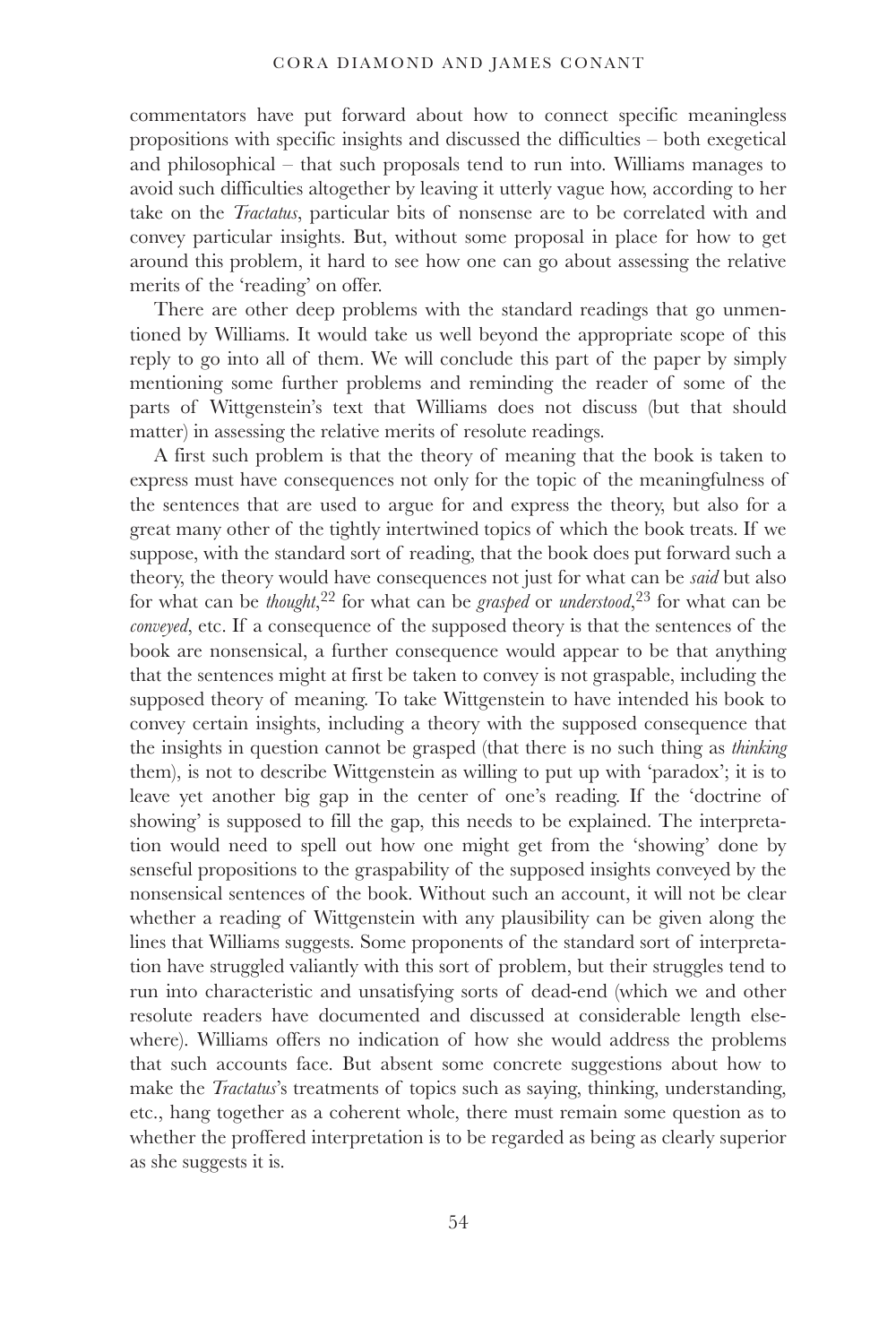A second such problem, briefly touched on above, concerns the supposed theory of logic to which Wittgenstein is committed on standard readings. It is difficult to see how to square the claim that the propositions of the book are nonsense with the claim that those propositions are able to provide logically structured argumentation. Their providing such arguments is taken by standard readings to be an essential element in the way in which the book is meant to enable readers to reach the insights that it supposedly conveys. The standard reading depends, in its various versions, either on not confronting the problems here (this present one and the others to which the reading leads<sup>24</sup>) but stopping short wherever they crop up, or on ascribing to Wittgenstein a quite uncharacteristic failure to take seriously the problems to which his views would plainly lead on the standard reading, or on an un-worked out idea about how an appeal to 'showing' contains some sort of solution to these problems, and frequently on some combination of these strategies. One therefore does not have to accept some expository thesis of 'strong consistency', as Williams suggests, in order to arrive at the view that standard readings are deeply problematic. There have to be limits, on any reasonable understanding of what is involved in exposition, on how logically problematic you can make a text by Wittgenstein out to be, where the problematic character in question would not have been hard for him to see, supposing him to have accepted the view ascribed to him. Standard readings in general understate or ignore the problems here.

The following bears repeating: taking Wittgenstein to have been in the grip of a picture, in the way Williams does, provides no account at all of why he might have been willing to tolerate the various sorts of problems mentioned above. They arise for anyone who accepts precisely the picture that is ascribed to Wittgenstein by the standard reading. These problems are salient, given that reading; they are not made invisible or tolerable through an acceptance of the picture of language that that reading ascribes to him. Critics of resolute readings that represent the state of play in *Tractatus* scholarship, as Williams does, as one in which a perfectly viable reading of that work has long been available and no reasons have yet to surface for not resting content with the previously prevailing *status quo* – critics, that is, who, in the light of the problems with standard readings that have been raised by resolute readers, are unwilling to reopen the question of their viability far enough at least to say *something* about how these problems are to be addressed – ask us, in effect, to assess the merits of a resolute approach to the book without ever really entering into the interpretative issues that give rise in the first place to the impulse to see if one might not be able to come up with a way of reading the book that makes these problems disappear. Such a blinkered approach to assessing the relative merits of alternative ways of reading the book is bound to generate more heat than light.

In concluding this part of the paper, it is worth noting that, in our above discussion, in stating these problems, we have entirely left to one side the many problems that arise if one goes on to take into account those portions of the text of the *Tractatus* that standard readings tend to underplay or brush entirely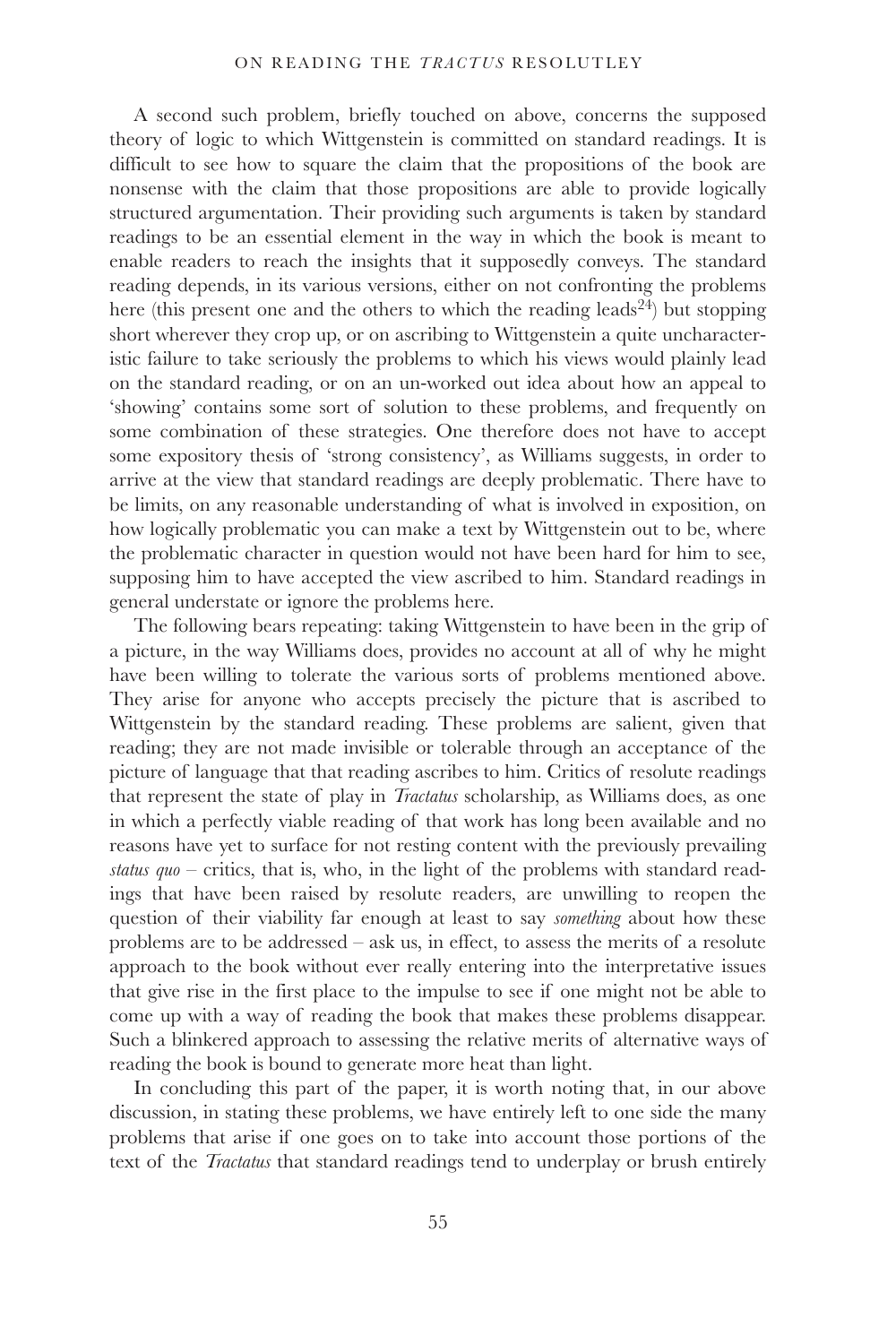to one side. There are various sorts of passage that matter here, of which the following two are perhaps the least awkward to adduce without any further interpretative stage-setting: first, there are those passages in the text that would appear to repudiate precisely the view of nonsense on which the standard reading depends (most notably perhaps, §§5.473–5.4733); second, there are those moments where the author's way of characterizing his sentences and what a reader is to do with them would appear to conflict with the standard sort of reading (most notably perhaps, in the Preface and the concluding sections). One obvious instance of this sort is the remark in the Preface that 'what lies on the other side of the limit will be *simply* nonsense' (our emphasis). A more neglected, but equally striking instance of this sort is the author's speaking, in §6.54, of his propositions as something we are meant to *overcome*. This seems to suggest, at any rate, that the road to 'paradox' and incoherence, which we take when we refuse to overcome the propositions but try instead to hold on to them as somehow managing to communicate ineffable insights, is not the road that Wittgenstein envisaged as the one the reader is to take if she is finally to arrive at the point (that forms the opening topic of §6.54) at which she understands the author of the book by having come to recognize his sentences as nonsensical.

There are numerous other sorts of passage in the text (that we and other resolute readers have highlighted in our writings) that put pressure on a standard sort of construal of the work as a whole. Someone with imagination and sympathy for the standard sort of approach may well be able to find ways to come to its aid and make something of these passages, giving reasons why Wittgenstein's text is worded in just the ways it ought to be at these junctures. We invite those with such sympathies to help push the debate forward by giving such reasons. And we will continue to try to make the best overall sense we can of those passages in the text that most confound us. Only through a combined effort of this sort will it be possible to achieve a fair assessment of the relative merits of these and other approaches to the text.

# **3. Reply to Meredith Williams's criticisms of resolute readings**

We turn now to a discussion of some of Williams's central criticisms of resolute readings, and, in particular, to some of the inaccuracies in her remarks about resolute readings in general and about Diamond's views in particular. We will discuss these under four headings: (1) *the 'you, too' objection*, (2) *the covert theory of nonsense objection*, (3) *the 'what about showing?' objection*, and (4) *the methodological objection.*<sup>25</sup> (We will mostly defer discussion of the 'strong continuity thesis' that Williams ascribes to us until section 5.) We are grateful to Williams for affording us this opportunity to clear up certain misunderstandings of our views, especially as there is every reason to think that these misunderstandings are not yet as uncommon as we would like to see them become.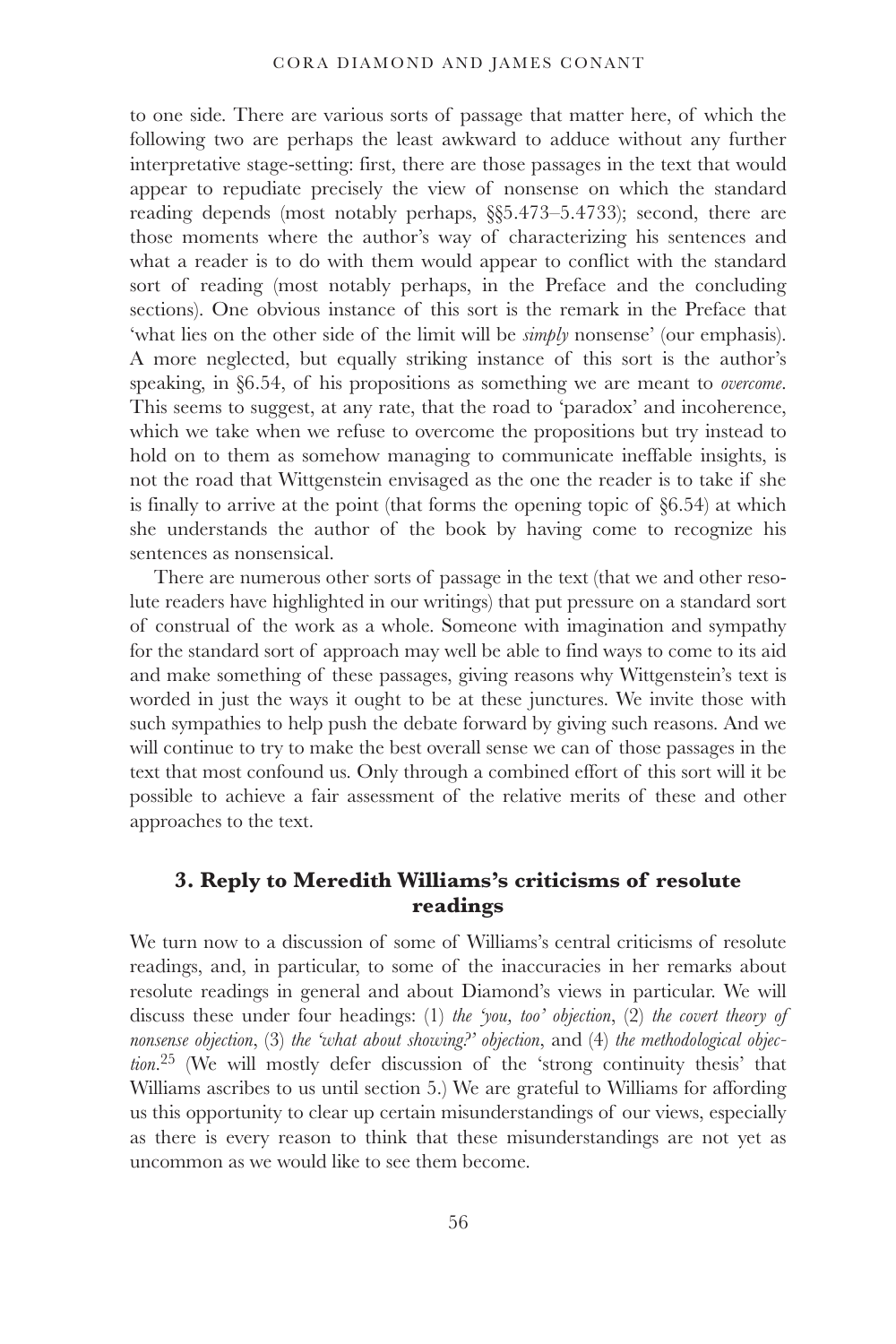## *The 'you, too' objection*

Williams frequently employs what we will call *the 'you, too' argument*. It is a central argument of hers and depends on a pervasive misunderstanding of what is involved in a resolute view of nonsense. The argument goes as follows: resolute readings, although they claim to avoid the kind of paradox which standard readings find in the *Tractatus*, are in fact no less committed to a reading that involves just this kind of paradox. The paradox, Williams argues, can be moved from one point to another but cannot really be diminished.

Let us begin with the following question: why does she think that any reading of the *Tractatus* will involve a commitment to paradox *somewhere*? The standard readings of the *Tractatus* locate paradox in the fact that Wittgenstein puts forward a theory of meaning in the book which has as its consequence that the propositions of the book are nonsensical; the response to the paradox ascribed by standard readings to Wittgenstein (according to Williams) is that Wittgenstein attempts to mitigate the paradoxicality by using the 'doctrine of showing' to explain the communicative power of his own propositions. (Her account fits only some standard readings; as we have noted, not all standard readings share Williams's willingness to muddle together the 'showing' of which Wittgenstein speaks and the conveying of insights by the propositions of the *Tractatus*.) According to Williams, resolute readings of the *Tractatus* equally depend on substantial philosophical commitments, on which they take Wittgenstein to draw. The resolute reading, too, takes Wittgenstein to accept a theory of what nonsense is; and it must be an account of nonsense powerful enough to be able to bring about a deconstruction of the text of the *Tractatus*. But, she thinks, on any reading, the philosophical commitments that underpin the view of nonsense must not themselves be taken to be undercut by the theory itself. Therefore something akin to a 'saying–showing' distinction (of the sort ascribed to Wittgenstein by standard readers) must be in play, she thinks, on any reading, if such commitments are to remain secure in the face of the book's attack on philosophical nonsense, including its own unmasking of the propositions of the *Tractatus* as nonsense. As Williams sees the 'saying–showing' distinction, what it does is enable some theses to serve as genuine bases for philosophical critique; the paradoxicality lies in the attempt to exempt from the critique some set of theses to which the critique would appear to be applicable. The standard reading (what she regards as the standard reading) takes the theses that escape full demolition to be expressed within the book; the resolute reading (what she takes to be the resolute reading) must, on her view, locate the theses that escape full demolition *somewhere*. There is no way to read the *Tractatus* which does not involve some such paradoxical willingness to cling to certain theses which underwrite a project of philosophical critique – theses that have been made exempt from the full blast of philosophical critique – even though the critique would appear to be applicable to them. So the only real difference between standard readings and resolute readings is in how each sort of reading identifies the theses in question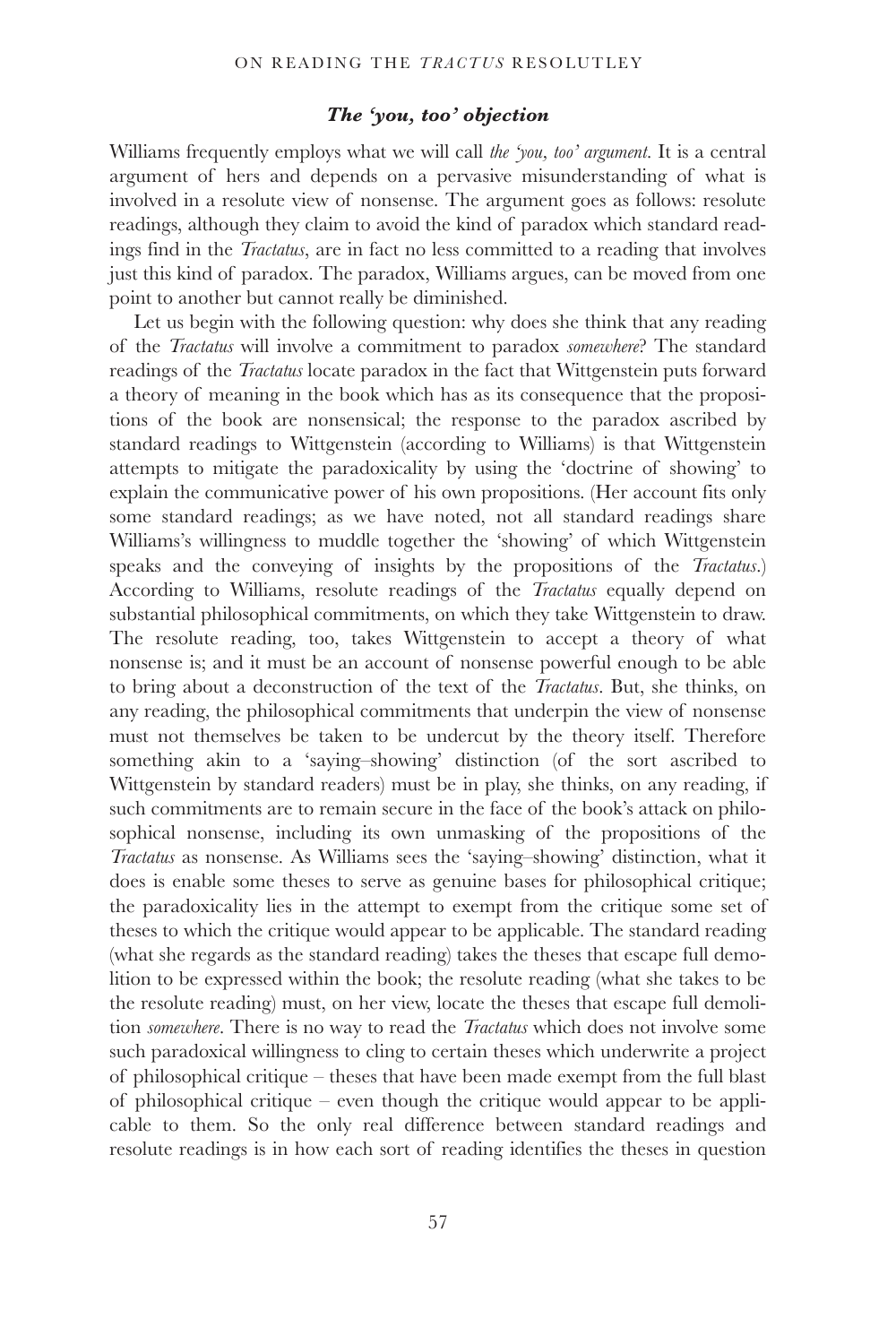and in what story they tell about why these theses in particular are exempt from the full blast of philosophical critique.

The 'you, too' argument rests on a fundamental misconception of what is involved in a resolute reading, and in the view of nonsense that forms part of it. One of the main sources of this misconception stems from her reading of certain isolated remarks in 'Throwing Away the Ladder'.<sup>26</sup> She reads Diamond's view of nonsense to have at its heart the idea that sign-constructions are nonsensical if they violate certain specifiable conditions for being a sentence. She takes Diamond to hold that some sign-combinations, like 'What those view Paradise 5 between of ', are nonsensical because they transparently fail to fulfill the relevant conditions. They transparently fail to have the appropriate sort of syntactic structure. And, supposedly, Diamond then holds that there are less obvious syntactic conditions on being a sentence which are violated by sentences like 'A is an object' and by the sentences of the *Tractatus* itself. The crucial condition is that of bipolarity: it is the failure to meet the bipolarity condition that explains (on Diamond's view as Williams presents it) why such sentences can be recognized to be nonsensical. Such a recognition is in fact a recognition that they are like 'What those view Paradise 5 between of ' in being syntactic messes, although this is not obvious on the surface. This reading of Diamond is closely tied to Williams's argument that Diamond's reading, and other resolute readings, cannot dispense with paradox. For, if it is the case that Diamond is extracting, either from the *Tractatus* or from somewhere else, a theory of meaning which enables her to formulate general conditions which sentences must meet, such that sign-combinations can be recognized to be nonsensical through failure to meet those conditions, then indeed there is something puzzling or paradoxical at the heart of her reading. It looks as if she is dependent on a theory powerful enough to generate substantial claims about violations of essential conditions of meaningfulness, while at the same time trying to distance Wittgenstein from all substantial theorizing.

Here we come to one of the fundamental points in resolute readings, that we mentioned in section 1: resolute readings reject the idea that nonsense is the result of the violation of some or other kind of logical conditions on legitimate sentence-construction. Williams discusses in detail the example 'A is an object', and ascribes to Diamond the view that that sentence is nonsensical because if it is meaningful it would be necessarily true and hence would violate the bipolarity condition. Two things are wrong with this as an account of Diamond's view, or indeed of any other version of a resolute approach: (1) the ascribed account of nonsense rests on an appeal to features that sentences would have if they were meaningful; (2) the account is taken to rest at certain points on an appeal specifically to a principle of bipolarity.

1 You cannot establish the nonsensicality of a sentence by any appeal to features that it would have if it were meaningful. If a sentence is nonsensical, then, on the view of nonsense that forms a part of any resolute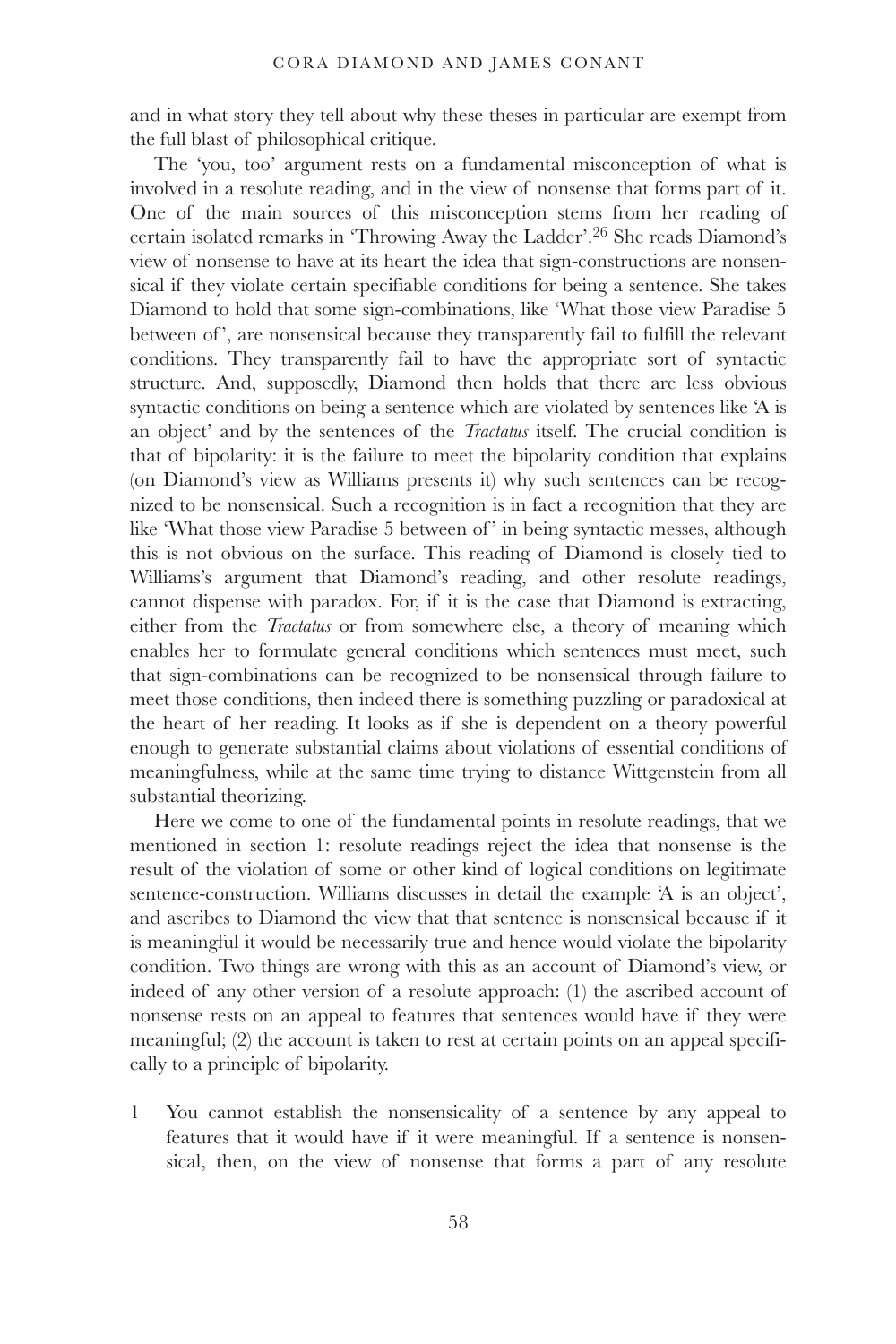reading, it contains a word or words to which no meaning has been given. Meaning can be given to that sign in many different ways. What it would say if it were meaningful might be a million different things. To suggest that there is something you can get hold of which is what it would say if it were meaningful, something that is logically problematic in some way, and which would be at the root of the meaninglessness you would be able to go on to ascribe to the sentence, is to see in it some logically faulty sort of sense. This is exactly the approach rejected by both of us in our writings on the *Tractatus*. The approach is described by Diamond in her discussion of 'A is an object', $27$  but it is the approach that she is criticizing. The idea of there being something the sentence would mean if it meant anything is exactly what she treats as characteristic of a wrong approach to sentences like 'A is an object'. In the pages of hers (in 'Throwing Away the Ladder') that seem to have inspired Williams's reading of her, Diamond explicitly says that she has just presented a wrong account of Wittgenstein's view in her discussion of the idea that, given Wittgenstein's view of what sentences are, there must be a violation of conditions of meaningfulness by the sentence 'A is an object'. Discussions of the sort of approach to nonsense that Williams attributes to resolute readers figure equally in Conant's work, but, again, always only as a target (and never as the doctrine) of the work: 'The *Tractatus* does not aim to show us that certain sequences of words possess an intrinsically flawed sense by persuading us of the truth of some theoretical account of where to locate "the limits of sense".'<sup>28</sup>

2 We hold that you cannot establish the nonsensicality of a sentence or wouldbe sentence by establishing that it violates a condition of bipolarity.<sup>29</sup> Suppose someone claimed that, from the recognition that a particular proposition lacked bipolarity, and was neither a tautology nor a contradiction, that it therefore had to be nonsensical, from the *Tractatus* point of view. The question then is: *what* supposedly lacks bipolarity? No mere sign has or lacks bipolarity. And, again, if we call something a tautology, we are taking it that the names in it have a particular use: if two occurrences of the same letter, say, are not names for the same thing, the sense cannot 'cancel out' as it does in a tautology. Take a typical *Tractatus* proposition, of the sort that appears to lack bipolarity, 'Propositions are truth-functions of elementary propositions.' What use do we want to give the first word of that proposition, as it occurs there? It is hardly meant to refer to all things that look like propositions. Nor do we intend to use the word 'propositions' to mean truthfunctions of elementary propositions; we don't want to use the quoted propositional sign to say that truth-functions of elementary propositions are truth-functions of elementary propositions. In order to make this *Tractatus* proposition out as lacking bipolarity, and as not being a mere tautology, we should have to specify some other sort of use for that first word. If there is no specifiable use that we will accept as what we want there, we can recognize a kind of failure, but it is a failure to give any meaning to one of the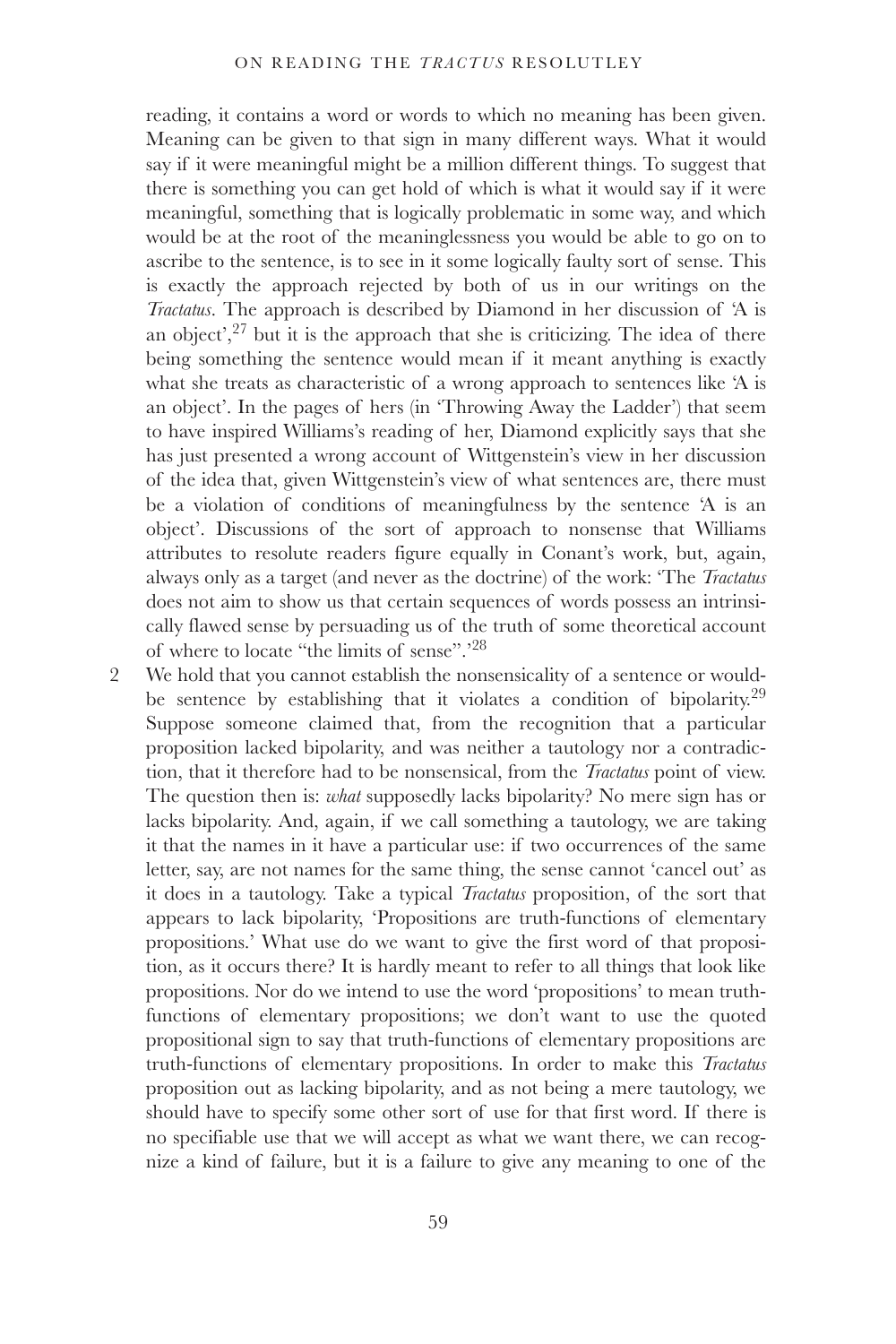words we are using. The idea we may have, that 'absence of bipolarity' might be directly available to us as we consider a proposition, comes from failure to take seriously that a sign does not itself determine a use. We have to make clear that use of the propositional sign such that we want to say: the sign *used that way* expresses something that is not bipolar. Before there is any attempt to apply some general doctrine about non-bipolar propositions, we've got to have such a proposition. But what will happen if we attempt to spell out the use we mean is that the attempt at clarification will show us that there is nothing we will accept as what we mean. The attempt at clarification has to precede the supposed application of doctrine; and, if indeed the proposition-like thing in question is philosophically problematic, what will happen is that the attempt will bring out a kind of failure to mean anything clear at all. We shall never get as far as the supposed application of doctrine. What does the work is the attention to the particular problematic sentence itself, the attempt to clarify it, and the failure of that attempt.  $30$ 

You can try to show that a sentence is nonsensical by trying to clarify it, and revealing in the course of that attempt that there is some word or words in it to which the person uttering the sentence (who may indeed be yourself) has given no determinate meaning. But the absence of meaning is not something that can be inferred in an argument from some criterion of logical illegitimacy. On our view of the *Tractatus*, we are not supposed to derive from some theory of meaning (or from anything else) conditions of logical legitimacy of some sort, violation of which would put us into a position to infer nonsensicality or to infer that some word or words in a sentence lacked meaning. As we read the *Tractatus*, no combination of signs that we can put together can be faulted on grounds of logical illegitimacy. If 'Socrates Plato' has no meaning, the reason is that we have not given meaning to the fact that 'Socrates' stands to the left of 'Plato' (that one name stands to the left of another). We could do so. (Question: 'Who taught whom?'; answer: 'Socrates Plato.') There is no logical condition that is violated by 'Socrates Plato', or even by 'Socrates Abracadabra'.<sup>31</sup> Any string of signs can be taken to be a fact in various ways; and that those signs stand in these or those relations can then be taken to signify this or that. They do not, messy as they may look, violate any conditions in such a way as to allow us simply to conclude that they are nonsensical; we cannot conclude that, because of some supposedly specifiable violation, the signs thus related cannot be meaningful. (§5.4732: 'We cannot give a sign the wrong sense.')

It is central to our reading of Wittgenstein that he did not think that any combination of signs could be held, as such, to be logically illegitimate. He says that, if a sign is possible, it is also capable of signifying. When he says (at §5.473) that, in a certain sense, we cannot make mistakes in logic, one of the things he means is that we cannot diagnose nonsense by picking out violations, by some combination of signs, of conditions for being a sentence, for meaning anything. There is no way to arrive at a diagnosis of a sentence as nonsensical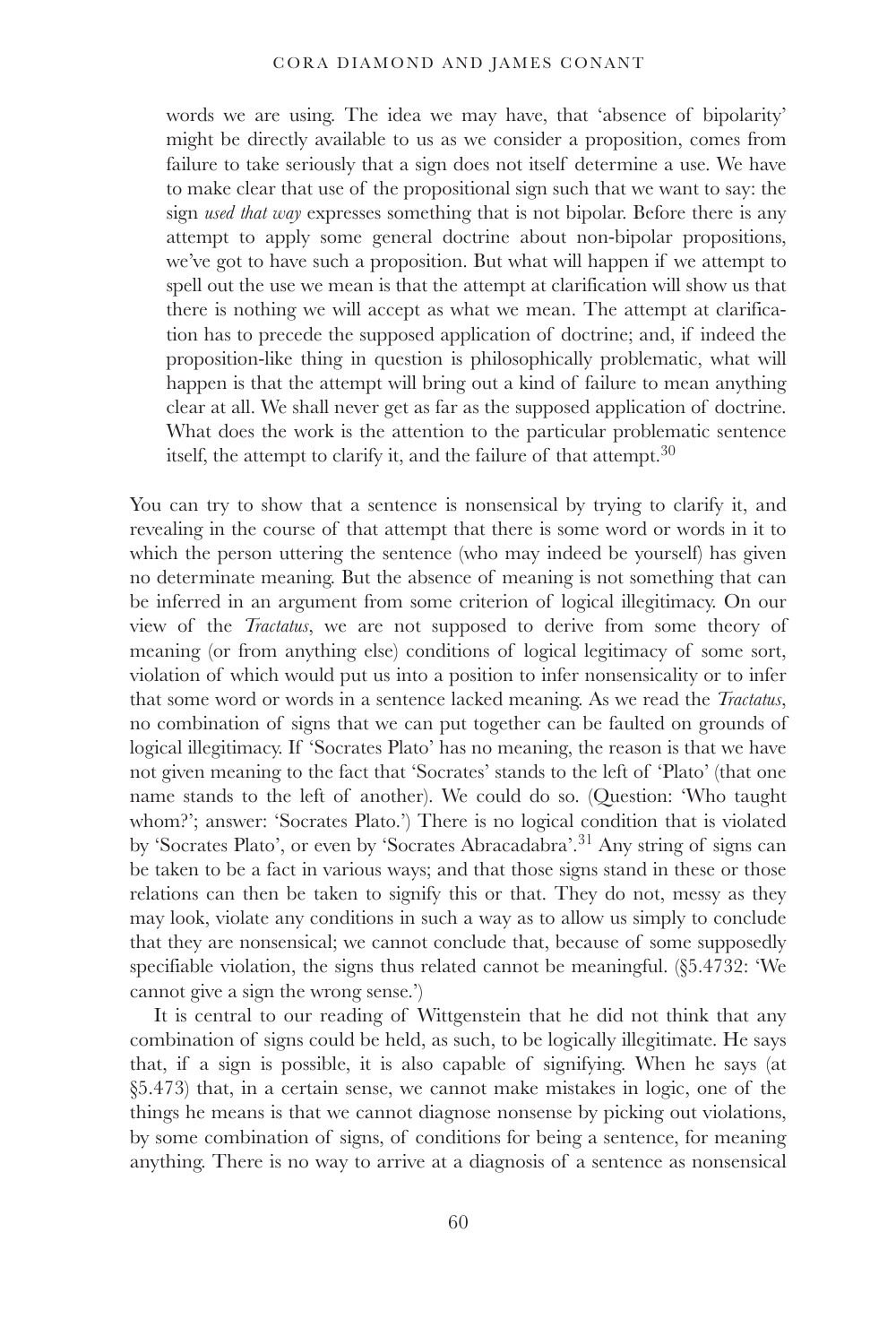by deriving from the *Tractatus* (or from anything outside the *Tractatus*, but accepted by Wittgenstein in the *Tractatus*) some conditions for being a sentence, and then noting that some sentence fails to meet those conditions. In particular, there is no way to arrive at a diagnosis of a sentence as nonsensical by deriving from the *Tractatus* a condition that sentences, if they are not to be nonsensical, must be bipolar, tautologies or contradictions. The view of nonsense that we ascribe to Wittgenstein does not depend on a theory of meaning that seeks to establish conditions for meaningfulness that could be thus employed in diagnosing nonsensicality.32

Williams also ascribes to Diamond the view that 'A is an object' can be shown to be nonsense by a perspicuous analysis, which would reveal it as having the form ' $(\exists x)A$ ', and thus to be transparently nonsense. Williams's account here is hard to follow, and does not correspond to anything Diamond has held. (It also does not appear to be consistent with the view that she ascribes to Diamond that we have just discussed: for if I write on the blackboard '(∃x)A', I can hardly be held to have written something that, if it were meaningful, would be necessarily true and supposedly therefore a violation of a bipolarity condition. It should be quite obscure, by anyone's lights, in such a case to speak of what this string of signs would mean 'if it were meaningful'.) There is indeed a use of the word 'object', as a formal-concept word, in which it corresponds to a use of the quantifier-variable notation. Thus 'An object fell' goes over to ' $(\exists x)(x \in \text{full})$ ', unlike 'A tortoise fell', which goes over to '(∃x)(x is a tortoise and x fell).' But someone who says 'A is an object' would appear to be using 'object' in a different way, namely as an ordinary predicate, like 'tortoise'. 'A is a tortoise' goes over to 'Tortoise (A)'; and it may seem that someone who says 'A is an object' wants to utter something which will go over into logical notation in the way that 'A is a tortoise' does. There is nothing whatever the matter with that. 'Object' can indeed be used as an ordinary predicate: we can certainly say of someone that he is an object, meaning (perhaps) that he is contemptible, or beneath contempt; or, alternatively that if we drop him out the window he will fall at 32 feet per second per second. The problem with the philosophical utterance of 'A is an object' is not that it somehow combines an existential quantifier with a name.<sup>33</sup> The problem is rather that what the meaning of 'object' is supposed to be when used in a way that appears to be meant to parallel 'tortoise' has not been made clear. It's not clear *what* predicate-meaning the utterer wants it to have, if any. That does not say that it cannot be made clear, or that the sentence cannot make sense. It can. But someone who utters 'A is an object' may have two desires which appear to be able to coexist because they are not brought fully to awareness: she may want to use 'object' so that it is the ordinary-language term for a logical kind, in which case it would go over in logical notation to a combination of quantifier and variable, and she may also want to use it in a way that is parallel to 'tortoise' in 'A is a tortoise'. (The latter desire comes out in the form of words she uses; the former is involved in the failure to notice that the word 'object', in her use of it as predicate, has been given no meaning.) We are familiar in ordinary critical thinking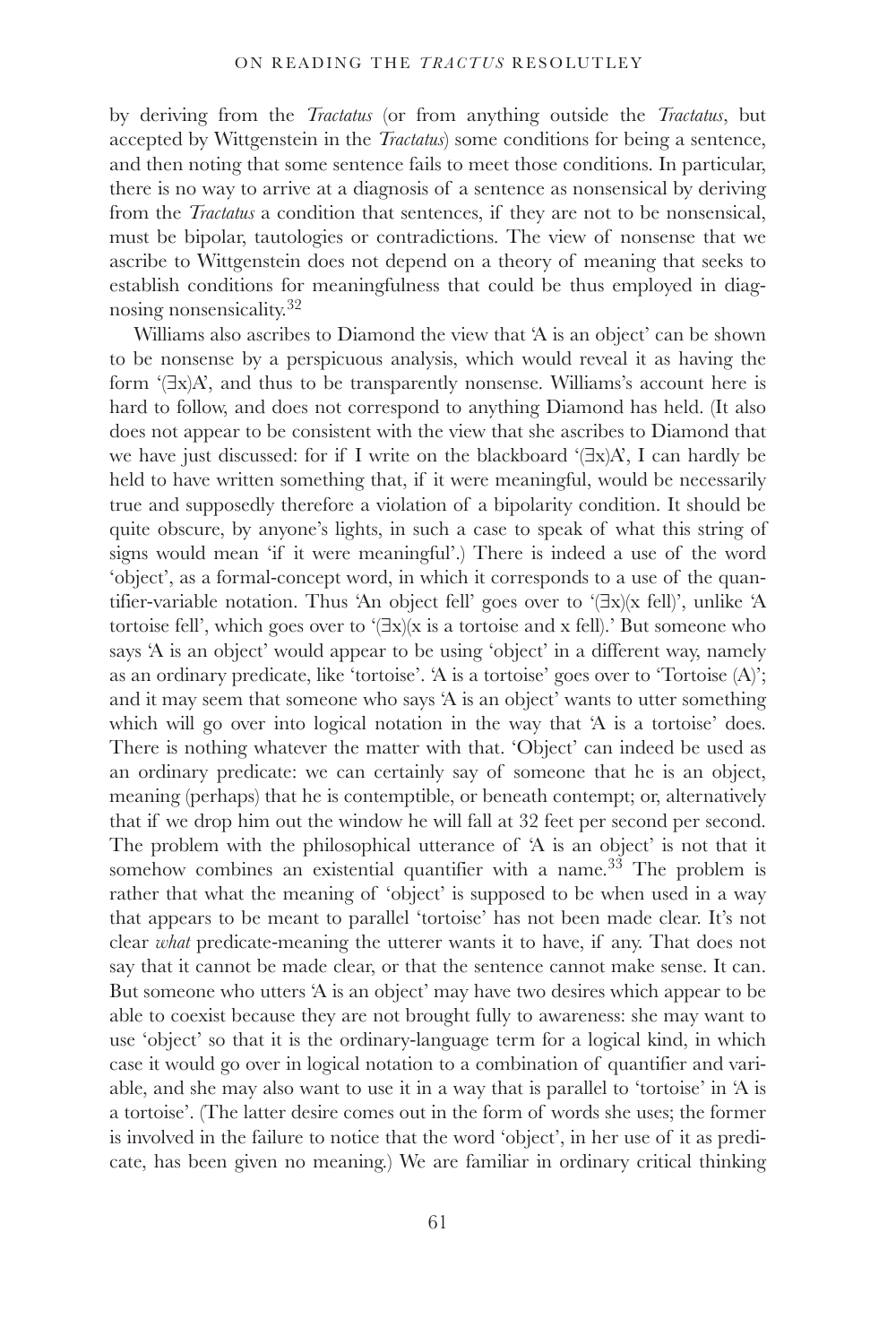with procedures in which such unclarity is brought to a person's notice. Thus, an equivocation involving 'or' in ordinary English might be brought to the speaker's notice, if he spoke Latin, by asking whether he wanted to translate what he said with *aut* or with *vel*; or, if he had been taught a logical notation, exactly the same clarification could be effected using the notation. It is important here that, if a person says 'A is an object' without definitely wanting to use 'object' either as a formal-concept word or as a predicate but is vaguely and confusedly hovering between both uses, the sentence has *no* translation into a formal notation. It would hardly translate into ' $\langle \exists E x \rangle A$ '. Confusions don't have translations into logical notation, any more than does a vague hovering between inclusive and exclusive 'or'. The elucidatory insight that logical notation can help us attain, for early Wittgenstein, comes not through our coming to see how what a sentence 'says' goes into the notation *in the wrong way* (because it has a logically flawed sense), but rather through our coming to see how 'it' (i.e. what we imagine the sentence to be trying to say) *fails to go into the notation at all* (because there is nothing determinate that we are here imagining).

So what we have seen thus far is the following: in her deployment of the 'you, too' argument, Williams ascribes to Diamond the idea that a philosophical sentence can be shown to be nonsensical through its violating certain conditions on meaning – that, once certain stipulations of meaning are in place, the resulting combinations of words are such that they cannot be given a logically permissible sense. The only reason for thinking that Diamond believes in such a 'cannot' would be the ascription to her of the idea that philosophical sentences violate some or other condition for meaningfulness. But, as we have noted, it is central in all resolute readings that nonsensical sentences are not rendered nonsensical by violating of conditions for meaningfulness, and, as we have seen, Williams's supposed textual evidence that Diamond holds otherwise is based on a misreading of Diamond's remarks. The supposed 'dilemma' for resolute readings that Williams presents depends on failure to grasp this central point. We turn now to the second misconception on which her argument depends.

#### *The covert theory of nonsense objection*

Independently of ascribing a particular theory of nonsense to Diamond, Williams is concerned to argue, as we have seen, that even if we resolute readers do not think we rely upon such a theory, in fact, we do, too. It is not unlikely that she will read through our discussion above of why the 'you, too' argument involves a misreading of Diamond and come to the following conclusion: 'OK, maybe they really do think they can do without a theory of nonsense here. But, of course, they cannot. In order to charge someone with speaking nonsense, you have to presuppose a theory of nonsense.' Williams fails here to see how deep our break with standard readings is meant to be. Standard readings of the *Tractatus* have at their heart the idea that Wittgenstein intended, in the *Tractatus*, to put forward a metaphysical conception of language and thought in relation to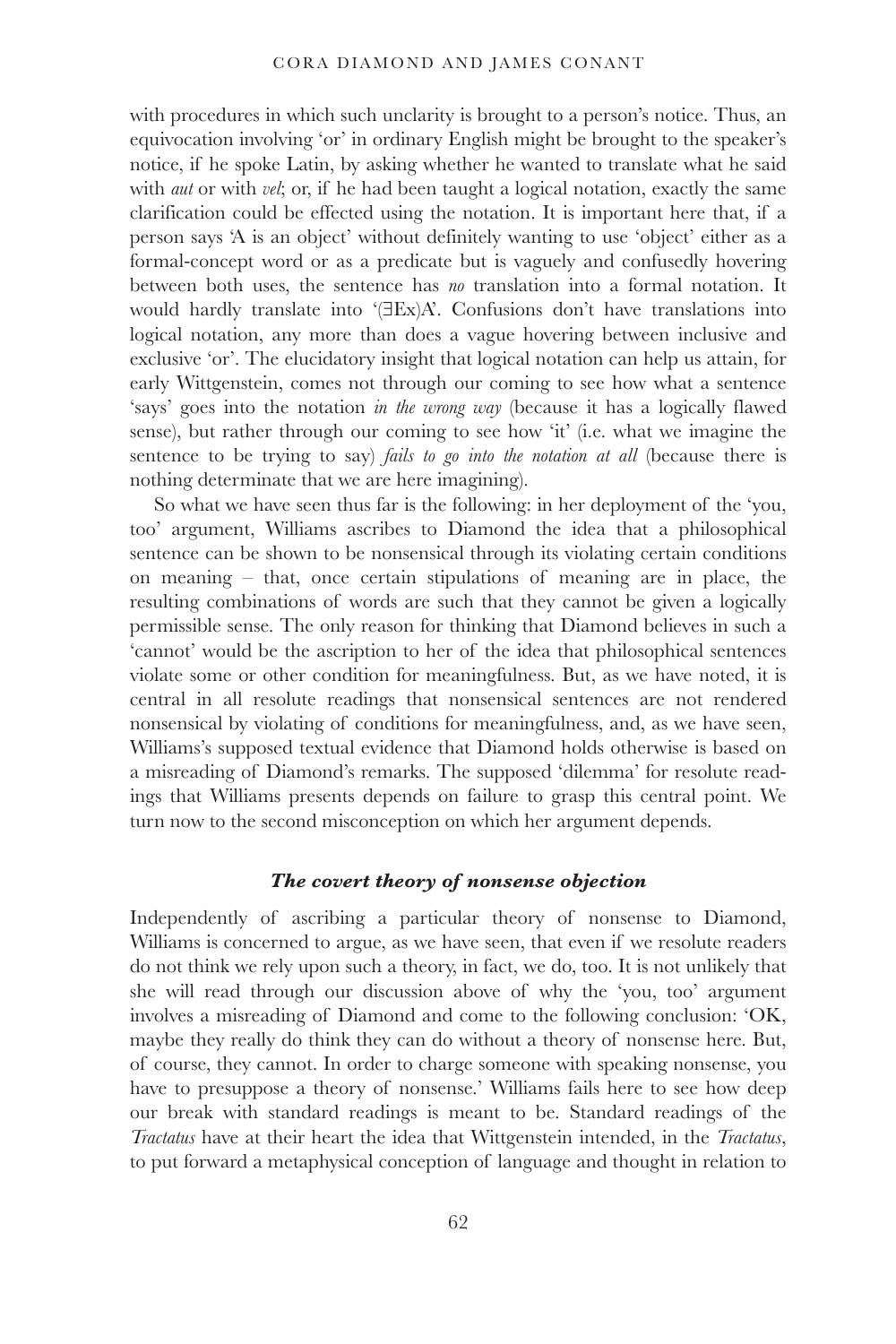the possibilities of the world; and their commitment to this idea leads to their understanding of the inconsistency that they see in the work. Wittgenstein is committed at one and the same time, as they see it, to putting forward a metaphysical view and to putting logical obstacles in the way of putting forward metaphysical views. And he is supposed to have had some sort of technique (albeit a 'paradoxical' one) for getting round this. Williams's 'you, too' argument involves taking resolute readers to ascribe a similar inconsistency to Wittgenstein, but (allegedly) failing to recognize that they are doing so. But her argument depends on the idea that resolute readers ascribe to Wittgenstein substantial doctrines about language, from which conclusions about the nonsensicality of certain sentence-constructions can be drawn. This makes of 'nonsense' a quasitechnical term, which is then taken (on Williams's account of resolute readings) to be the crucial term of the *Tractatus*. Williams thus sees resolute readers as dependent on taking Wittgenstein to have a theory of nonsense. The dependence of the resolute reading on such a theory, though, would merely relocate the inconsistency of the book. Thus, in Williams's summary of her dilemmatic argument, she claims that a theory of meaning must be available if resolute readers are to show that philosophical sentences, which look meaningful, are not; so resolute readers are committed to ascribing to Wittgenstein such a theory, if not by taking some of his sentences to express such a theory then by ascribing to him some ineffable thesis which will do the work of generating conditions of meaningfulness which philosophical sentences fail to meet. We think this involves a failure to see what is involved in the activity of clarification that the author of the *Tractatus* seeks to practice. What we want to emphasize now is the following: part of what Williams misses here is that this activity does not presuppose any special conception of nonsense: 'nonsense' is not a technical term for the author of the *Tractatus.*

In the process of philosophical clarification, the use (or lack thereof) that we are making of a sentence (or group of sentences) is meant to become more open to view. This can be done quite informally, as when we ask someone simply whether, by a particular word in a sentence, she means this or that. What is done in that informal way could also be done by inviting her to translate what she wants to say into a notation in which it is no longer possible to put together a sentence understandable in the two (or more) different ways in which her original sentence was. But the attempt at clarification of the thought she is expressing may fail, and, instead of the thought's becoming clear, what the attempt may bring out is that no determinate meaning had been given to some word in the context in which she used it. She may come to see that her own having taken herself to be saying something rested on a kind of illusion of sense. Part of our ordinary capacity to think and speak is our capacity to recognize such things as that 'Jane meringued the eggs' does not use 'meringue' in the way we had already learned; we might, if we have the vocabulary to reflect on this, say that we had previously used it as a word for a kind of stuff, not for an action. If we can take the sentence not to be meaningless, although it uses a familiar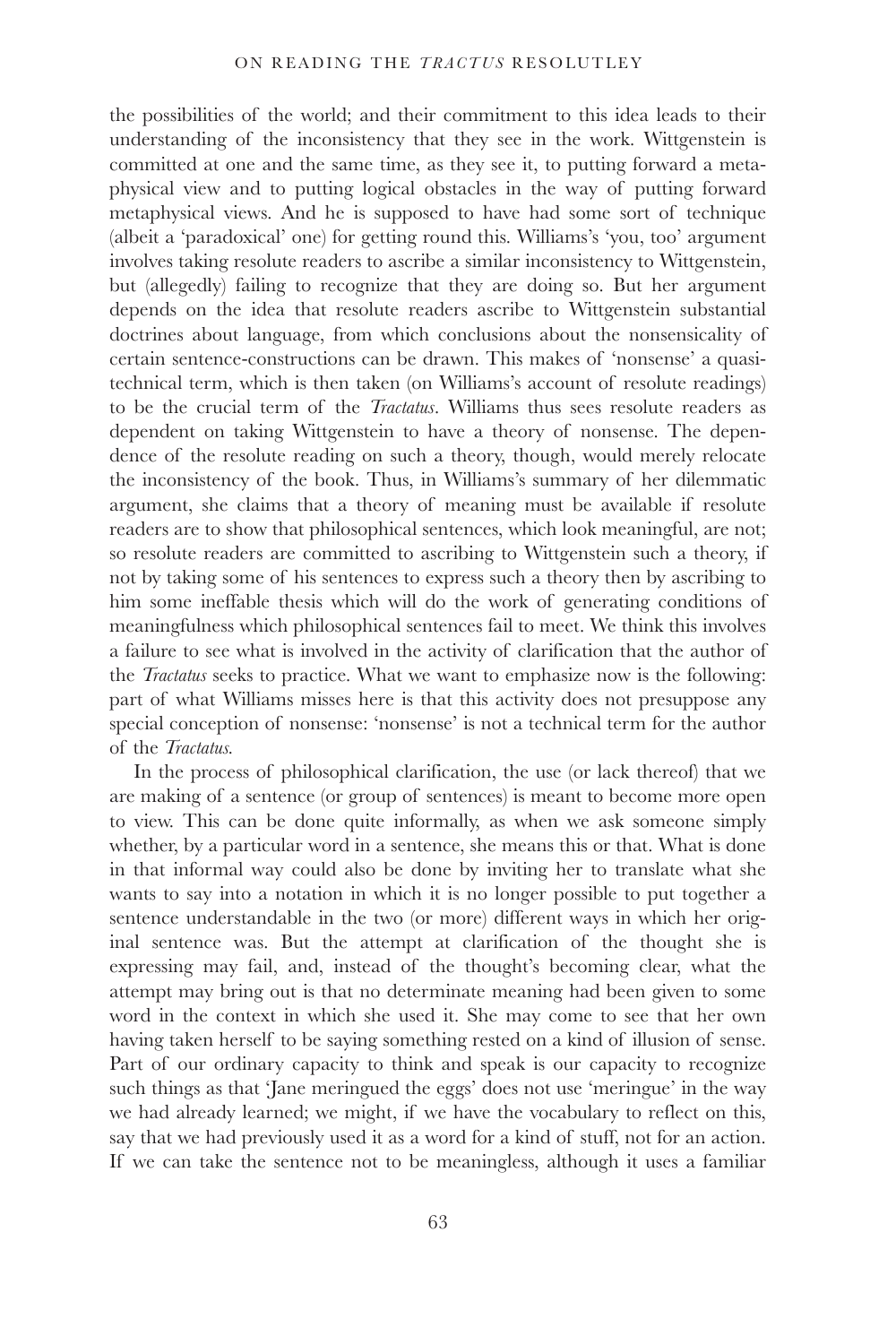word in a different way, that's because we cotton on to the new use: it means to make something into the kind of stuff we had called 'meringue' before. If, on the other hand, we are told that 'Jane meringued the equations', we might say that we don't yet understand it, and unless we can guess, or are given, some explanation of the verb 'to meringue' in this sort of context, we might suspect that we had a bit of nonsense. This suspicion rests on no theory of meaning. If 'Jane meringued the equations' is meaningless, it is not because there are some conditions which the sentence violates, conditions which we could get from some theory of meaning. The suspicion of meaninglessness may be unfounded, if the person uttering the sentence can make clear the relevant use of 'meringue'. A 'negative' or 'austere' view of nonsense holds simply that, if there is no such use, the sentence is nonsensical through containing a meaningless word or words (compare *Tractatus* 5.47321).

Resolute readers hold that Wittgenstein, when he wrote the *Tractatus*, did not take the procedure of clarification, as he then conceived it, to depend on anything more than the logical capacities that are part of speaking and thinking. Through the use of those capacities, we could, he thought, come to recognize that the sentences of the book itself failed to say anything, and that the very questions that we are initially inclined to take him to be addressing are themselves not questions at all. The activity of clarification did not, as he conceived it, depend on doctrines about the nature of language. The activity of truth-functional analysis was taken by him not to depend on any theory of language put forward in the book; similarly with the use of translation into a 'concept-script' in which logical equivocation was impossible. It is important here to distinguish between taking Wittgenstein to have unwittingly failed to have got free of metaphysical preconceptions (as resolute readers may) and taking him to have *intended* to put forward a metaphysical view (as standard readers do).<sup>34</sup> Many of Williams's arguments presuppose that there is no room to draw such a distinction.

We have suggested that what the *Tractatus* is meant to enable us to do is to use ordinary logical capacities to engage in what one might call the 'interrogation' of philosophical sentences, including the sentences of the book itself.<sup>35</sup> This is a quite different picture of what is involved in the discovery of nonsensicality from the picture that Williams takes to be at work in the resolute reading. We have tied the 'interrogation' of sentences to the activity of philosophical clarification, an activity meant to bring more fully into view the use of a sentence (in the way in which Russellian analysis can be taken to bring more fully into view the use of sentences containing definite descriptions). The attempt at clarification can bring out that no use has been fixed on for some or other sign, or indeed that we have been in an unclear way trying to run together two quite different sorts of use, wanting neither the one nor the other but both. Clarification is taken to depend upon ordinary logical capacities – capacities that (resolute readers are free to hold) Wittgenstein misconceived in accordance with a picture. Thus, for example, he saw all inference in terms of a picture; he took translation into formal notation to be a far more generally applicable tool than it is. To say that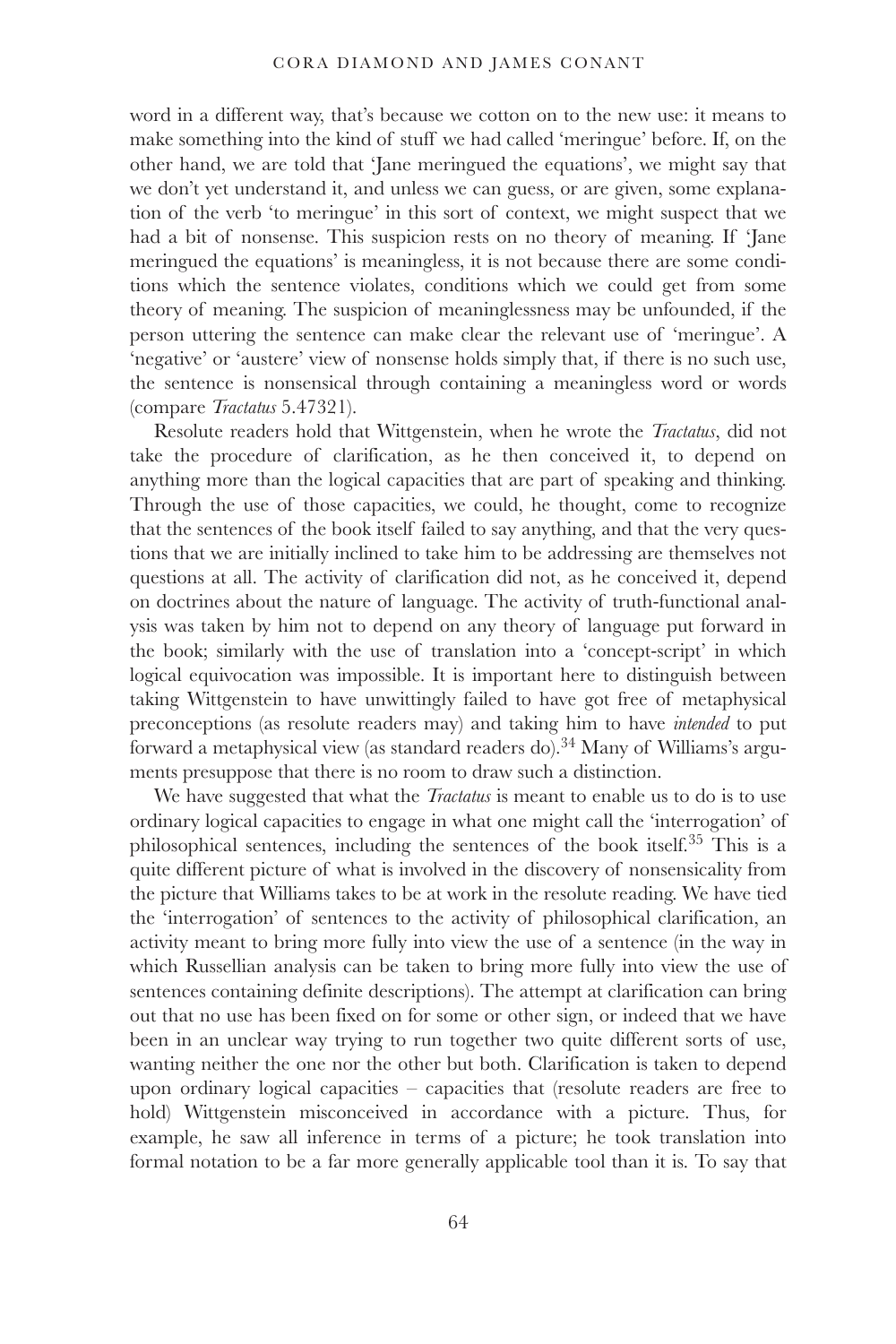Wittgenstein was not, when he wrote the *Tractatus*, as free of metaphysical preconceptions as he thought he was, or to say that he was in the grip of a picture, is indeed to find the book a flawed work. It matters, though, how we locate the flaws and how we understand them in the context of an understanding of Wittgenstein's aims. Our understanding of where later Wittgenstein saw the flaws to lie can go deeper, we would argue, precisely by taking seriously Wittgenstein's own attempt to take the distinction between saying and showing deeply enough, and not construing the aim of Wittgenstein's own propositions as being that of gesturing at things that can't be said. This, we believe, enables us to take seriously, in a way standard readers do not, Wittgenstein's remark, at §6.54, about throwing away the ladder.

#### *The 'what about showing?' objection*

In the previous paragraph, we speak of 'taking seriously Wittgenstein's own attempt to take the distinction between saying and showing deeply enough'. Here is how we imagine some of our critics, including Williams, responding to our speaking thus: 'What? It is we standard readers who are the ones who want to take the distinction between saying and showing seriously. You resolute readers want to throw it away!' This common reaction to resolute readings is, we think, due to a tendency on the part of commentators on the *Tractatus* to mistake the bathwater for the baby here: what we want to throw away is only *a particular way* of understanding the distinction – namely, the sort of understanding of it that figures in standard readings and that we have criticized above. It is itself a noteworthy sign of how deep the attachment to the bathwater goes here, that so many critics of resolute readings (and even some resolute readers themselves) cannot see how there can be any room left for anything properly termed 'a distinction between saying and showing', once the standard sorts of ways of understanding what such a distinction ought to come to are discarded. The only thing in connection with this topic that a resolute reading, as such, would be committed to is the rejection of any account of *showing* as a revealing of ineffable content. One reason why people who accept a standard reading have generally taken resolute readers to reject altogether the very idea of showing is that they assume that the only possible understanding of it takes it to be a matter of revealing an ineffable content.<sup>36</sup>

Diamond says: 'To grasp that what you were trying to say shows itself in language is to cease to think of it as an inexpressible *content: that which* you were trying to say.'<sup>37</sup> Conant says: 'The *Tractatus* shows what it shows (i.e. what it is to make sense) by *letting language show itself*, through *das Klarwenden von Sätzen*.'38 These remarks, and others like them in our writings – remarks that involve such unembarrassed invocations of the idea of showing – crop up in contexts in which we seek to indicate that throwing away the ladder need not require throwing away the idea of showing *per se*, while very much insisting that it does require throwing away the idea of 'showing' to which standard readers wish to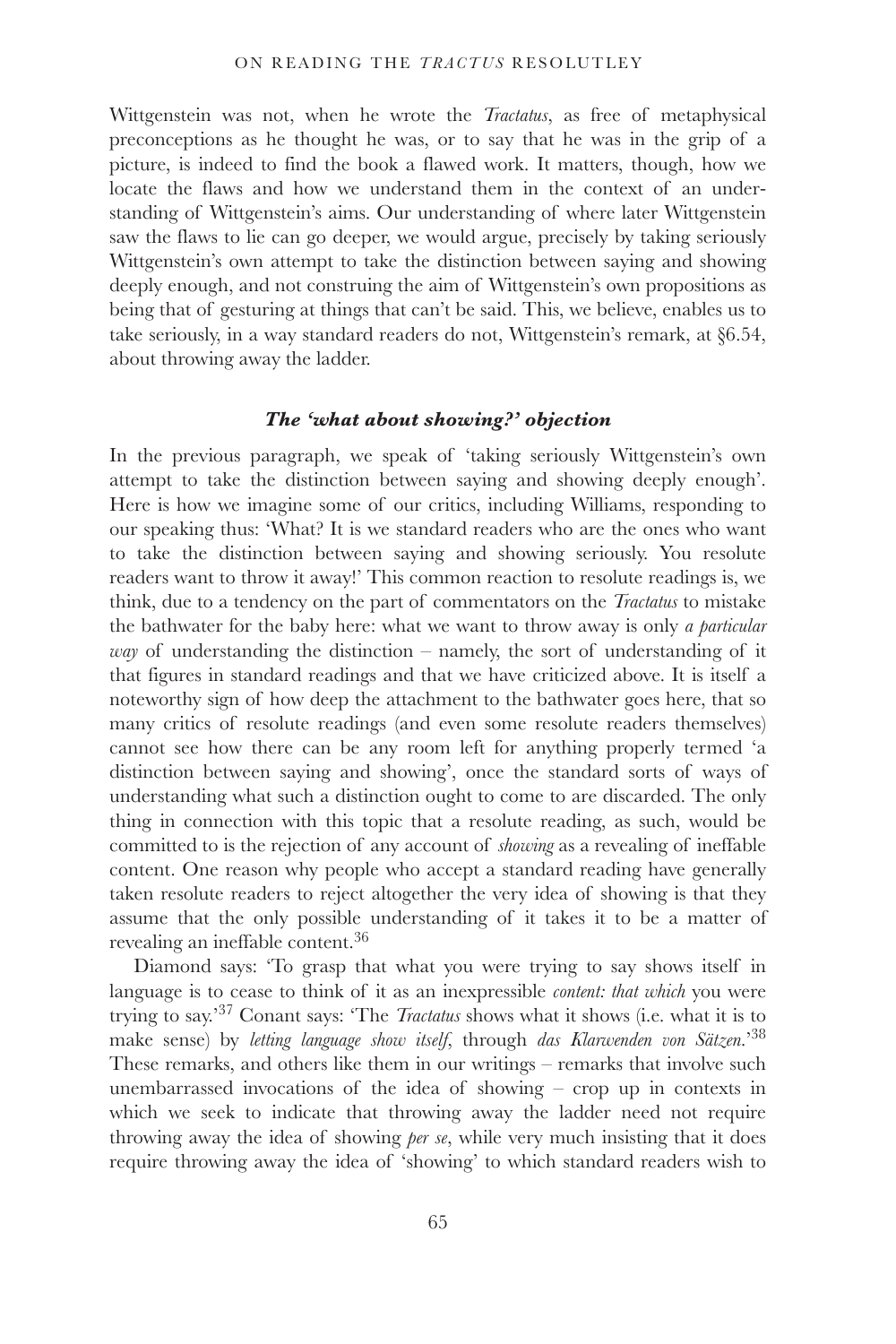cling. But, so far, all that this indicates is the following: the features that make a reading 'resolute' (in the sense of that term explained in section 1) do not, as such, require one to give up on every possible way of drawing a distinction between saying and showing. Resolute readers are not obliged to throw away *showing* while throwing away the idea of 'showing' as part of a *Tractatus* theory involving our supposed access to a special realm, the denizens of which are supposed to be officially unthinkable, but somehow graspable (in a way that doesn't count officially as thinkable) when 'shown'. All a resolute reading commits one to here is: (1) drawing the distinction in such a way that it applies only to *sinnvoll* and *sinnlose Sätze* and never to *unsinnig* propostional signs; and (2) drawing it in such a way that showing ceases to require an irresolute waffle between wanting to claim that the content of that which is shown cannot be said (because that's what Wittgenstein says) and wanting to *hint* at what the content in question *is* (in ways that, in effect, turn it into a kind of quasi-sayable quasicontent).<sup>39</sup> To fail to draw the distinction deeply enough here means: to construe the 'showing' side of the distinction as a kind of 'conveying' of a quasi-propositional content that we can at least attempt to say (though 'strictly speaking' we are unable to say it). To draw the distinction deeply enough means: no longer being tempted to construe 'showing' on the model of a funny kind of saying. This still leaves it open to different resolute readers to develop different understandings of how showing works. It is important, therefore, to note that other resolute readers may not wish to accept the suggestion we shall now put forward merely to indicate one way in which the notion can be understood.<sup>40</sup>

There are activities, like swimming, about which one might say that the practical mastery of the activity does not have a logical side. Further, unlike the activity of inference, an activity like swimming can be taken in by someone who is unable to engage in it himself. One can imagine a judge of good and bad swimming who himself could not swim. There are other activities, like becoming a physicist, which do have a logical side, but part of the mastery of these activities is the mastery of certain theories; no one who did not know any of these theories herself could judge whether someone had reached, say, a basic level of participation in the activity. Speaking and thinking are different from activities the practical mastery of which has no logical side; and they differ from activities like physics the practical mastery of which involves the mastery of content specific to the activity. On Wittgenstein's view, speaking and thinking do not differ from such activities as physics in that in the former the content that is internal to mastery of the activity is ineffable. That would make the difference too slight. Linguistic mastery does not, as such, depend on even an inexplicit mastery of some sort of content.41 Philosophical clarification makes us more aware of the logic of our language, of what is present in (what Goldfarb describes as) 'our understanding of and our operating with the sensical sentences of our language'.<sup>42</sup> The logical articulation of the activity itself can be brought more clearly into view, without that involving our coming to awareness *that* anything. When we speak about the activity of philosophical clarification, grammar may impose on us the use of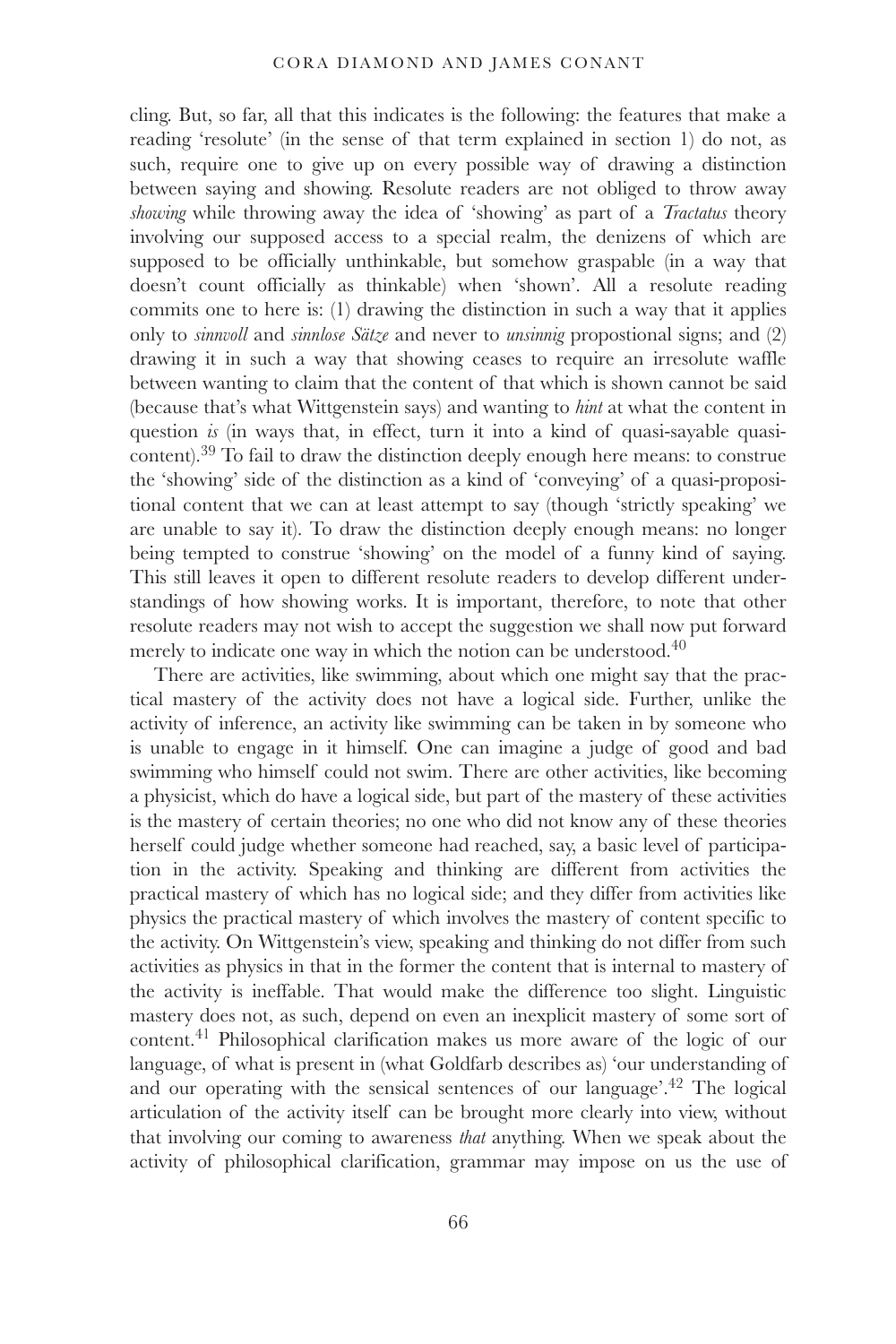'that'-clauses and 'what'-constructions in the descriptions we give of the results of the activity. But, one could say, the final 'throwing away of the ladder' involves the recognition that that grammar of 'what'-ness has been pervasively misleading us, even as we read through the *Tractatus*. To achieve the relevant sort of increasingly refined awareness of the logic of our language is not to grasp a content of any sort. 'What can be shown cannot be said'  $(\S4.1212)$ : to take the difference between saying and showing deeply enough is not to give up on showing but to give up on picturing it as a 'what'.

#### *The methodological objection*

Many of Williams's comments are addressed to methodological issues. In particular, she challenges the idea that it is sound methodology to privilege a philosopher's metaphilosophical remarks. She says that this approach 'seems to reverse the proper relation between the content of a philosopher's writings and his remarks on what he takes himself to be doing'. She is there introducing a general maxim which has its force in connection with philosophers the content of whose writings can be fairly straightforwardly taken in. People who accept a resolute reading of the *Tractatus* do not have any particular tendency to privilege anybody's metaphilosophical remarks, including Wittgenstein's. Even if we were to subtract from the *Tractatus* remarks such as §6.54, and regardless of which and how many such remarks we were to subtract, it is not as if we would be left with a body of statements which our ordinary philosophical techniques of reading can straightforwardly accommodate. (For example, as we will see in section 4, the *Tractatus* contains remarks about the sorts of propositional contexts in which propositions can occur; the book also has remarks about the relation between sentences with and without quantification. These remarks, taken together, create a problem for the reading of any *Tractatus* proposition which appears to quantify over propositions; that's to say, they create a problem for the reading of a substantial part of the book.) Since it is fairly obvious, and not disputed by Williams, that the *Tractatus*, taken as a body of propositions, does not lend itself to straightforward reading, it is not clear what the relevance is supposed to be of a methodological maxim the background for the application of which is the more or less straightforward availability of the philosophical content of a philosopher's non-methodological remarks. Although the standard reading recognizes the existence of problems reading the *Tractatus*, it underestimates these problems, as we have argued. The importance of Wittgenstein's own methodological remarks has to be decided, not on the basis of general principles about 'privileging' or 'not privileging' this or that, but on the capacity of those remarks to help us, in the particular context of a very puzzling book which forces on us the question how we are meant to read it.

There is a further related point about methodology that it may be useful to clear up. Williams says that Diamond's supposed 'privileging' of Wittgenstein's metaphilosophical remarks makes it a test of a correct reading that it treats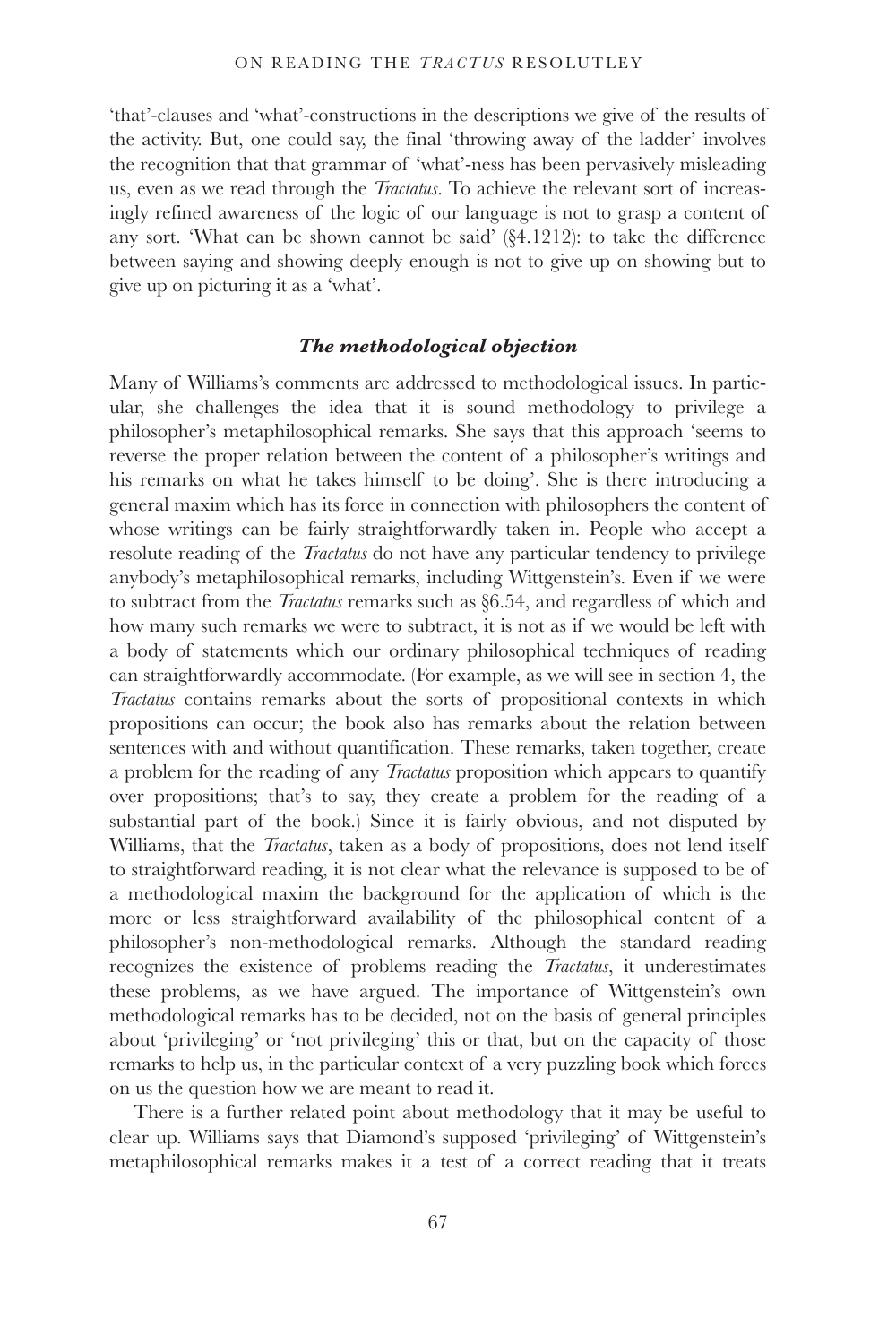nonsense in the way that she recommends. Williams says that this may be why Diamond 'admits that she does not know how such an interpretation can be evaluated'. The remark of Diamond's here in question (having to do with the difficulty of evaluation) has nothing to do, however, with 'the' resolute reading as such.43 It concerns the activity of imaginative articulation of Wittgenstein's views on ethics. Diamond, in that remark, is discussing the danger of projecting into Wittgenstein's remarks one's own favored ethical views, and her remark is specifically concerned with the difficulty of judging whether one has succeeded in avoiding that danger. It has nothing to do with the idea that one should privilege Wittgenstein's metaphilosophical remarks, and then, based on these remarks, make some independently ascribable thesis about nonsense a condition of reading the *Tractatus* rightly.

We have, in our writings, stressed the importance of our being able, as readers, to distinguish certain remarks (such as the Preface and the concluding sections) that serve to 'frame' the work as a whole (and hence the activity of clarification practiced by the author in the work) from the remarks in the 'body' of the work that serve to exemplify that activity (and hence furnish the reader with a ladder that she is meant to climb and, eventually, throw away). But such a distinction does not commit us to 'privileging' the remarks that can be read as framing the activity practiced within the body of the work. The viability of such a construal of any particular remark (as furnishing a frame through which to view the activity practiced in the course of the bulk of the work) depends upon the viability of the reading of the rest of the book that such a construal helps to make possible, and vice versa. Conant has been explicit about the methodological issues here. He notes that, at §6.54, we are told that the sentences of the work have succeeded as *elucidations* when we recognize them as *Unsinn*. But, he argues, we cannot understand what §6.54 asks us to do, independently of an appreciation of the structure and method of the work as a whole, through which alone we can come to some understanding of what Wittgenstein meant by 'elucidation' and of how he was deploying the term 'nonsense' in the book.<sup>44</sup> Conant explicitly rejects the idea that we should work with a two-part methodological maxim, to the effect that first, we ought to try to get a fix on the central metaphilosophical doctrine of the book (by basing it, say, on an independently ascertainable interpretation of what §6.54 says about how we should read the book), and then, second, we ought to try to interpret the rest of the book in the light of that fixed point, ignoring anything that gets in the way of such a reading. On the contrary, his point is that we cannot get a handle on what a remark such as §6.54 says apart from a detailed understanding of much that happens along the way in the book (such as an understanding of what the book seeks to show us along the way about nonsense and the exemplifications of the practice of elucidation it thereby affords). We must interpret a remark such as §6.54 in the light of what we find in the body of the book; and vice versa. These two forms of understanding must come with each other or not at all. There is no forced choice here of the sort that Williams suggests. There is no forced choice between fixing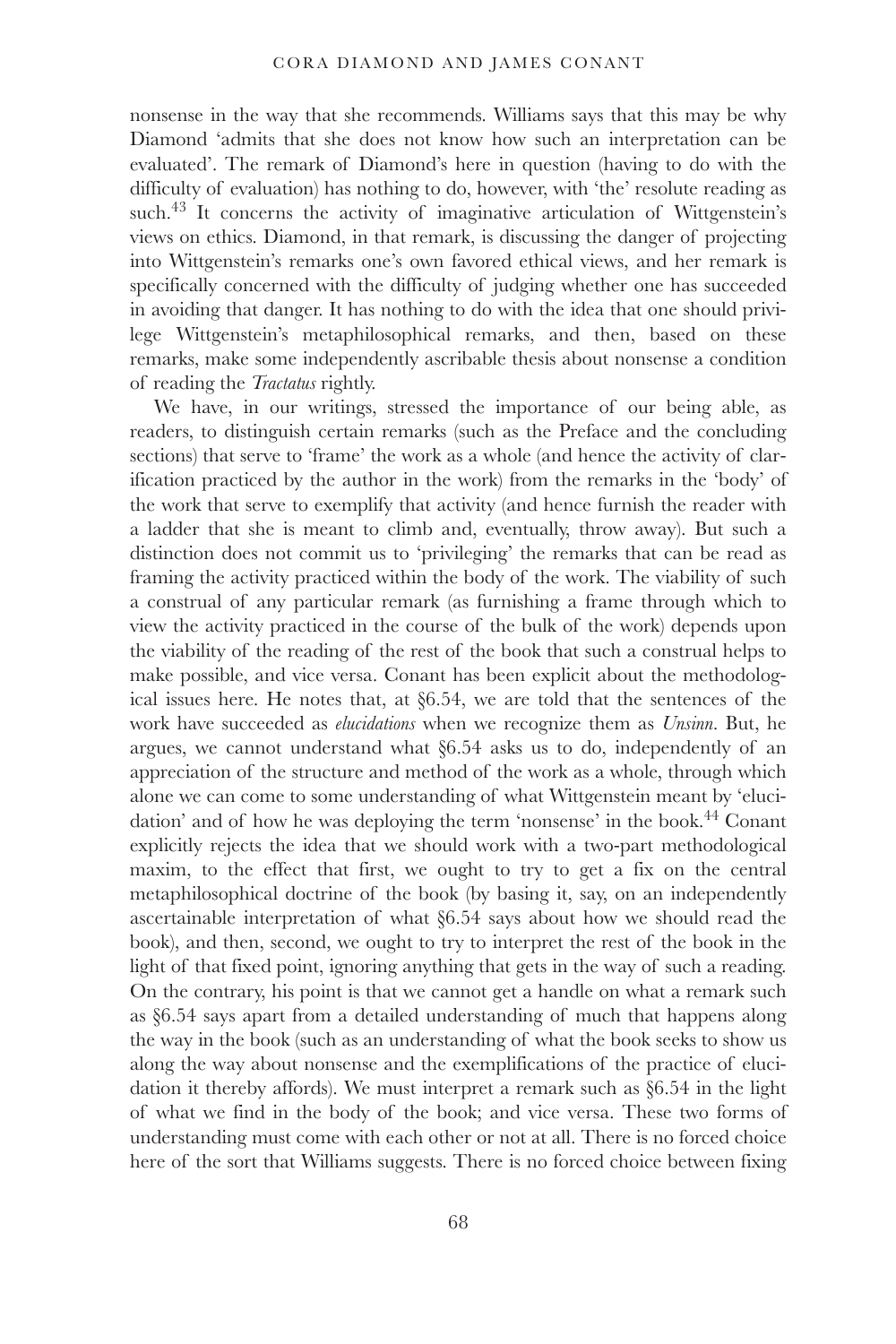upon an antecedent interpretation of Wittgenstein's more general hints and instructions to the reader (and then working out to a reading of the rest of the book only once such an interpretation is in place) and ignoring Wittgenstein's more general remarks about how the work is to be read (and concentrating instead on the rest of the book to the exclusion of such remarks). Rather they – the remarks about the book and the book that they are about – must be interpreted in the light of each other.

## **4. Reply to Peter Sullivan**

Sullivan has written a number of interesting articles on the *Tractatus* that we regrettably cannot afford to discuss on this occasion. Our comments here will be mostly restricted to replying to his essay 'What is the *Tractatus* About?' But, before turning to this task, we would like to make one general remark about his larger body of work on these issues: we find Sullivan to be the most perceptive and helpful critic of resolute readings to have come along thus far. His criticisms of such readings avoid many of the most common misunderstandings of them and thereby open up the possibility of a constructive continuing conversation between those who view such readings with sympathy and those who view them with suspicion. In his other writings (that we mostly do not address below) some of Sullivan's more local remarks – for example, about particular moments in the writings of one or another resolute reader – are very astute. He identifies revealing moments in which resolute readers fail to agree among themselves (and in which a given reader fails to remain in agreement with him- or herself, sometimes over a series of articles and sometimes within a single article).<sup>45</sup> Taken together, these remarks point up possible tensions and significant differences in the ways in which resolute readings can be and have been developed. They also bear witness to a serious attempt on Sullivan's part to come to terms with such readings and to see what they can and cannot accomplish. Moreover, one senses that, whatever their differences, Sullivan shares with many resolute readers a genuine fascination with and affection for the *Tractatus*: he, too, wants to give the book the best run for its money; and he is not at all inclined to ascribe a high degree of tolerance for inconsistency or 'paradox' to its author.

Many of the issues here are complex and elusive, so the conversation will be, no doubt, a long one. Our remarks here are intended merely to take up Sullivan's invitation to such a conversation and hopefully move it forward another step or two. One reason, no doubt, dialogue seems more readily possible here is that Sullivan's interpretative starting point is not quite as far removed from that of a resolute reading as is usually the case among critics of such a reading. He appears, for example, to share with resolute readers the sense that there is much in the *Tractatus* that Wittgenstein commentary has yet to understand, and that acquiring the resources for such an understanding will require going beyond the standard sort of reading. There is also important agreement on some very crucial points of detail. Thus, for example, Sullivan's attitude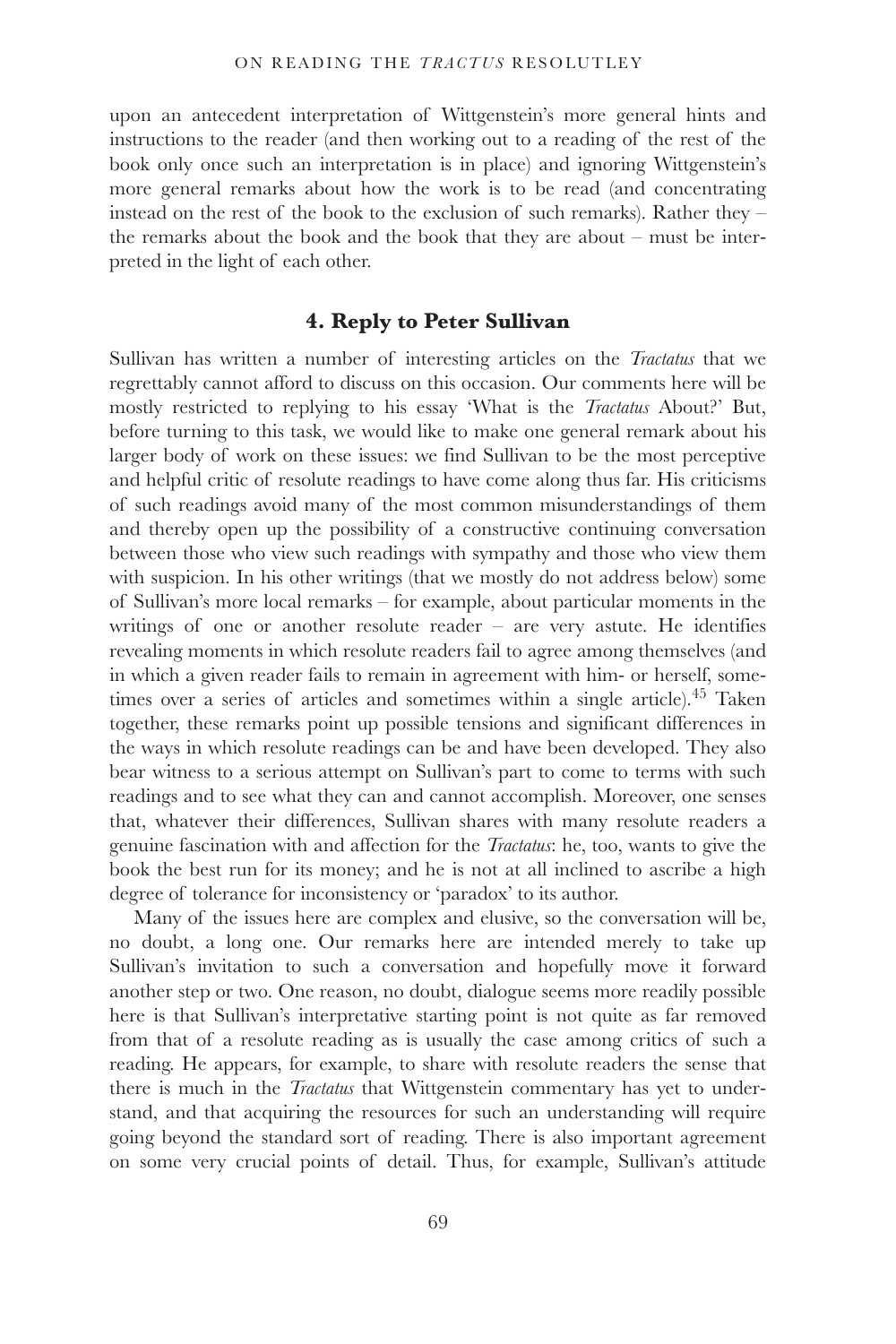towards resolute readings is very different from Williams's. While Williams is almost exclusively concerned to criticize 'the core commitments' of a resolute reading, Sullivan takes these to be 'clearly correct'.<sup>46</sup> Many of Sullivan's reservations about what resolute readers have claimed on behalf of their readings are connected to a skepticism about how much of the *Tractatus* one can really come to understand merely by coming to see that the author of that work is indeed committed to a project that is properly characterized by the core commitments of such readings.47 Therefore, whereas Williams primarily faults resolute readings for their glaring commissions (their positive misreadings of the book), Sullivan primarily faults them for their glaring *omissions* (their failure to deliver anything that really deserves to be called a *reading* of the book).<sup>48</sup>

We suspect that there may be some misunderstanding here. In particular, we suspect that some of what Sullivan takes us to want (and to have failed) to deliver may turn on a misunderstanding concerning how much we take our criticisms of standard readings to deliver, without supplementation, in the way of a complete reading of the *Tractatus*. <sup>49</sup> But this is not to deny that some part of Sullivan's sense of the gross insufficiency of resolute readings (his sense that essential elements of a proper reading of the *Tractatus* simply go missing on such readings) is due not just to what resolute readers do *not* say but also to some of the things that they *do* say – and hence to genuine disagreements about how much the author of the *Tractatus* himself intended to deliver. It will, no doubt, probably take some time to unravel where our differences really lie here – i.e. where our apparent differences are due merely to the first sort of gap (between how much Sullivan thinks we think resolution alone can deliver in the way of a detailed reading of the text and how much we think resolution, without supplementation, can deliver) and where our differences are really due to the second sort of gap (between how much he thinks the author of the *Tractatus* has to deliver in order to be able to carry out his program of philosophical critique and how much we think he has to deliver in order to be able to do this). We do not, in our remarks below, take the time to sort out misunderstandings that may be due to the first sort of gap.<sup>50</sup> We focus, instead, on the second gap – on where (at least some of) the real disagreement between us lies  $-$  in the hope that, as the conversation proceeds, the first gap will gradually close of its own accord.

No one, we think, could disagree with Sullivan's initial remark (in 'What is the *Tractatus* About?') that the *Tractatus* is in many ways a perplexing and obscure book. The question he raises is what the book is *about*; and he hopes to be able to provide a significant part of the answer. A key to the reading of the book is, he suggests, the identification of a philosophical vision, a vision of the relation between thought and world, with which the book is centrally concerned. The vision is that of transcendental idealism, and a main aim of the *Tractatus*, on Sullivan's view, is to make plain to readers the kind of double-think involved in attempting to hold on to such a vision, and indeed the kind of double-think involved in attempting to hold on to it while maintaining that it cannot be put into words, but shows itself.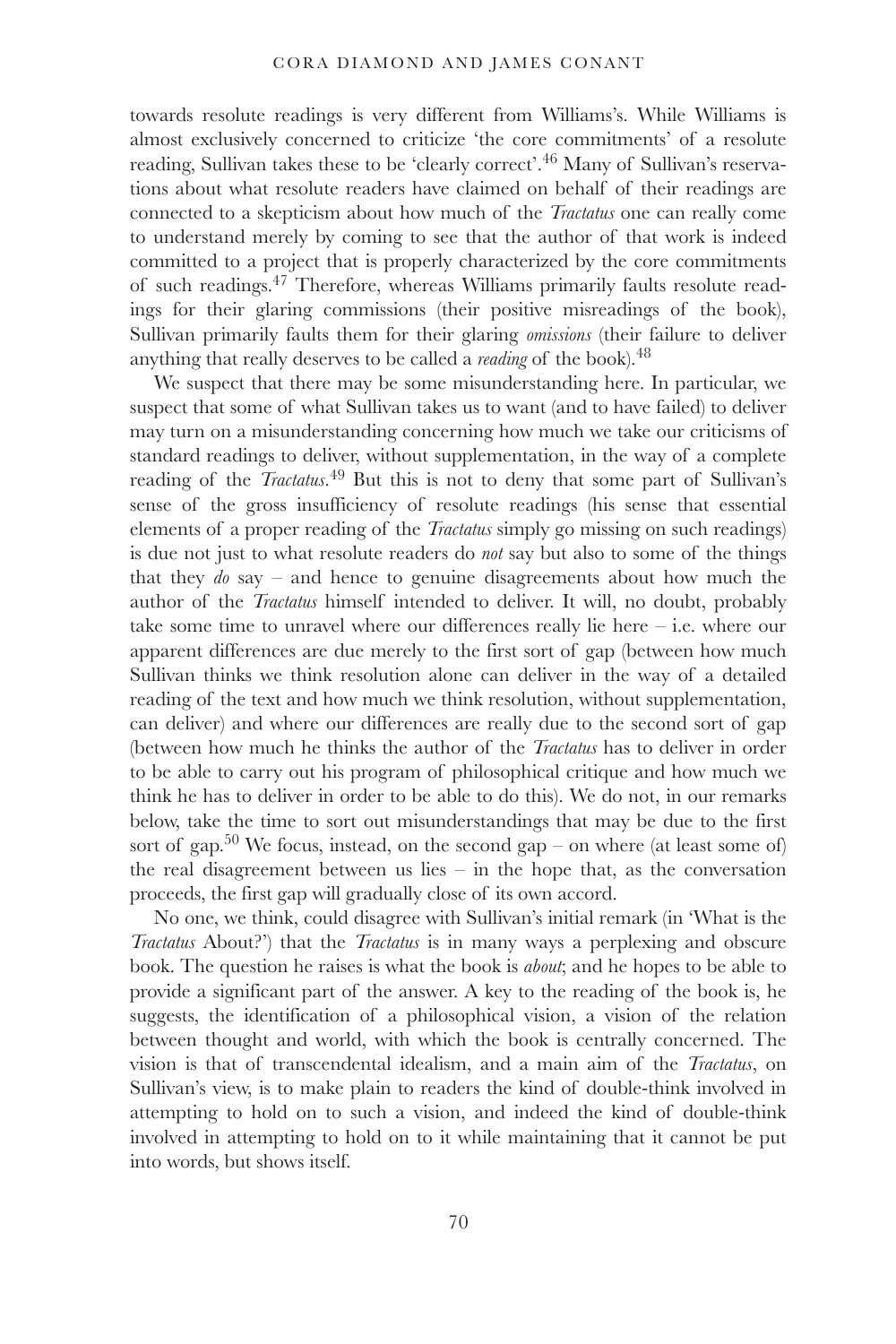How does Sullivan get there? He begins with what is intended to be an uncontroversial account of 'the philosophical system of the world, and thought about the world', presented by the *Tractatus*. Part of this intentionally uncontroversial account is a story about how, in the light of the ideas in the book, we might think about the proposition that P entails  $Q<sup>51</sup>$  And what we are supposed to see in the case of the proposition about P and Q is meant to illustrate the lesson we are taught by the *Tractatus* about philosophical discourse more generally. So, part of Sullivan's intentionally uncontroversial account of the *Tractatus* is this: the system of the *Tractatus* is meant to reveal how discourse motivated by characteristically philosophical ambitions involves a kind of double-thinking and lapses into nonsense. The question for him then becomes how one gets from that lesson to some deeper understanding of the philosophical aims of the *Tractatus*.

In the middle of his essay, Sullivan discusses very briefly a different kind of approach to the *Tractatus*, which rejects the idea that some grasp of the *Tractatus* system will put us into a position to see what is the matter with philosophical discourse in general. So the idea (included in the supposedly uncontroversial account of the *Tractatus*) that the system provides a general lesson about doublethinking and nonsensicality, applicable to any bit of philosophical discourse, is not, Sullivan seems here to be suggesting, entirely uncontroversial. He provides, as an example of the quite different approach, a summary of Warren Goldfarb's view. Goldfarb argues that, if we attempt to work through *Tractatus* ideas, like the idea of possibility that figures in §§2.0122–3, we shall find that these notions fall apart on us.<sup>52</sup> Goldfarb reads Wittgenstein as having intended us to recognize that his propositions collapse; he meant us to try to follow through on what they seem to mean, and thereby to find that they mean nothing. This would be a 'piecemeal' understanding of how the book undermines its own propositions.

At this stage, we want to leave the question open whether one should see the *Tractatus* as providing a general lesson applicable to all philosophical discourse or a piecemeal approach to philosophical propositions. We turn back to Sullivan's initial summary of how the book is supposed to work. Because he intends his account to be uncontroversial, he omits textual references. The first part of his account concerns objects, facts, thoughts, and propositions, as they are discussed in the *Tractatus*; and, indeed, for everything Sullivan says about these matters, textual references could be provided. But what is striking is that, when he goes on to explain how 'the system', as he has thus far explained it, applies to 'P entails Q' (the case which is supposed to exemplify for us the application of the system to philosophical discourse), there is no longer the kind of obvious and close connection with textual passages which was available for the first part of his exposition. This is important, we think, because one's whole approach to the *Tractatus* will be shaped by one's answer to the question whether 'the system' enables us to see, in a fairly direct way, that there is a kind of double-think inherent in philosophical discourse.<sup>53</sup> And this is much more controversial, we think, than Sullivan recognizes.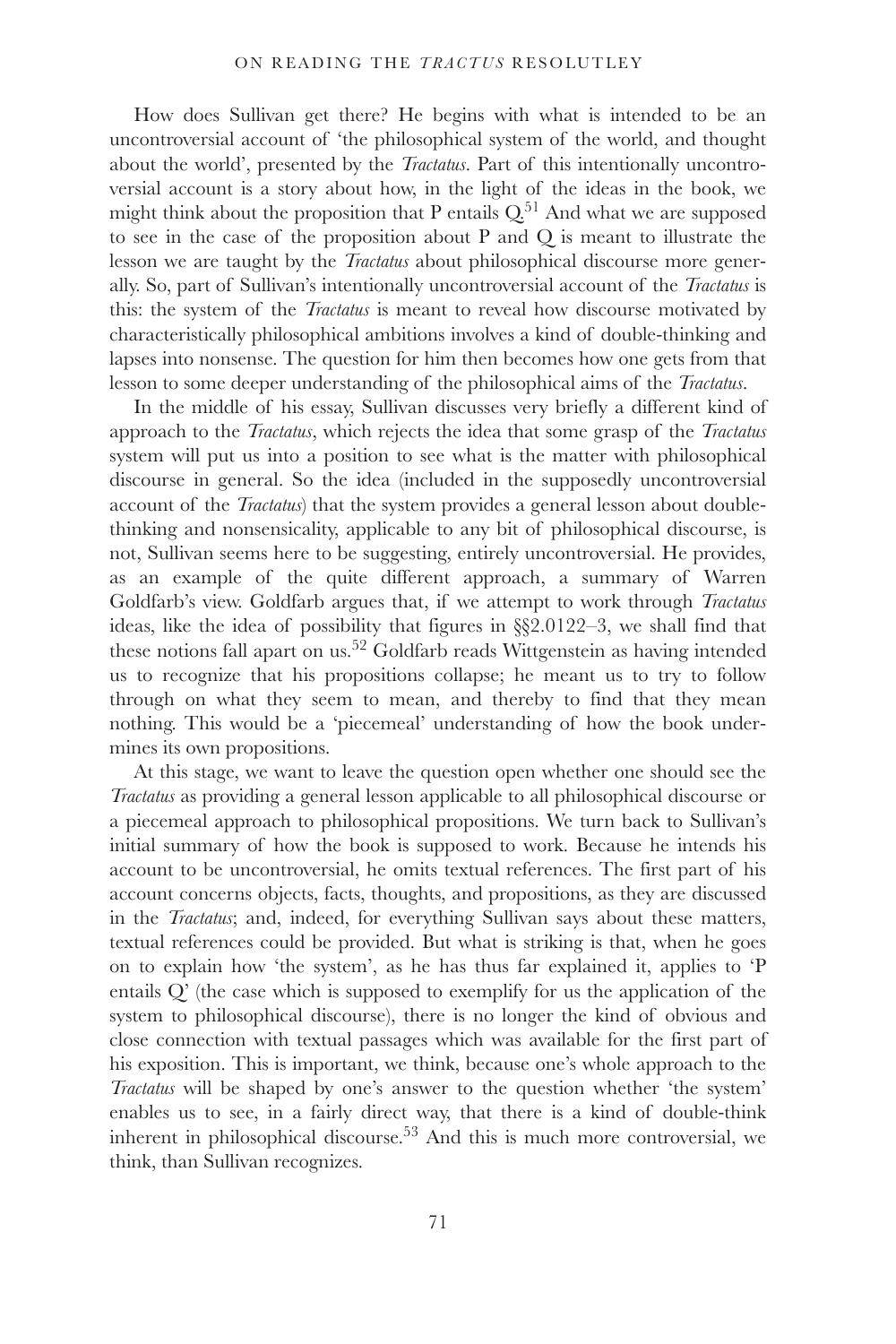Let us look harder at  $P$  entails  $Q'$ , and Sullivan's account of how the *Tractatus*-system enables us to raise questions about that proposition, since so much is made to depend on that. The account starts with this point: *that P entails Q* is not the obtaining of an elementary fact nor something the truth of which consists in the obtaining of a certain selection of elementary facts. *That P entails Q* appears not to be a reporting of something that is the case, in the way in which the system of the *Tractatus* has enabled us to grasp what it is to report something. Sullivan is here suggesting that the 'system' provides a general method of identifying propositions that are at any rate problematic in that they appear to be reports but do not appear to state the obtaining of an elementary fact or of any selection of such facts.<sup>54</sup> We want to get to a better way of thinking about 'P entails Q' in the hope that the example will help us to reach greater clarity about the *Tractatus* and its aims. Our attempt to do so will come in three steps. We shall turn to the task of trying to get clearer about 'P entails Q' after two preliminary points.

- 1 The attempt to apply the *Tractatus*-system to the proposition that P entails Q takes us to have a grasp, at least some grasp, of what that proposition says to be so or attempts to say to be so. Sullivan has argued elsewhere that one cannot simply infer from some general principle about nonsense that we cannot see what a genuinely nonsensical proposition attempts to say to be so.55 But no such inference need be involved, though we do indeed think that Sullivan's discussion of attempts to do what is impossible is not relevant to the question whether remarks of the general sort 'The proposition … is an attempt to say something which there is no such thing as the saying of ' are nonsensical. To raise doubts about Sullivan's claims concerning what 'P entails Q' attempts to do, one doesn't need a general principle about impossible attempts, but rather a general suspicion about philosophers: when a philosopher discussing the *Tractatus* claims to discern what some proposition or would-be proposition is attempting to say, that philosopher may be discovered not to have carried out any attempt at clarification of the proposition or would-be proposition in question.
- 2 Suppose, instead of considering what the implications are of the system of the *Tractatus* for 'P entails Q', we first consider instead *Tractatus* §5.54: 'In the general propositional form, propositions occur in other propositions only as bases of truth-operations.' At first it may seem as if *Tractatus* §5.54 gives us a *direct* method of criticizing 'P entails Q'. 'P' and 'Q' are intended to be markers of the occurrence of propositions; but 'entails' is plainly not a truth-functional connective. So it looks as if §5.54 suggests that 'P' and 'Q', as they occur in 'P entails Q', are not being used as propositional signs. Since no other use has been assigned to them, the whole,  $P$  entails  $Q'$ , is nonsensical. That argument is inadequate, as the *Tractatus* indicates. For, immediately after §5.54, Wittgenstein tells us, in §5.541, that a proposition may merely *appear* to be one in which propositions occur non-truth-function-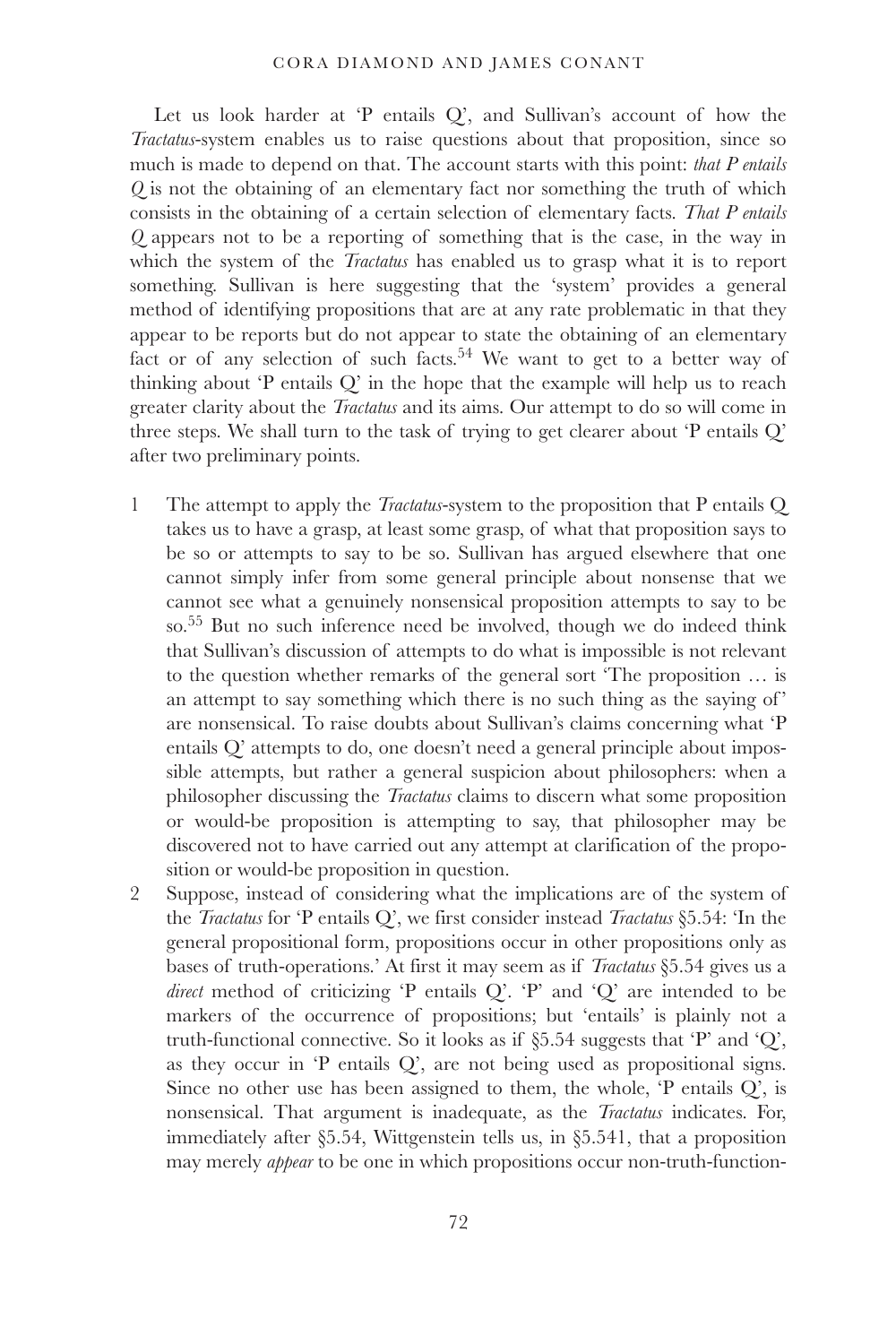ally. What needs to be done in such a case is that the appearance of nontruth-functional occurrence has to be investigated. We need to attempt to clarify the proposition which appears to be one in which propositions occur non-truth-functionally. The moral of the story so far is two-fold: first, we may easily reach a point in our dealing with a proposition at which it may seem as if the proposition in question says that something is so and yet also appears not to 'fit' some part of what we take to be the *Tractatus*'s official view of propositions; and, second, we should not be too hasty in drawing any conclusions at this point in our investigation. What happens in §5.541 is that we are given a *kick*. What being kicked does is indicate that we need to try to clarify the particular proposition in question, not apply to it as it stands some bit of the *Tractatus*'s doctrine or system.

We now turn to the task of trying to get clearer about 'P entails Q'. The *Tractatus* says that philosophy is an activity of clarification. What would it be to clarify, or to attempt to clarify, 'P entails Q'? What we shall sketch is one possible approach, drawing on some work of Michael Kremer's.<sup>56</sup> It will be helpful to consider a more specific version of Sullivan's example: suppose that we want to say of the proposition formed by conjoining two propositions p and q that it entails p. To clarify '(p . q) entails p', we might begin by re-writing it: '[(p . q)  $\sup$ ] is a tautology'. We need to ask (following Wittgenstein's suggestion at  $\S 6.211$ ) what the use might be of a proposition like ' $[(p \cdot q) \supset p]$  is a tautology'. Here we should note that the 6.1s, the 6.2s and the 6.3s all contain discussion of the use of different groups of propositions which are not senseful propositions: tautologies, equations, and principles of mechanics.<sup>57</sup> Wittgenstein is engaged in clarification of the use of these propositions; we take this to indicate that clarification, as Wittgenstein understands it, is not limited to senseful propositions. Wittgenstein says (at  $\S6.1221$ ) that, although we can see from two propositions themselves that one follows from the other, we can also see that the one follows from the other by combining them with one as antecedent and the other as consequent of  $\infty$  and calculating that the combination is a tautology. Calculating that the combination is a tautology can then be useful in enabling us to recognize what can be inferred from what, though we could indeed grasp what can be inferred from the propositions themselves. The justification of the inference will lie in the propositions themselves, but this may not be immediately evident, and keeping a record of the calculation that shows what can be inferred from what may thus be useful. Keeping such a record of our logical calculations is analogous to keeping a record of arithmetical calculations. Arithmetical calculations have their use in that they guide us in passing from one ordinary (non-mathematical) proposition to another (§6.211). Michael Kremer suggests that we understand the use of mathematical equations as records of calculations. If we are able to pass from one non-mathematical proposition to another, the justification lies in the two propositions themselves, but a calculation can make this plain to us; and keeping a record of the calculation, in the form of an equa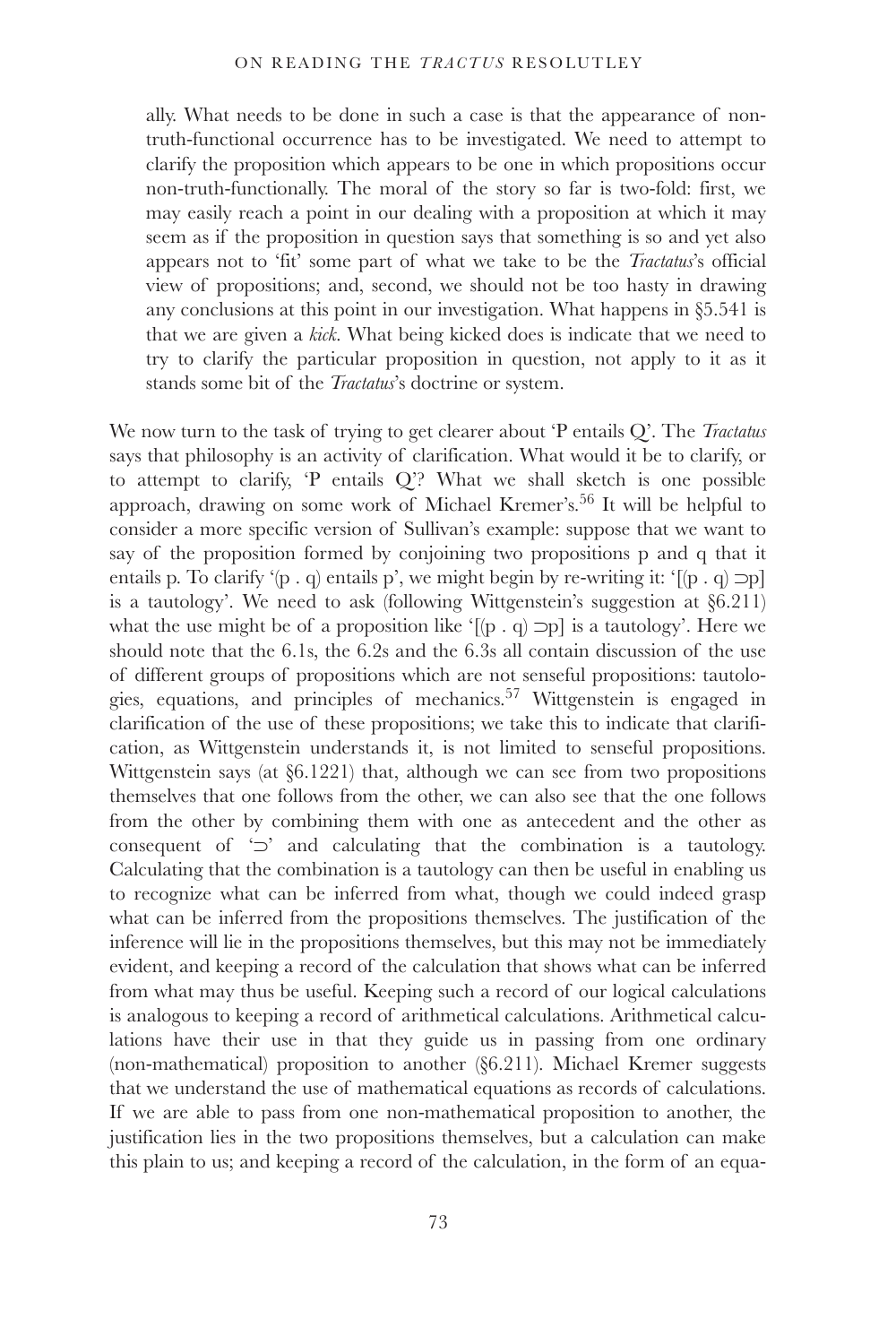tion, can serve as a kind of short-cut (as Kremer puts it) for use in future passings from one non-mathematical proposition to another. If we want to keep a record of the calculation through which we recognize that  $(p \cdot q) \supset p'$  is a tautology, there are various ways in which we might do this. We might write '[(p . q)  $\supset p$ ] = TTTT(p,q)', using two bits of *Tractatus* terminology. The equal sign there comes from §4.241 (cf. also §6.23), where Wittgenstein says that the equal sign indicates that the two expressions on either side can be substituted for each other; and  $TTTT(p,q)$ ' uses the notation described at §4.442; it is a sign for the same proposition as ' $(p \cdot q) \supset p$ ', but written in such a way as to make it perspicuous that it is a tautology. The use of ' $[(p \cdot q) \supset p] = TTTT(p,q)$ ' would simply be as a record of the calculation that shows that '(p . q)  $\sup$  is a tautology. The equation marks the point of view from which we consider the expressions on either side (§6.2323): they are substitutable. The equation in which we mark their substitutability records the calculation through which we recognized the tautological character of the original expression; the equation thus can serve as a record that can be used in guiding future inferences. Our suggestion is that '… is a tautology' and ' $\ldots$  = taut' should be understood as generalizing (for any number of arguments) the approach that we have suggested for the case in which the tautology that records a calculation involves two truth-arguments. The use of such propositions is essentially as records of calculations that such-and-such propositions, so combined, yield a tautology. (In other words, we are suggesting that 'taut' in  $=$  taut' is a propositional sign that could also be written out, in any actual case, as 'TTTT ... T(p,q,r ...)<sup>58</sup> and that '— is a tautology' be understood as a way of writing  $\ldots = \text{taut'}$ .) That the propositions in question, thus combined, do yield a tautology is recognizable from the propositions themselves, but records of such calculations have a use in making it unnecessary for us to recalculate, and thereby giving us a short-cut to be used in inferences from one or more non-logical propositions to a non-logical proposition. We would further suggest that 'P entails Q' can have the same function as 'P  $\supset Q$  is a tautology'. The equal sign which occurs between propositions in our account has a function not far from the function of putting alongside each other '*On kutsut*' and 'There's a party' in *Finnish for Travelers*. When Wittgenstein wrote that propositions occur in other propositions only as truth-arguments, he was speaking of the general propositional form, in which propositions are used to say that something or other is the case. A proposition with an equal sign in it does not do that; it is a 'pseudoproposition' (see §§6.21–6.211). But this does not mean that such propositions are nonsensical; they have a use, just as does the production of a pair of sentences alongside each other in *Finnish for Travelers*. (Writing 'p  $\supset q$  is a tautology' as 'p  $\supset q = \text{taut}'$  is useful in that the latter bears on its face, in the presence of the equal sign, that it is a 'pseudo-proposition', and that we need to pay attention to its use to understand how it is different from nonsensical pseudo-propositions.) Similarly, 'P entails Q' has a use and is not nonsensical, though it equally is not the expression of a thought that anything is the case.<sup>59</sup> We should not, that is, read it as if it were clear that it was trying to express some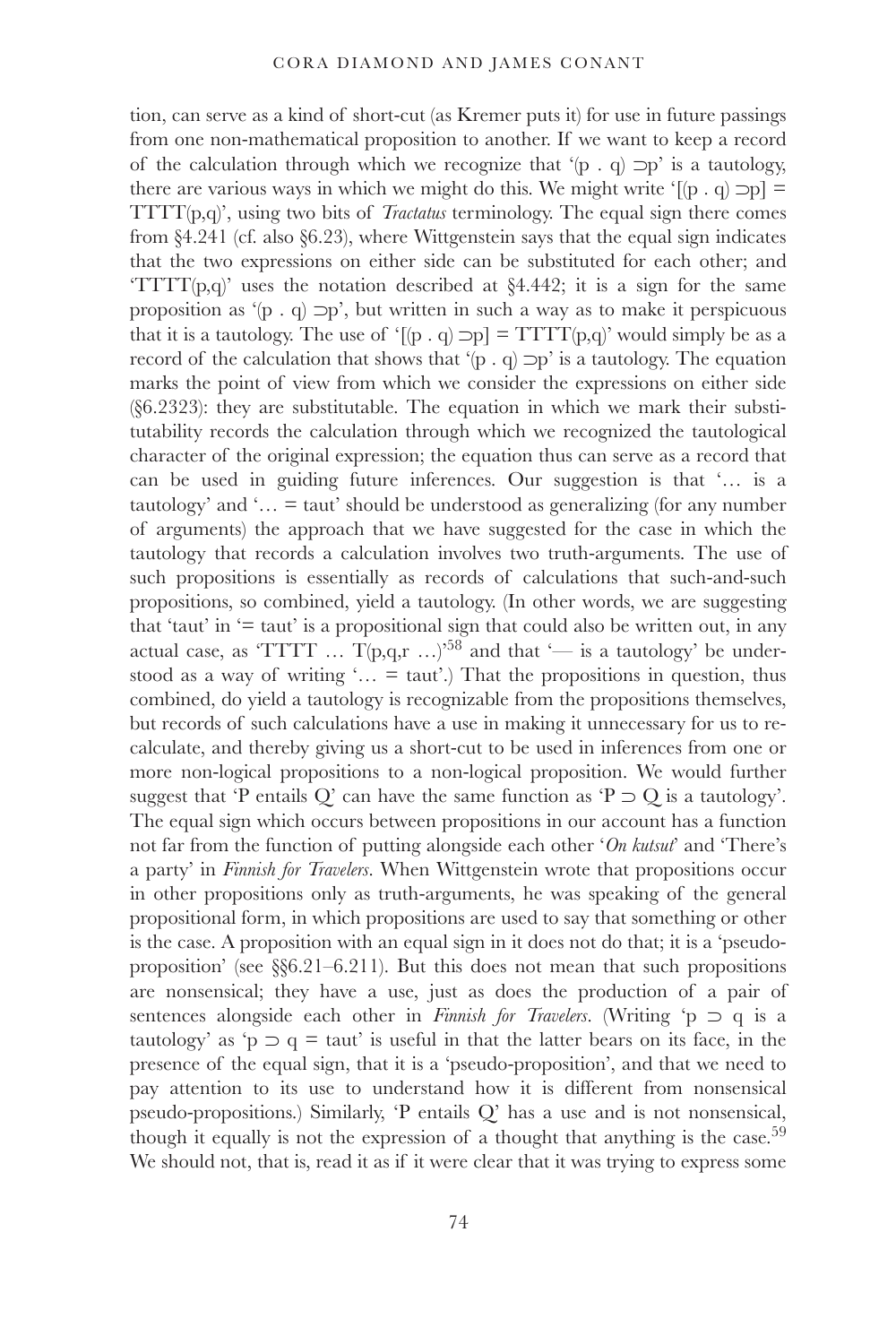kind of relation between P and Q. If someone did not want to use it in the way we have described, nor in any other way, one might then indeed infer that she was speaking nonsense. But such a charge of speaking nonsense would then apply only to what she was attempting to do with the propositional sign, not to some flaw resident in the propositional symbol that we can see in the sign when it is put to the sort of use we have attempted to characterize above (see §3.326).

We may seem to be a long way from Sullivan's question: 'What is the *Tractatus* about?' But, just as his argument moved from his story about how the *Tractatus* is supposed to teach us something about 'P entails Q' to a story about what the book is about, we hope that our alternative story about how the *Tractatus* teaches us something about 'P entails  $Q'$  will help us to respond to Sullivan's question about the book as a whole and what it is about. To that we now turn.

We mentioned that, after Wittgenstein says that propositions occur in other propositions only truth-functionally, what he does is attempt to clarify certain propositions that at first appear to contain non-truth-functional occurrences of other propositions. The clarification (of the kinds of proposition with which he is concerned there) will make more perspicuous the kind of use they have. One thing that we can gather from Wittgenstein's handling of those propositions is that it will not in general be immediately obvious whether a proposition constitutes some kind of counter-example to something that we take the *Tractatus* to say. It is therefore quite unclear how we are going to be able *in general* to cotton on to some proposition's being an expression of some kind of double-thinking. A particular proposition may have some use that is not immediately obvious, and the various procedures of philosophical clarification are meant to come into play in helping us to discover what the use might be of some proposition about which we might take ourselves to have suspicions. As came out in our treatment above of Sullivan's own example, a proposition may appear to be eminently eligible for *Tractatus*-style unmasking as a bit of double-think, but may then turn out not to be so after all. There are three separate points that are all worth making here:

1 It is central to the teaching of the *Tractatus* that there is no straightforward way to read off a propositional sign whether or not it is in accord with the system of the *Tractatus*. We cannot just take ourselves to be able to 'spot' the ambition with which a stretch of discourse has been uttered, and thereby to be in a position to unmask the stretch of discourse as involving characteristically philosophical double-think. Sullivan takes himself to be able to read precisely such an 'ambition' off the innocuous 'P entails Q'. (We will return below to the topic of the philosopher as would-be 'spotter' of philosophical illusions.) One thing the *Tractatus* is about is how we are vulnerable to philosophical illusion in the course of trying to satisfy our ambitions as illusion-spotters. Perhaps better put: the *Tractatus* is 'about' the activity of philosophy as clarification; and part of its being about clarification is its enabling us to recognize that, and how, we ourselves may fail to see a need to clarify what we wish to say especially when we seek to take up the office of the critic of philosophy.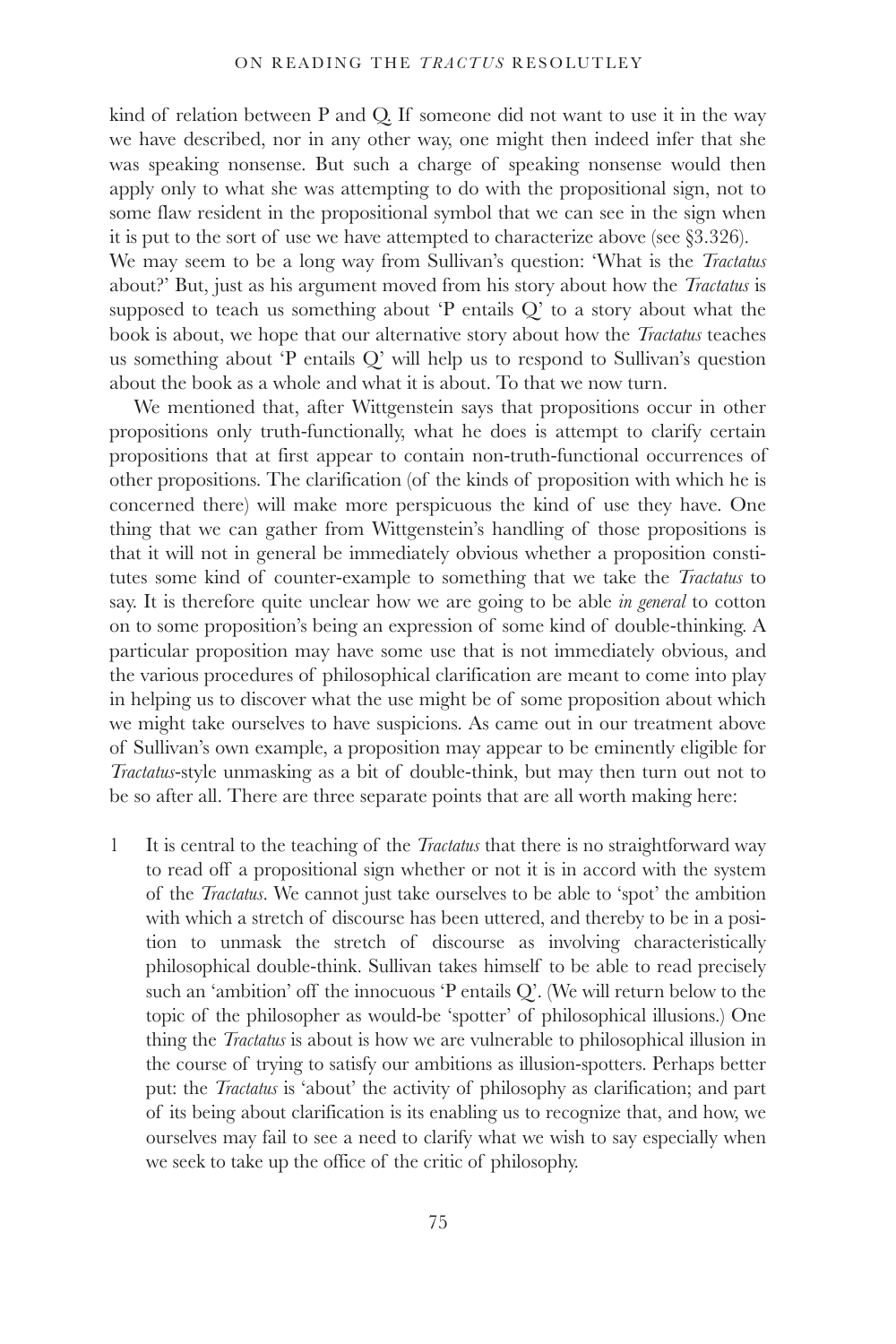- 2 More particularly, the *Tractatus* holds that we cannot take ourselves to be able to 'spot' nonsensicality in a proposition simply by noticing that a word or words in it is not used in the way in which it is normally used and that, as far as we can see, it has been given no other use. We cannot tell, merely from the fact that some word or words is not given the use that it normally has (or that its surface grammar suggests that it ought to have) that it has been given no other use. The idea that a nonsensical would-be proposition is nonsensical only through containing some word or words to which no meaning has been given does not provide any kind of principle for the immediate identification of some sentence or stretch of discourse as nonsensical.
- 3 A readiness to identify a stretch of philosophical discourse as nonsensical may come from a sense that we know what it is trying to say, and that we can identify the stretch of discourse as nonsense through identifying that aim. But if we identify a stretch of discourse as nonsensical, we cannot be claiming to understand it. And if there is a stretch of discourse produced by someone, a stretch that we do not understand, we are not in general licensed merely on that ground alone (this should be obvious enough from ordinary non-philosophical discourse) to conclude that the stretch of discourse is nonsensical. As a general point, few would contest this. But many readers of Wittgenstein unwittingly fall into the trap of taking themselves to be able to declare that something is nonsense simply on the grounds that the words are being used in a way that differs from how they would ordinarily expect those words to be used. $60$  Wittgenstein, in his later philosophy, in which he does not write with the concision of the *Tractatus*, makes plain that the sentences that are used in philosophy frequently have perfectly senseful uses. 'When would we say this?' he frequently asks. 'I am the only one who feels real pain' is an example he subjects to this sort of investigation in the *Blue Book*. If claims made by a solipsist are nonsensical, that can be shown only through the solipsist's rejecting possible ways of using the sentences in question, and coming to see that he has no alternative use in mind, and not because there are no possible uses of the sentences in question. Neither in his later philosophy nor in the earlier philosophy is there some quickie principle that will enable us to identify a stretch of discourse as nonsensical; there is nothing that can enable us to pass such a verdict on a stretch of discourse apart from an engagement in a process of clarification in which an interlocutor comes to see *for herself* that no available use of a sentence will satisfy the 'ambition' that draws her to the form of words in question.

In case it is not apparent, it should be noted that our discussion so far has been guided in part by a reading of *Tractatus* §6.53. It is therefore perhaps worth noting that Sullivan, in an earlier essay, writes that §6.53 is not one of Wittgenstein's better remarks.<sup>61</sup> He thinks that, so far as it provides a conception of how the philosopher ought to proceed, we ought to drop that conception. The criticisms that he makes of §6.53 depend on a particular reading of that passage. According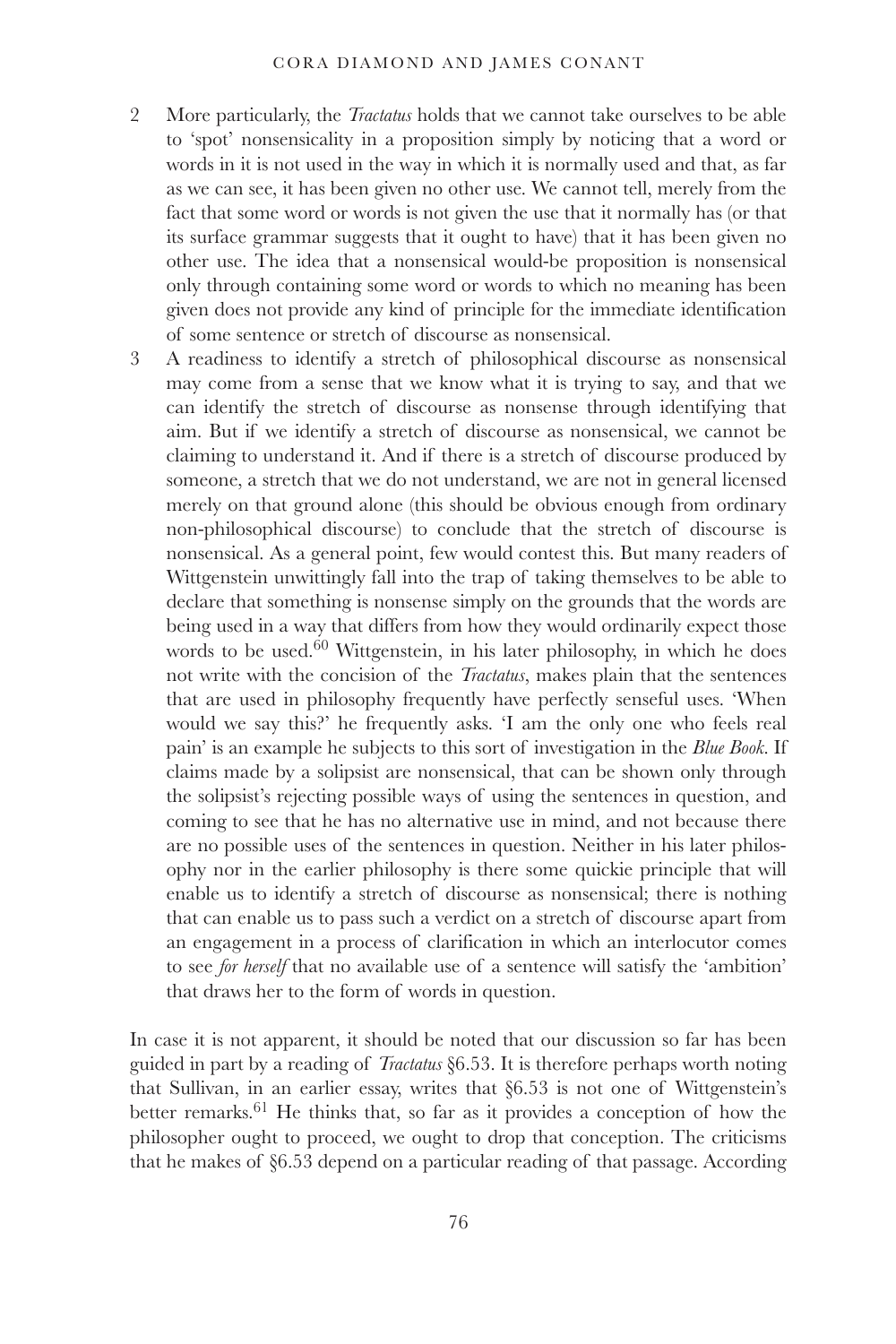to his reading, to follow out the suggestion of §6.53 would be to seize on any sentence which a philosopher comes out with and to demonstrate to the philosopher by an immediate application of a general principle about nonsense (that a sentence is nonsensical if it contains a sign or signs to which no meaning has been given) that what the philosopher has said is nonsensical. Sullivan objects that this would be a procedure that resembled the pernicketiness of ordinary-language philosophers, some of whom attacked anyone who took a word and used it in a philosophical context in some way different from its ordinary use.<sup>62</sup> A further criticism that Sullivan makes is that an approach of the sort recommended at §6.53 (the immediate-pounce approach, as he sees it) would never allow the philosopher in question fully to develop the view she was attempting to put forward to the point at which a genuinely telling criticism could be put forward. The §6.53 approach would just snap into action after the first sentence uttered by the philosopher containing a word apparently with no meaning, and the line of thought to which the philosopher was attracted would never genuinely be confronted.<sup>63</sup> But we think that Sullivan's reading of §6.53 misses what is involved in demonstrating to another person that she has given no meaning to some word or other that she has used. This certainly cannot be demonstrated in the 'pernickety' way that Sullivan reads into §6.53. The pernickety Wittgensteinian critic who follows 'the strictly correct method' of §6.53 as Sullivan construes it says to the would-be metaphysician: 'Here and here and here in what you have said there are words which have been given a use in their occurrence in such-andsuch contexts, and you are not using them in those contexts. So: you are talking nonsense!' That 'pernickety' method would indeed be dissatisfying to the person on whom you tried to use it; but it is in any case no demonstration that the person has come out with nonsense. For the pernickety method makes no attempt at all to clarify what the person has tried to say, or to invite the person to participate in such attempted clarifications. The pernickety method provides no demonstration of nonsensicality; what would genuinely be a demonstration isn't in view in Sullivan's remarks at all: namely, the attempted clarification of the person's claims, the attempt leading to a recognition by the person that there is nothing meant by some sign or signs in what she has said, nothing which she wants to use that sign or those signs to mean. This kind of demonstration involves patience and a willingness to try to understand what the person who comes out with the apparently metaphysical remarks might be trying to express.<sup>64</sup> In light of the delicacy with which Wittgenstein characterizes the task of clarification elsewhere in the *Tractatus*, and given the difficulties that he evidently thinks attend such a task, we find Sullivan's reading of §6.53 (and, in particular, his reading of the pernickety method into that remark) to be uncharacteristically uncharitable on his part and to obstruct his view of how that remark is meant to shed light on the conception of clarification that the *Tractatus* itself aims to practice.<sup>65</sup>

The kind of attempt to clarify what someone has said, which can reveal to her, in its failure, that she had nothing really in mind, does not have to rely on identifying her philosophical ambitions as ambitions that show a wrong kind of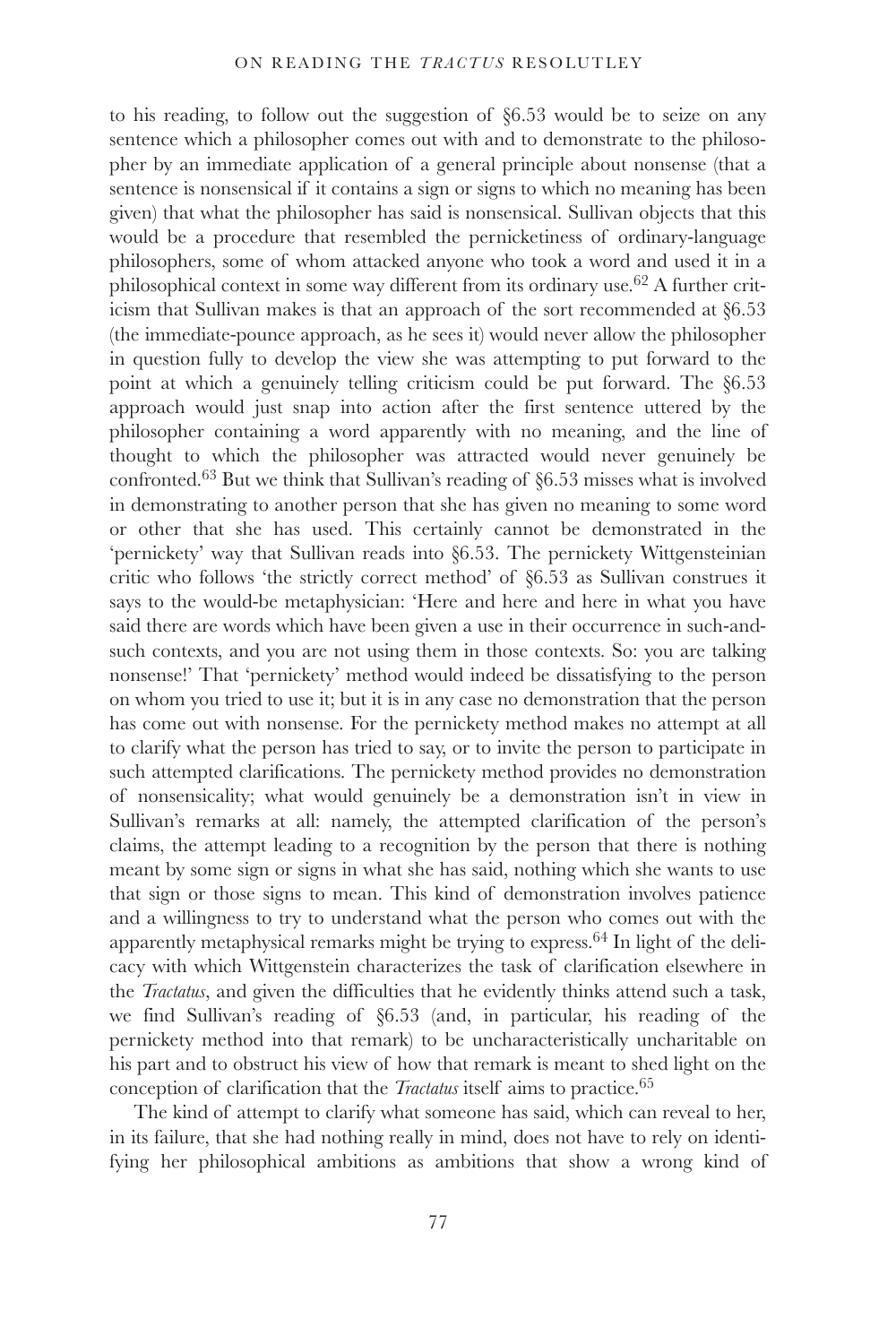perspective. It does not have to rely on ascribing to her a desire to take up a perspective on language, or anything of the kind. $66$  It can proceed through offering possible paraphrases, and through inviting paraphrases. It may use what it claims to be translations of some of what is said into some supposedly more revealing linguistic form, as in the case of Russell's theory of descriptions, and in the case of the paraphrase we offered above of 'P entails Q'. It may involve attempts to follow through on inferential patterns involving the proposition. Attempting clarification, and allowing such attempts to reveal, in their failure, that nothing was meant by some stretch of discourse, can demonstrate to a person that she had meant nothing. Why, though, should such a method be regarded as the only correct one? To answer this question, we need to notice a surprisingly frequently ignored feature of the philosophical situation, but a feature that Wittgenstein has in view in placing §6.53 together with §6.54. When we think about the application of the *Tractatus* to philosophical confusions, we frequently think of ourselves as addressing someone whom we believe to be in such a state of philosophical confusion, a would-be metaphysician. We think of ourselves as trying to derive from the *Tractatus* an approach that will make clear to that person that she is engaged in double-thinking, in thumb-catching, or something of the kind. The feature of the situation that we thereby ignore is that we ourselves, the would-be enlighteners of the metaphysician, may be equally deeply enmeshed in philosophical difficulty or confusion. In the scenario, we ourselves are invisible. We grasp what is at bottom wrong with the view of the other; the question for us, we think, is how we are to make the illusion from which the other person suffers available to her. What we see, or think we see, to be at bottom wrong with the view of the other is not the failure of her words to say anything, but the philosophical thoughts to which she is driven, the kind of way in which she thinks she can think philosophically about the world and thought. We see her, not our own thought about her, nor how far, in that thought about her, we remain ourselves in the grip of undiagnosed illusion. We see her thought as what the *Tractatus* shows to be no thought at all. We don't see what *that* shows about us.

'Resolution', as we said in our opening remarks to this part of the paper, does not itself furnish a 'reading' of the *Tractatus*; nor, as we said in our opening remarks in section 1, do 'resolute readers' have on offer some kind of key to a reading. Wittgenstein is certainly concerned in the *Tractatus* with various forms of philosophical confusion, including the transcendental idealism that Sullivan puts in the center of his attempt to explain what the book is about. What convinced Wittgenstein of the significance of his achievement in the book was (among other things) that it provided a critical approach that would be applicable to *many* different philosophical views, including views as far from each other as those of Schopenhauer, Russell and Frege. But how in detail it is to be applied to this or that particular view of Schopenhauer's, or Frege's, or Russell's, still has to be carefully worked out. 'Resolution' says nothing about how to do this, only how not to. To pick up a phrase from Sullivan (which we use in a somewhat different way from Sullivan), resolution is a kind of constraint on a reading, rather than a reading.<sup>67</sup>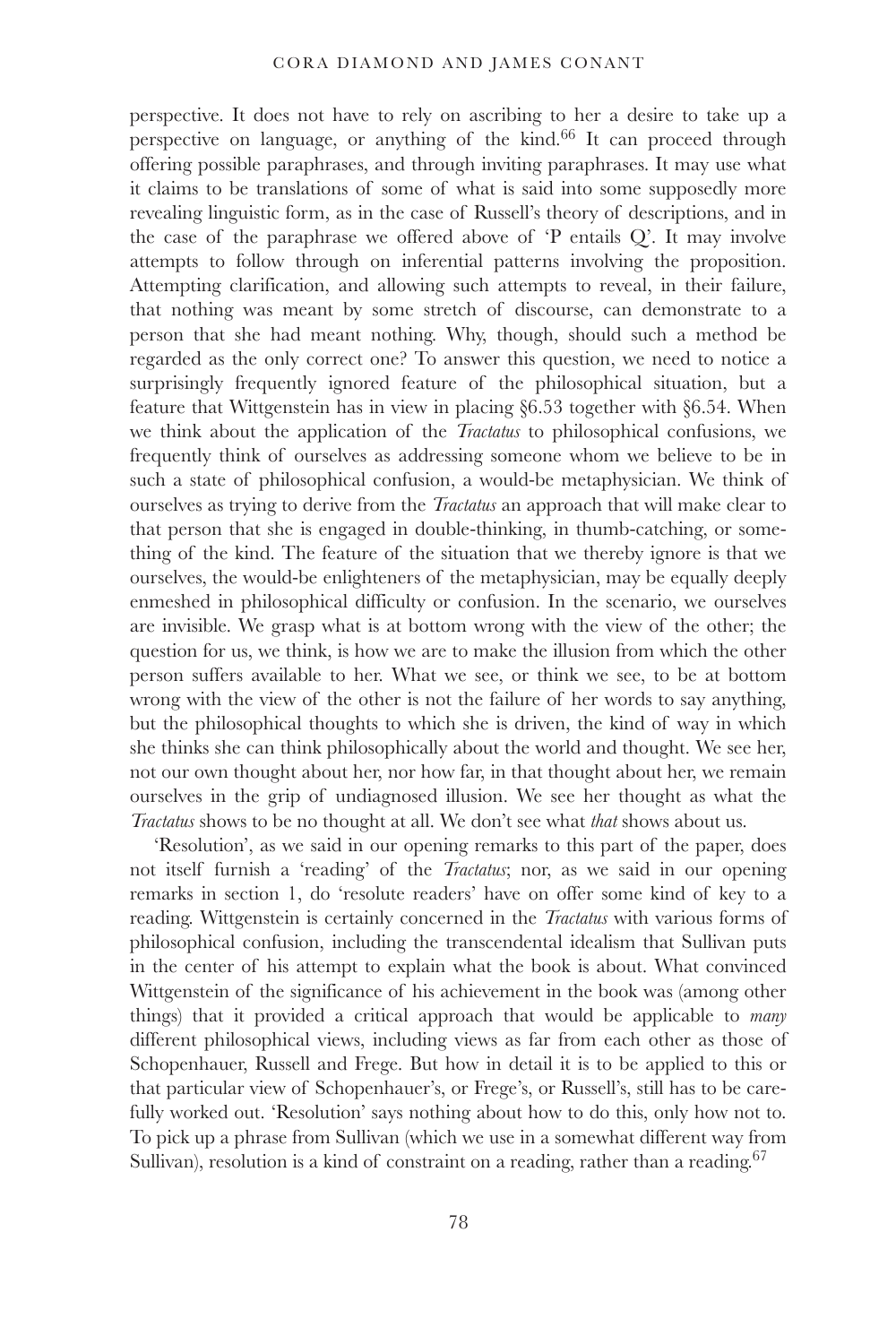Conant describes (in the closing pages of 'The Method of the *Tractatus*') what happens if the *Tractatus* is successful in its aim with a particular reader: its success lies in that reader's recognizing that the philosophical sentences of the work *are* nonsense. But it very much matters here that included within this recognition is the recognition that many of the sentences that we ourselves may be initially inclined to come up with, in explaining how the book dispels philosophical illusions, will themselves also turn out to be nonsensical. If the book is successful with us, we give up the idea of our enlightened perspective on the thought of would-be metaphysicians, realists, transcendental idealists, and solipsists. We see our perspective of enlightenment about what they are attempting as itself illusory. This doesn't mean that we have no way to engage with them; it doesn't mean we have no way to read the book. But adhering to an 'austere' conception of nonsense is not itself going to be a guide to the book, or a guide to what to say to would-be metaphysicians. In particular, it does not tell us how far, and in what way, we may in some particular case be able usefully to employ forms of expression that we might recognize as nonsensical. But the allowance is not a matter of the providing of general principles, or a 'system', from which nonsensicality can be inferred. The importance of §6.53, and its placement immediately before §6.54, is that it pushes us to recognize what is involved in our own use of expressions that are themselves nonsensical. We need to recognize how easy it is to wish to 'demonstrate' nonsensicality through appeal to nonsense, or to quantifications that apparently 'go over' nonsense, as in talk of someone attempting to say 'something' that cannot be said, as if using quantifiers enabled one to pick out a range of nonsensical would-be sayings or thinkings, without one having oneself actually to engage in the production of nonsense.

In summary, then, of our reply to Sullivan, we can say that our disagreement with him goes back behind his initial way of setting out possible sorts of responses to the recognition that the philosophical system of the *Tractatus* appears to be vulnerable to the criticisms of philosophy that we can see to follow from the system itself. A 'resolute' reading is not, on our view, one sort of response to such a recognition. For we reject the explanation Sullivan gives of how 'the system' gives rise to criticisms of philosophical discourse. The critical standpoint on such discourse depends, as Sullivan sees it, on applying to philosophical discourse a characterization of senseful discourse from which it immediately follows that philosophical discourse, including that in which the *Tractatus* system is supposedly put forward, is problematic. On our reading, if many of the propositions in the *Tractatus* are vulnerable to a form of criticism that reveals them to be nonsensical, this can't be deduced from 'the system' of the book, but has to be established by looking at the propositions themselves and subjecting them to the kind of critical examination we have described, which involves coming to see how attempts to make clearer what they say collapse. There may be generalizations that we are drawn to make about how such investigations proceed and what to look out for, but no such generalization provides a principle by which the propositions of the *Tractatus* (or any other sequence of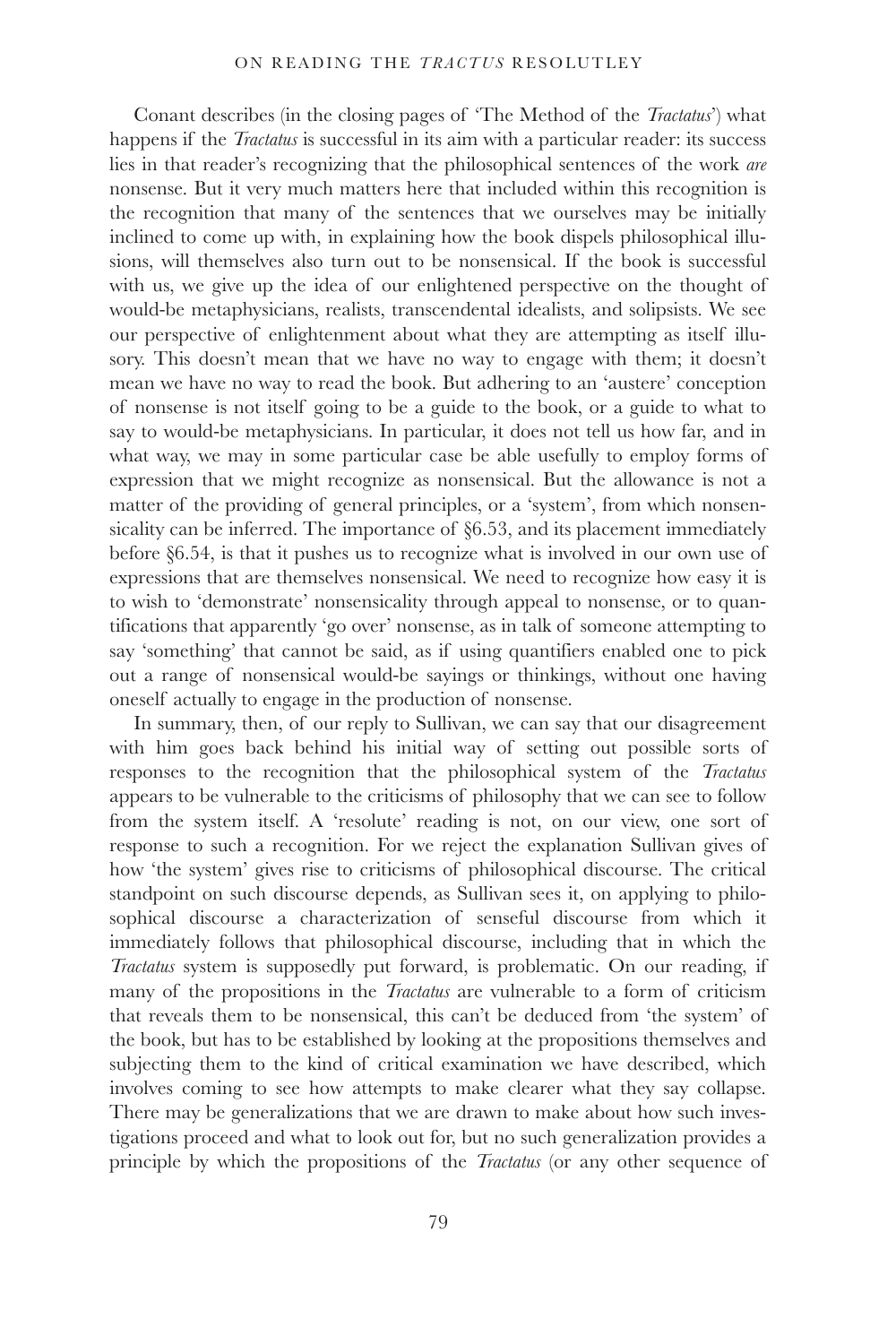propositional signs) can simply be inferred to be nonsensical.<sup>68</sup> 'Austerity' is certainly not such a principle, nor have we ever meant to suggest that it is. Indeed, we do not wish to suggest anything as a 'key' to reading the book (i.e. as a 'guide' of the sort that Sullivan thinks must be required and that he imagines resolute readers must think austerity provides), but we do think highlighting the character of Wittgenstein's conception of philosophy as an activity of clarification is something that can help one to make progress in reading this deeply obscure and difficult, but also immensely stimulating and rewarding work.

# **5. Continuities and discontinuities in Wittgenstein's thought**

As we have already indicated above, a resolute reader of the book need not be committed to the idea that Wittgenstein's own conception of what he was doing in the *Tractatus* was accurate or otherwise unproblematic. Resolute readers may ascribe to Wittgenstein misconceptions—misconceptions that they take to have been embodied in his ideas about the activity of philosophical clarification. A resolute reader may hold that, when Wittgenstein wrote the *Tractatus*, his conception of philosophical clarification reflected his being in the grip of a picture of language, although he did not then realize it. Such a reader may hold, for example, that Wittgenstein's having taken himself to have dissolved the 'big question' of the nature of language (and thus to have solved the problems of philosophy 'in essentials' by having demonstrated a method through which *all* confusions could be clarified) itself reflected a kind of philosophical confusion which colored also his ideas about philosophical method. The question that divides resolute readers from non-resolute readers is not: are there no important differences between early and later Wittgenstein? Or: was later Wittgenstein mistaken in regarding the author of the *Tractatus* to have been committed to problematic metaphysical theses? The question that divides them is: did the author of the *Tractatus* understand himself (rightly or wrongly) to have found a way to do philosophy that eschews any commitment to a metaphysical thesis?<sup>69</sup>

Williams identifies, as one consequence of a resolute reading, the rejection of one sort of account of how Wittgenstein's thought changed. A resolute reading will reject the idea that he changed his views by giving up, in his later thought, a theory of meaning that he had put forward in the *Tractatus*, and that he thought could be used 'to end philosophy by solving its legitimate problems and dissolving the rest'. If, as resolute readings have it, he did not put forward a theory of meaning in the *Tractatus*, that account of the change in his thought must be rejected. But it certainly does not follow that a resolute reading commits one to holding that Wittgenstein did not change his views about the aim of his philosophizing or about its method, or about what was involved in liberating us from philosophical confusions or illusions. If one says that the resolute reading commits its holder to saying that Wittgenstein's aim in his earlier philosophy was therapeutic, and that his aim in his later philosophy was therapeutic, that alone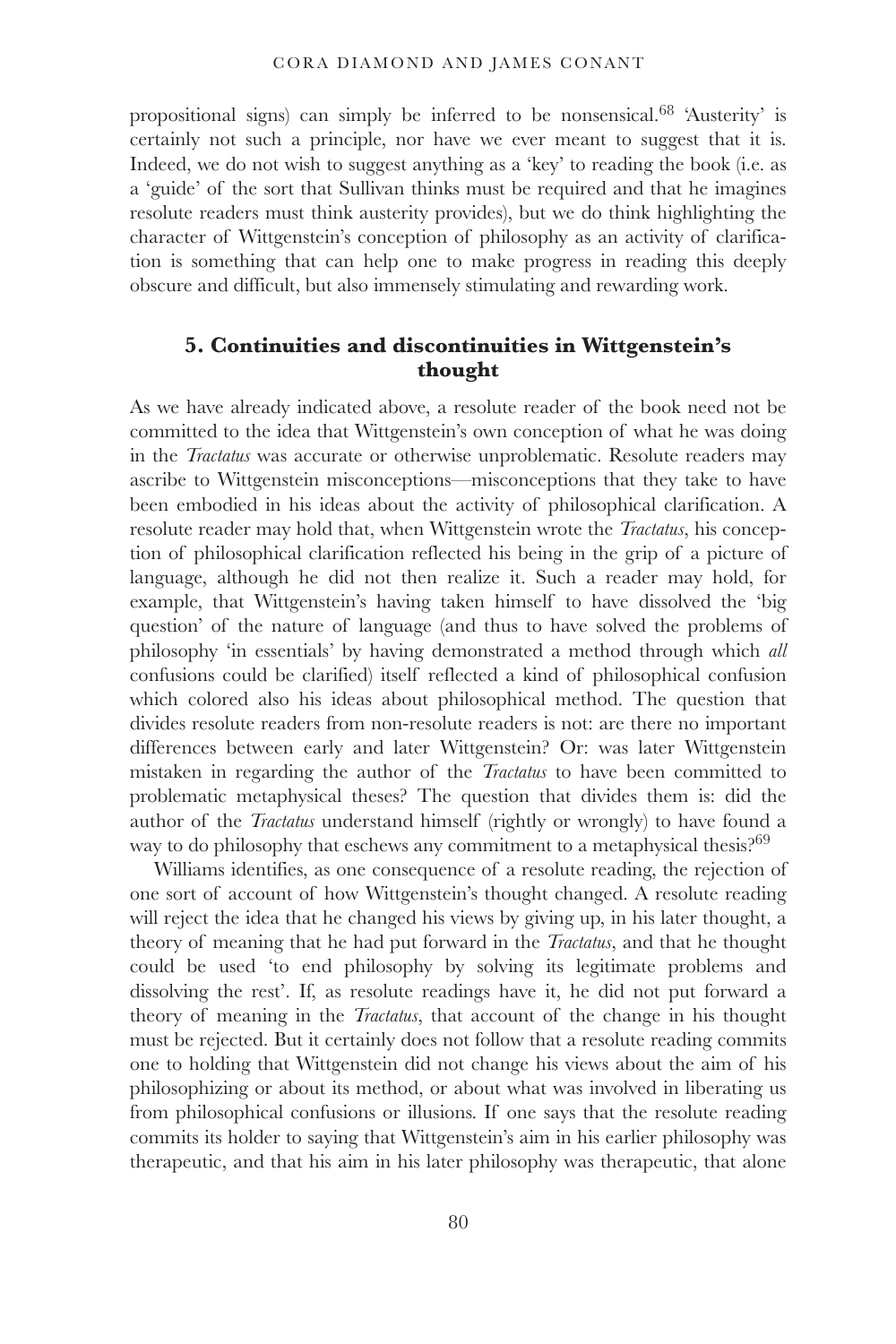would not show that there is no deep and significant change in his aim. The word 'therapy' says very little (as Williams herself explicitly recognizes). Nor does the absence of significant change follow from anything else that Conant or Diamond or most other resolute readers have said. Diamond in fact discusses important differences between Wittgenstein's earlier and later philosophy in the two introductory essays of *The Realistic Spirit*. <sup>70</sup> (We will quote something she says there in a moment.) Conant and others who accept some sort of resolute reading have also discussed the deep changes in Wittgenstein's thought.<sup>71</sup> The important issue here is not how they have done it, but that a resolute reading is committed to rejecting only those accounts of the change in Wittgenstein's thought that depend on not reading the *Tractatus* in a resolute way, and is not committed to any 'strong' thesis of continuity. If one assumes that the *only* way to account for the profound changes in Wittgenstein's thought is in terms of his having put forward a metaphysical theory or a theory of meaning or both in his earlier thought, and his having given up the theory or theories later, then one will take resolute readings to be committed to 'strong continuity'; but the idea that that is the only way to understand the profound changes in Wittgenstein's thought should in any case be rejected. Not only are resolute readers, as such, not precluded from taking there to be profound discontinuities between Wittgenstein's early and later thought, but, on the contrary, if later Wittgenstein viewed his early work as an exemplary illustration of how, in philosophy, one can take oneself to have resolutely eschewed all metaphysical commitments while still remaining knee-deep in them, then a resolute reading may help us to attain a better understanding of why later Wittgenstein took his early work to be the expression of the metaphysical spirit in philosophy *par excellence*.

Williams says that Diamond maintains that a correct understanding of Wittgenstein's intentions will enable us to see that he 'never fundamentally changes his views nor alters his methods'. Williams gives no citation for this statement. In 'Throwing Away the Ladder', Diamond does, as Williams notes, write about Wittgenstein's continuing desire to free us of the illusion we may have of needing a kind of external perspective on thought or language.<sup>72</sup> But neither there nor anywhere else in any of our writings does either of us ever say that Wittgenstein never changed his views nor altered his methods. We have, however, both written many things that say the contrary. The following is an example of something one of us has written, $^{73}$  and of the sort of thing that we take reading the *Tractatus* in the manner we recommend to put one in a position to be able to say, about the relation between Wittgenstein's early and later philosophy:

[T]here is a sense in which the *Tractatus* might be described as metaphysical, even though it is not concerned with features of reality underlying sense, with things that are the case although they cannot intelligibly be said or thought to be the case. It is metaphysical … in holding that the logical relations of our thoughts to each other can be shown, completely shown, in an analysis of our propositions. It is meta-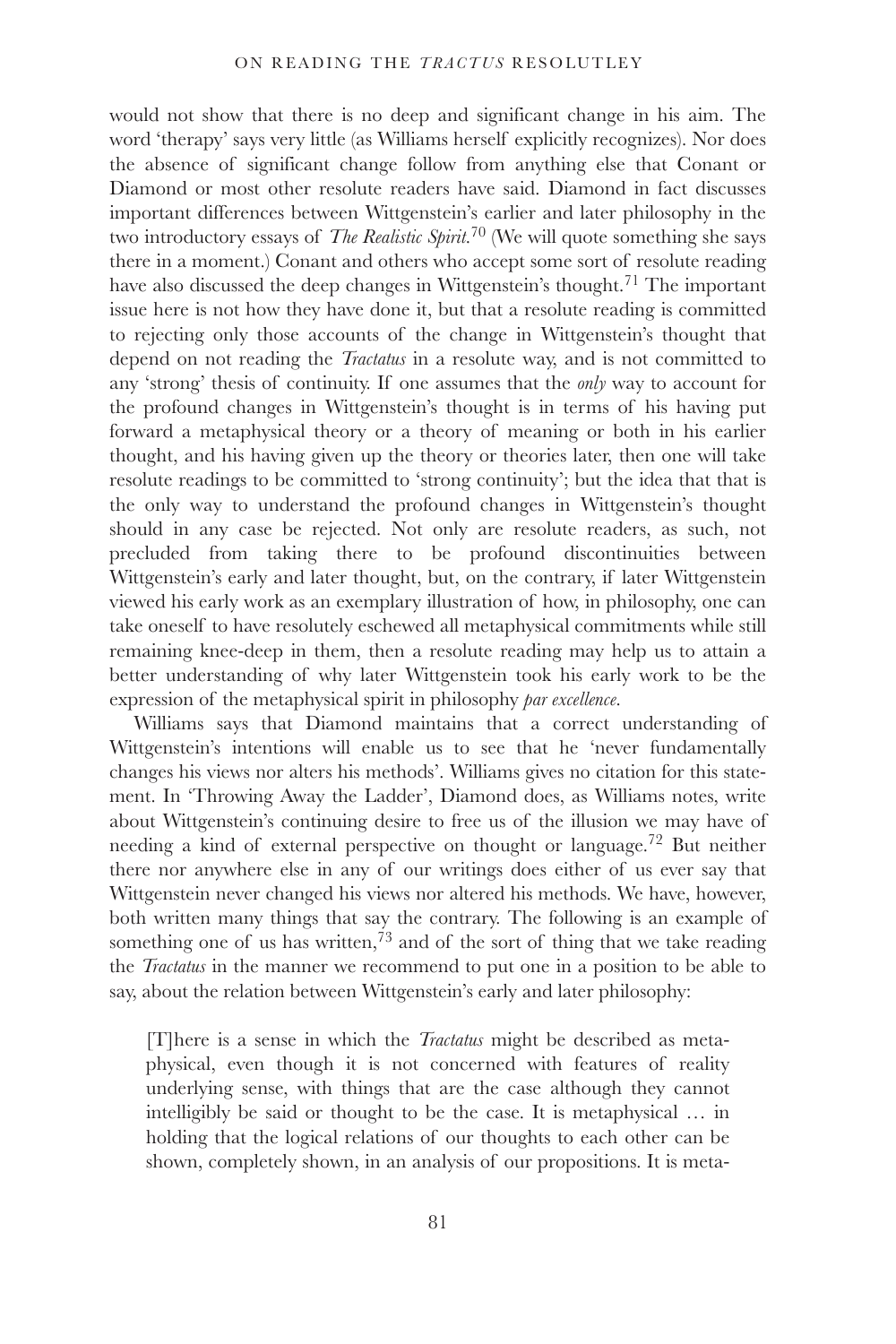physical in holding that it is possible for propositions to be rewritten in such a way that the logical relations are all clearly visible, and that, by rewriting them in that way, *what* propositions our propositions are, what combinations of signs, would also be clear, as would be what all propositions have in common. This is not a view about what there is, external to language or thought, but about what they essentially are (despite appearances), and about what we can do, what it must be possible to do. The belief that there must be a certain kind of logical order in our language (the belief reflected in our seeing that order as already there, given the understanding we have of the signs we use (*Philosophical Investigations*, I, §§101–2)): this is a belief also in what we must be able to do, given that we understand sentences and use them, where using them is saying things in determinate logical relations to each other; and these relations are what (totally laid out) shows us *what* sentences we use, as Russell's analysis of sentences containing definite descriptions showed us in part.

What is metaphysical there is not the content of some belief but *the laying down of a requirement*, the requirement of logical analysis. We do make sense, our propositions do stand in logical relations to each other. And such-and-such *is required* for that to be so. The metaphysics there is not in something other than language and requiring that it be like this or like that: *that* sort of metaphysics the *Tractatus* uses only ironically: it uses apparently metaphysical sentences, but in a way which is disposed of by the sentences which frame the book, in the Preface and the final remarks. The metaphysics of the *Tractatus* – metaphysics not ironical and not cancelled – is in the requirements which are internal to the character of language as language, in their [there] being a general form of sentence, in all sentences having this form. The metaphysics of the *Tractatus* is a kind of metaphysics that does not involve what is unsayably the case outside language, except so far as sentences which, as one might say, 'appear to be about such things' help us understand the requirements which are internal to a sentence's having a use.<sup>74</sup>

The following metaphysical commitments (underlying the conception advanced in the *Tractatus* of how the activity of clarification must proceed) are all touched on here:

- The logical relations of our thoughts to each other can be *completely* shown in an analysis of our propositions.
- These relations can be displayed through the employment of a logically *absolutely perspicuous* notation.
- Through the employment of such a notation, it is possible for propositions to be rewritten in such a way that the logical relations are *all* clearly visible.
- A proposition *must* be complex.<sup>75</sup>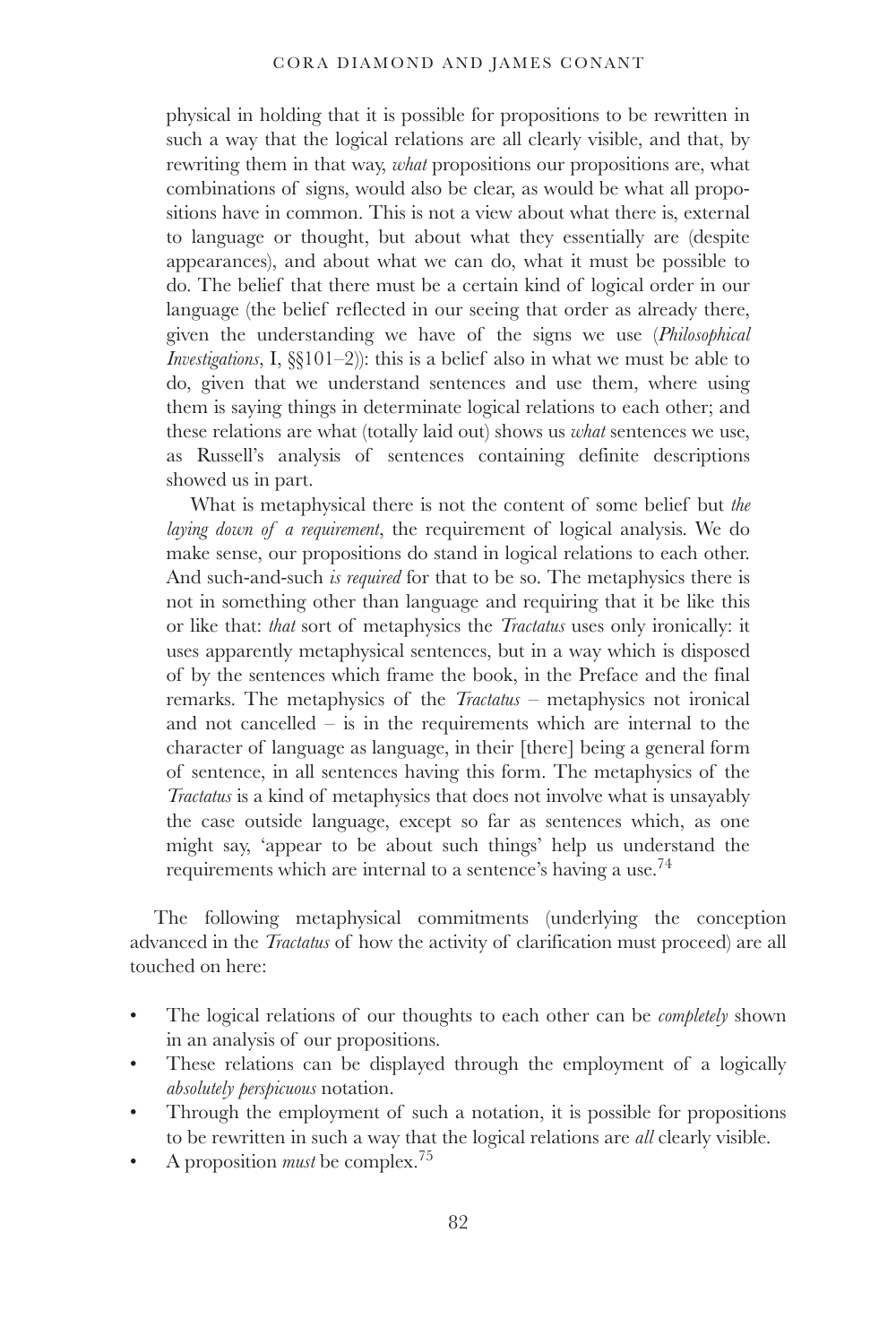- *Every* proposition can be analyzed.<sup>76</sup>
- There is such a thing as *the* logical order of our language.
- Antecedent to logical analysis, there must be this logical order one that is *already there* awaiting discovery – and it is the role of logical analysis to uncover it.
- By rewriting them in such a notation, *what* propositions our propositions are will become clear.<sup>77</sup>
- By rewriting them in this way, it will also become clear what *all* propositions have in common.
- There is a general form of proposition and *all* propositions have this form.
- In its thus becoming clear what propositions essentially are, it will also become clear how misleading their appearances are – how much the outward form *disguises* the real *hidden* logical structure.
- A logically perspicuous notation is *the* essential tool of philosophical clarification.
- Through our inability to translate them *into the notation*, despite their resemblance in outward form to genuine propositions, certain strings of signs can be unmasked as nonsense (i.e. as strings in which signs to which no determinate meaning has been given occur).
- *All* philosophical confusions can be clarified in this way.
- By demonstrating the significance of this tool and its application in the activity of clarification, the problems of philosophy have *in essentials* been finally solved.

This list could be extended to include the following related commitments – to mention only a few of the relevant candidates:

- All inference is truth-functional.
- Logical analysis will reveal *every* proposition to be either an elementary proposition or the result of truth-operations on elementary propositions.
- There is only *one* logical space and everything that can be said or thought forms a part of that one space.

# And so on.<sup>78</sup>

The italicized expressions in each of the above propositions indicate the occurrence of a moment of (what would count by later Wittgenstein's lights as) *metaphysical insistence* – a moment in which a requirement is laid down. The metaphysical commitments at issue here are, however, not of a sort that early Wittgenstein, at the time of writing the *Tractatus*, would have taken to be metaphysical. Indeed, most of them would not have been taken by him to be *theoretical* commitments at all, let alone ones that were somehow peculiarly *his*. Rather, he would have regarded them as pertaining to matters that become clear through the process of clarifying propositions, and, in particular, through the adoption and application of a perspicuous notation – a notation that enables one to avoid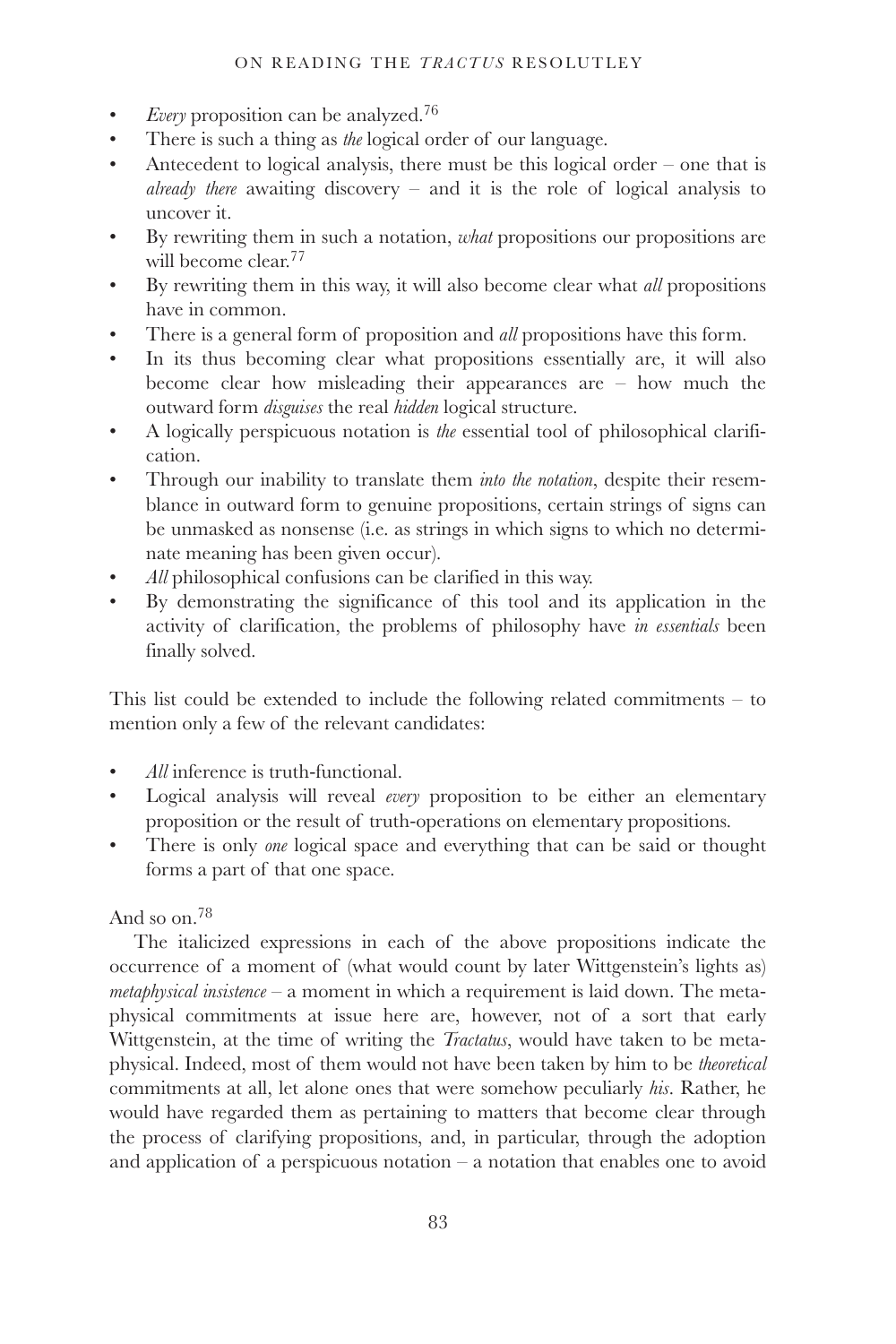#### CORA DIAMOND AND JAMES CONANT

'the fundamental confusions' ('of which the whole of philosophy is full'; §3.324) by furnishing *an absolutely clear way of expressing thoughts*. <sup>79</sup> His aim, in writing that book, was to bring metaphysics to an end; and the method of clarification he thereby sought to practice, to achieve that end, was to be one that was itself free of all metaphysical commitments. The following remark nicely sums up his later view of his earlier situation with regard to these commitments:

We now have a theory, a 'dynamic theory' of the proposition; of language, but it does not present itself to us as a theory. For it is the characteristic thing about such a theory that it looks at a special clearly intuitive case and says: '*That* shews how things are in every case; this case is the exemplar of *all* cases.' – 'Of course! It has to be like that,' we say, and are satisfied. We have arrived at a form of expression that *strikes us as obvious*. But it is as if we had now seen something lying *beneath* the surface.<sup>80</sup>

This passage points to a profound discontinuity in thinking that is folded within a fundamental continuity in Wittgenstein's philosophy that we have sought to bring out in some of our writings, and that has led Williams to assume that we must therefore be generally committed to downplaying any possible discontinuities in his thinking. The fundamental continuity in question lies in Wittgenstein's seeking, early and late, to find a way to do philosophy that does not consist in putting forward philosophical theses, and yet which (through the practice of methods of clarification that he, early and late, sought in his writing to exemplify) would genuinely enable his reader to pass from a state of philosophical perplexity to a state of complete clarity in which the philosophical problems completely disappear. The fundamental discontinuity in question lies in his later thinking that there was an entire metaphysics of language embodied in his earlier method of clarification, thereby illustrating that the most crucial moments in the philosophical conjuring trick are the ones that are apt to strike one as most innocent; so that it turns out to be much more difficult to avoid laying down requirements in philosophy than his earlier self had ever imagined. Hence it turned out that an entirely different approach to philosophical problems from that practiced in the early work was required and had to be developed in the later work.

The fundamental discontinuity in question here cannot be properly located if one begins by seeking to identify the explicit doctrines that early and later Wittgenstein each self-consciously seek to advance and defend in their respective writings. Arguably, part of the way that standard readings first developed was by commentators attributing to the *Tractatus* a great many of the doctrines that later Wittgenstein was centrally concerned to criticize. Many of these commentators, in turn, were often themselves authors of books on Wittgenstein that had some early chapters on the *Tractatus* in which a reading of that work was developed that allowed it to figure as a target for the most important philosophical criti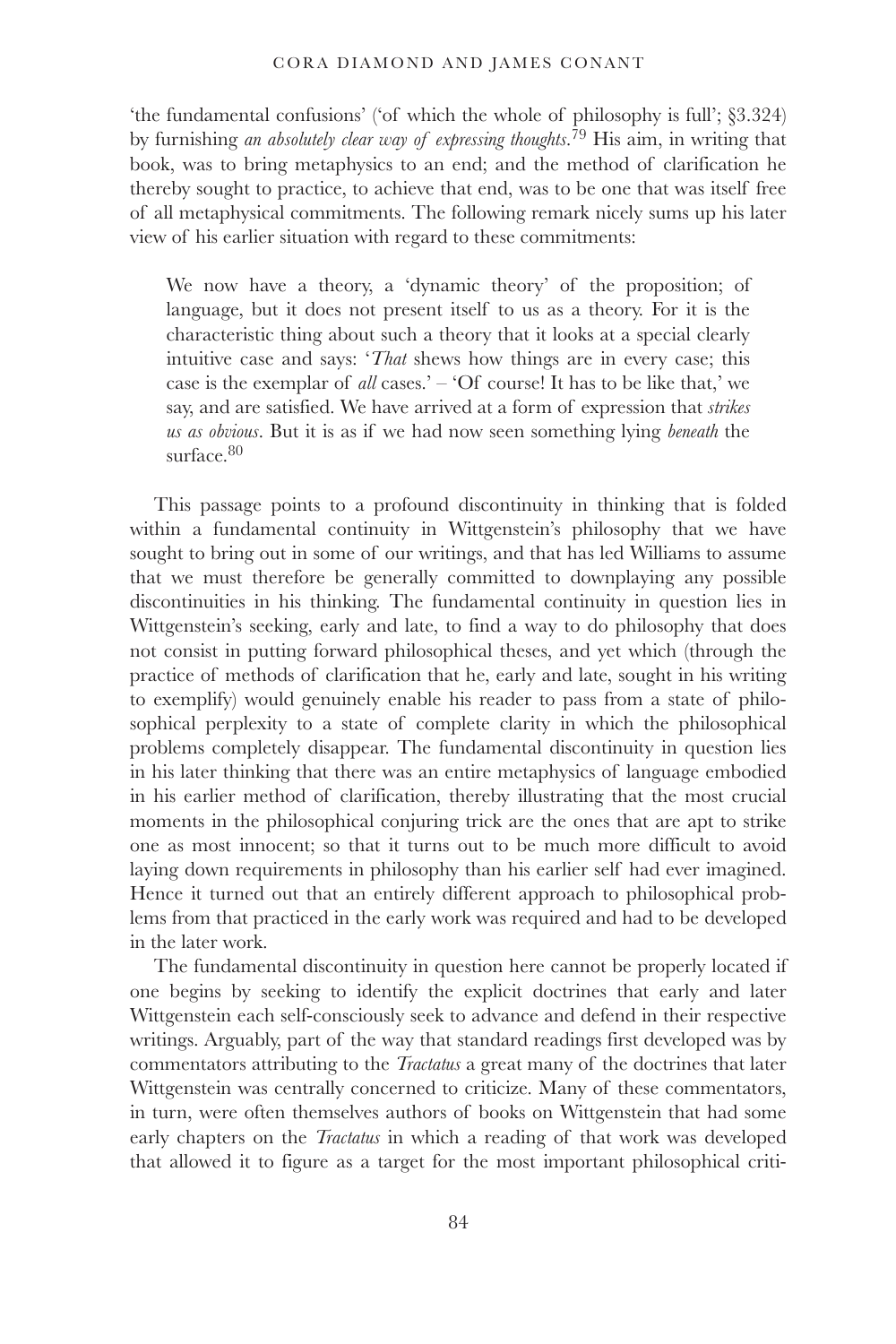cisms advanced in *Philosophical Investigations*: criticisms of ostensive definition, privacy, solipsism, etc. (Over the years, a number of scholars have gradually discredited a great many of these attributions. Among some of the earlier casualties – to pick out just three episodes in this long and ongoing saga – were the baptismal theory of naming, the ghost-in-the-machine conception of thought, and metaphysical realism about objects and states of affairs.) No schema of the form 'early Wittgenstein believes *p* and later Wittgenstein believes *not-p*' can ever serve adequately to represent the manner in which Wittgenstein's philosophy develops – not just because adherence to such a schema leads one to focus on a great many incorrect candidates for what early Wittgenstein actually held, but, above all, because such a schema invites us to look for the discontinuities in his philosophy *in the wrong place*.

For the crucial moments in the philosophical conjuring trick performed by the author of the *Tractatus* are ones that are performed by him on himself. They take place at a stage prior to any at which he imagines the activity of propounding substantive philosophical doctrine to begin. Thus, throughout his later work, Wittgenstein is pervasively concerned to practice a method of philosophical investigation that enables us to locate those moments in our thinking in which, unbeknownst to ourselves, we first broach philosophical ground – those moments in which, though nothing beyond the obvious seems yet to have been asserted, a note of metaphysical insistence has already crept in and an unwarranted requirement on how things must be has been laid down. One will not fully appreciate the bearing on his early work that later Wittgenstein takes such a method of investigation to have, if one fails to appreciate the extent to which (what he later regards and criticizes as) the central philosophical doctrines of the *Tractatus* were of such a sort that they were able to appear to its author, at the time of writing, not to be 'philosophical doctrines' at all: they were able to appear utterly innocuous and altogether innocent of metaphysical commitment. If we fail to appreciate this about the *Tractatus* – if we fail to understand the radically anti-doctrinal character of the author's undertaking in that book – and look instead for explicit doctrines of the sort we would look for in other books, then most of what we will readily identify as its central doctrines are ones that serve as the central targets of the early (as well as the later) work; and they will turn out to be couched in the very propositions that are earmarked as the ones we must overcome if we are to understand the author of the work. Thus we will be led into the dead-end of the standard sort of reading that we discussed above, in section 2. It is interesting in this connection to note how many of the doctrines of the sort that standard readers ascribe to the *Tractatus* and that resolute readers are committed to rejecting – such as 'the doctrine of showing', the commitment to the existence of ineffable truths, and various optional subsidiary doctrines (such as realism, mentalism, solipsism, etc.) and optional subsidiary commitments (such as a distinction between grasping and 'grasping', saying and 'conveying', etc.) – never figure in any of the passages in Wittgenstein's later writing where he is explicitly concerned to criticize something he identifies as a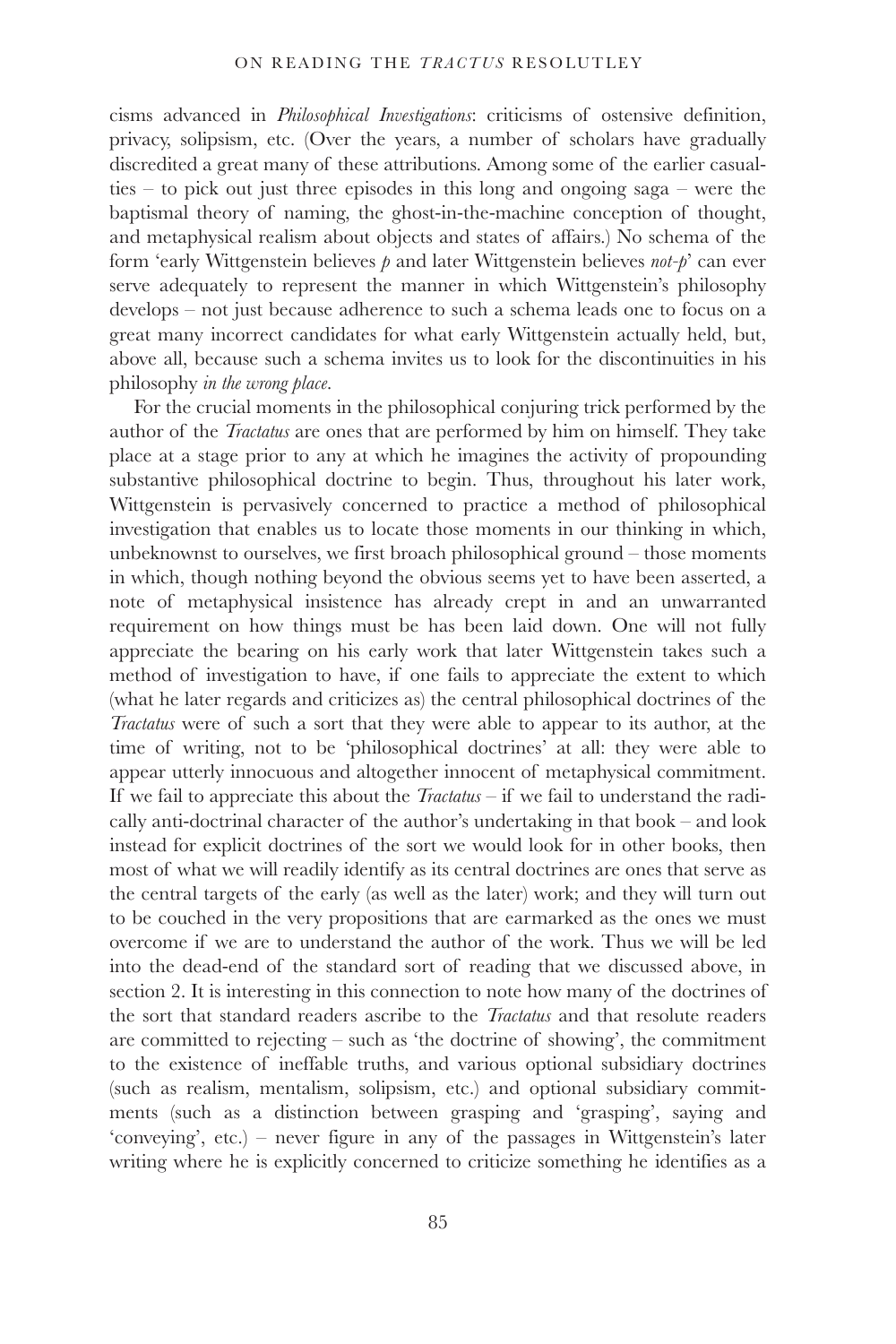questionable philosophical commitment actually held by the author of the *Tractatus*. <sup>81</sup> What figure in such passages instead are the sort of metaphysical commitments listed in the passage from Diamond quoted above – commitments that later Wittgenstein came to think do indeed presuppose a theory but that early Wittgenstein was able to think merely fell out of the activity of clarification itself. $82$  He thought that they could be exhibited through the practice of that activity, and were not commitments to any substantive theory.

One very common sort of criticism of resolute readings (that we have not discussed above) rests upon a failure to distinguish between these two importantly different sorts of theoretical commitments. In the absence of such a distinction, it is bound to seem painfully easy to criticize resolute readings on the basis of putative external 'evidence' drawn from Wittgenstein's later writings: in order to sink a resolute reading, all one needs to do is to find a passage somewhere in Wittgenstein's later writings that criticizes a substantial philosophical commitment that he identifies as essential to the program of philosophical clarification that the *Tractatus* seeks to practice. Such passages cease to appear to be embarrassments to resolute readings, however, as soon as it becomes clear that it is open to resolute readers to regard the *Tractatus* (as Diamond evidently does in the passage quoted above, and as later Wittgenstein evidently did) as a paradigmatic expression of the metaphysical spirit in philosophy. Once this becomes clear, the task of criticizing resolute readings ought to begin to seem a somewhat more delicate and difficult (and hopefully also a somewhat more interesting and rewarding) enterprise than it has sometimes seemed to some of our critics. For it will not suffice merely to collect passages in which later Wittgenstein is criticizing early Wittgenstein in order to criticize a resolute reading; one needs to devote enough attention to each passage in which such a criticism figures to be able to make out *what* is being criticized and what *sort* of criticism it is that is there being entered.<sup>83</sup> There is certainly nothing wrong with looking to remarks about the *Tractatus* in Wittgenstein's later writings for a source of possible evidence in weighing the merits of alternative readings of his early book. But reliance on such remarks cannot serve as a surrogate for having an independently philosophically coherent and textually plausible account of what he was up to in the *Tractatus*. And, whenever one does wish to adduce external evidence of this sort for or against a particular reading, then it must be pondered and weighed (rather than merely adduced as self-evidently devastating).

We cannot enter here into a consideration of the many passages in Wittgenstein's later writing that might offer us additional 'external' clues as to how he might have understood what he wanted to be doing in philosophy at the time of having completed the *Tractatus*. (It would take a paper considerably longer than the present one to sift and assess even a small fraction of the evidence here at all responsibly.) The task is rendered somewhat more arduous than is sometimes appreciated by the fact that in his later writings Wittgenstein is primarily concerned to bring out what is *wrong* in his earlier way of thinking; he is not primarily concerned in such passages, for example, to highlight continu-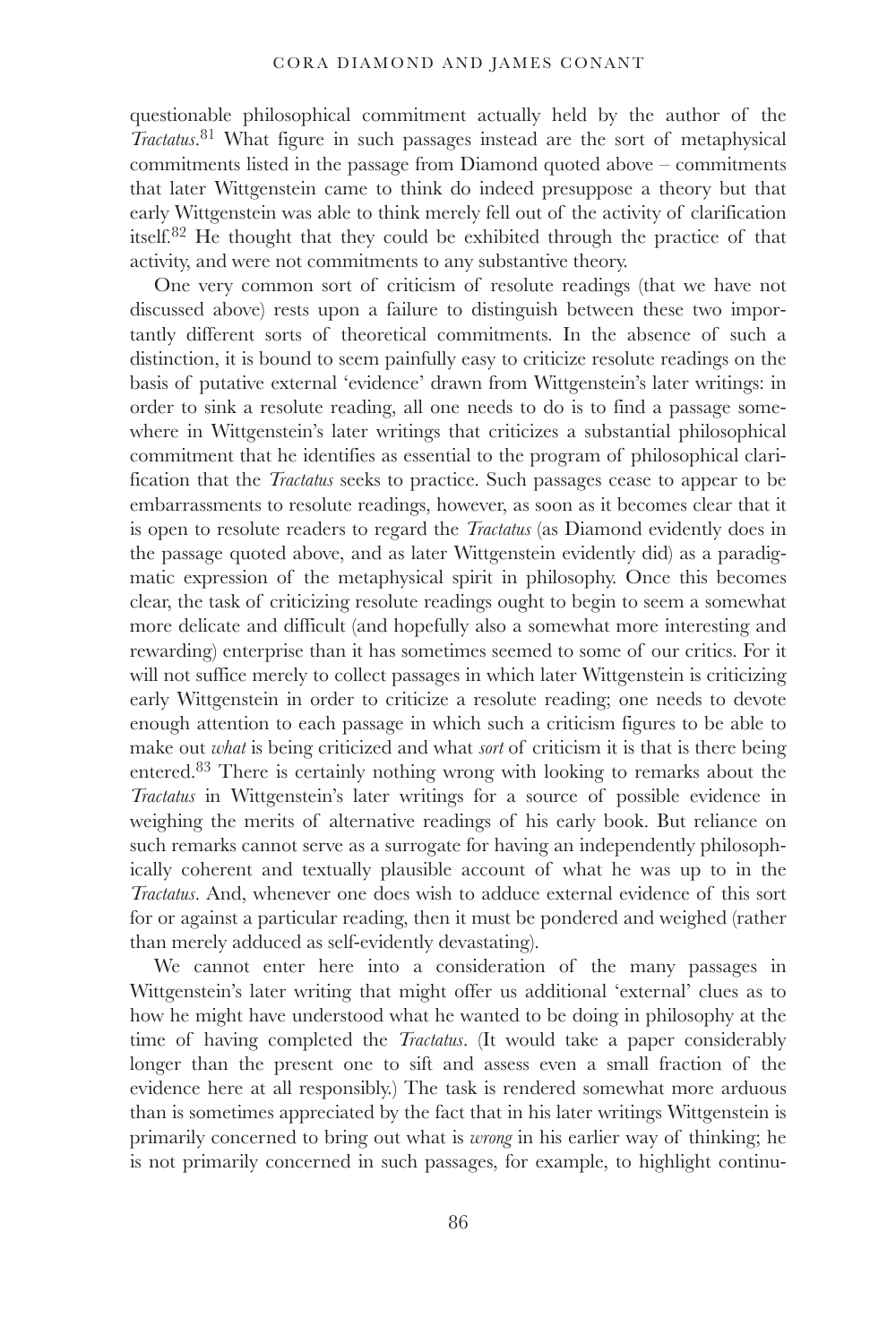ities in his philosophy. (Though if one is on the lookout for them, when reading other remarks in his later writings, then a great many of them are hard to miss.) His aim, generally, when later reflecting on one or another aspect of his earlier way of thinking, is to try to pinpoint its philosophical Achilles' heel. One therefore needs to handle such retrospective comments in his later writings with some care, if one wishes to tease out of them a portrayal of what his earlier way of thinking might have been, such that it would have had the power to captivate a philosopher with his high standards of rigor and clarity, with his determination to think things through to the bloody end, and with his desire not only to avoid but to put an end to metaphysics. We would, nevertheless, like to conclude with the following suggestion: an appeal of a resolute reading is that it may be able to make good sense of why Wittgenstein is concerned to focus on precisely those commitments that he does single out for criticism, in the passages in his later work where he is actually occupied with the task of criticizing the *Tractatus* (and thus also of why he is not drawn to mention the *Tractatus* when singling out for criticism in his later work just the sorts of views that resolute readings are committed to not ascribing to that work). Thus not only is it not a part of resolute readings, as such, to defend any version of an excessively strong continuity thesis (of the sort, for example, that Williams attributes to us), but, on the contrary, it *can* be a central motivation of such readings (and *is* a central motivation of our readings) to try to improve upon existing accounts of the discontinuities in Wittgenstein's philosophy by furnishing a reading of the early work that affords a more promising background for a textually satisfying and philosophically nuanced account of where the real discontinuities lie.

#### **Notes**

- 1 After some correspondence on the topic, Ogden and Wittgenstein settle on 'to make propositions clear' as a translation of *das Klarwerden von Sätzen*; Pears and McGuinness render it as 'the clarification of propositions'. Neither of these renderings is ideal; each has something in its favor. We employ both. Wittgenstein's original understanding of this activity of 'making clear' or 'clarification' is a guiding topic of this paper.
- 2 The characterization of such a reading as 'resolute' is first due to Thomas Ricketts and first used in print by Warren Goldfarb in his 1997, at p. 64; cf. also p. 73, note 10.
- 3 Meredith Williams speaks not of 'resolute readings' but of 'the austere reading'.
- 4 To mention only some of the most notable cases, and leaving to one side anyone who has ever been a student of either of us, the following scholars have all written articles that advance readings of Wittgenstein's work that (seem at least to us) *clearly* to qualify as resolute in the sense adumbrated below: Piergiorgio Donatelli, Juliet Floyd, Warren Goldfarb, Martin Gustafsson, Michael Kremer, Oskari Kuusela, Thomas Ricketts, and Matt Ostrow. Yet we find that we have local – and in some cases quite deep – disagreements with almost all of these scholars. (And each of them would probably be able to say the same thing about the relation of their work on the *Tractatus* to that of almost all of the others.) Then there are many cases that are not so clear, but no less noteworthy: there are scholars – such as, for example, Eli Friedlander, Hidé Ishiguro, Marie McGinn, Brian McGuinness, and the late Peter Winch – whose read-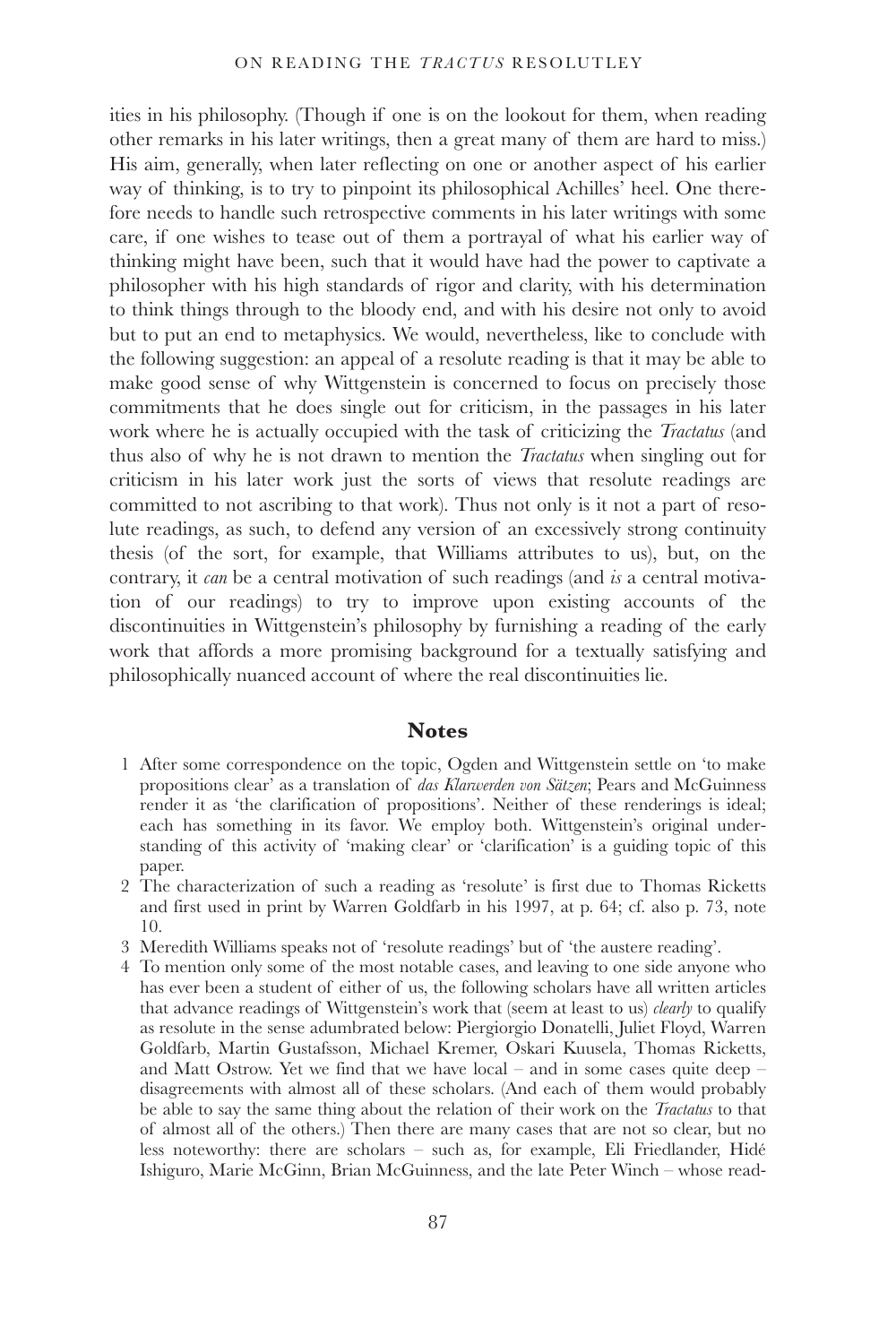#### CORA DIAMOND AND JAMES CONANT

ings are very different from each other and each of whom would seem to fall into 'the enemy camp', if the battle lines are drawn in ways our critics have often sought to draw them; but about each of these readings it is by no means so clear (at least to us) whether or not it is right to think of the reading in question as belonging in a box together with resolute readings. If there was perhaps fairly recently still a time when it made sense to think of there being something like a standard sort of reading of the *Tractatus* and a handful of dissenters, those days are now certainly over. There is an increasing variety of genuinely interesting ways to dissent on offer. Anyone seriously interested in coming to understand the book stands to gain from this diversity of readings of the *Tractatus*. For each such reading can help shed light on the strengths and limitations of the others and thus on various aspects of the text itself. The sooner the present controversy concerning the interpretation of the *Tractatus* advances past the stage in which the most pressing question appears to be one about which of two 'camps' one ought to belong to, and the sooner it comes to be focused on detailed questions concerning how the text is best read, the more progress can be attained in achieving a genuine understanding of this extraordinarily difficult book.

- 5 Peter Sullivan makes this basic point forcefully in his 2002. But he does so with some misplaced polemical animus, partly because he sees the schematic character of their claims about how to approach the text as posing a problem for resolute readers, rather than merely indicating how much remains to be done, in the way of understanding the text, once a commitment to undertake to read the work resolutely is in place. To undertake to read the work resolutely means nothing more than to undertake to read it *in a certain way* – and thus to introduce certain constraints on what will count as an acceptable reading (and, in particular, on what will count as having thrown away the ladder). But to commit oneself to reading the text in such a way is not yet to have a reading, if what one means by 'having a reading' is to have a full story about each of the rungs of the ladder and each of the transitions from one rung to the next. Some of Sullivan's polemical animus seems simply to rest here on a misunderstanding of how much we think is accomplished by merely getting clear about the basic commitments of the text insisted upon by a resolute reading, as such. Our suggestion that the text has these basic commitments has met with fierce opposition (as evidenced, for example, by the essay by Meredith Williams to which we reply below). So the debate has had a tendency to become bogged down over extremely elementary questions. But we agree with Sullivan that if the debate over whether the text has these commitments were settled in favor of the resolute reading, many interesting questions (about how to understand the details of the dialectic that is meant to drive the reader up the ladder) would remain to be worked out. But what does it mean to go on and 'work out' these details? Part of what may fuel Sullivan's dissatisfaction here is a further commitment on his part to a very particular conception of what would count as 'really having a story' about how the *Tractatus* works. We take these issues up briefly in section 4 of this paper.
- 6 When we speak here of 'propositions', we are translating Wittgenstein's '*Sätz*'. The term '*Satz'* in the *Tractatus* floats between meaning (1) a propositional symbol (as, e.g., in §§3.3ff and §§4ff) and (2) a propositional sign (as, e.g., in §§5.473ff and §6.54). It is important to the method of the *Tractatus* that the recognition that certain apparent cases of (1) are merely cases of (2) be a recognition that the reader achieve on his own. Consequently, at certain junctures, the method of the *Tractatus* requires that the reference of '*Satz*' remain provisionally neutral as between (1) and (2). Many of our uses of the terms 'proposition' and 'sentence' will be correspondingly neutral.
- 7 The ascription to Wittgenstein of (what Conant has called) 'an austere conception of nonsense' is therefore only a corollary of this second feature of a resolute reading. Commitment to 'austerity' involves the rejection of a particular conception of nonsense (see, e.g., §§5.473–5.4733) that the *Tractatus* is particularly concerned to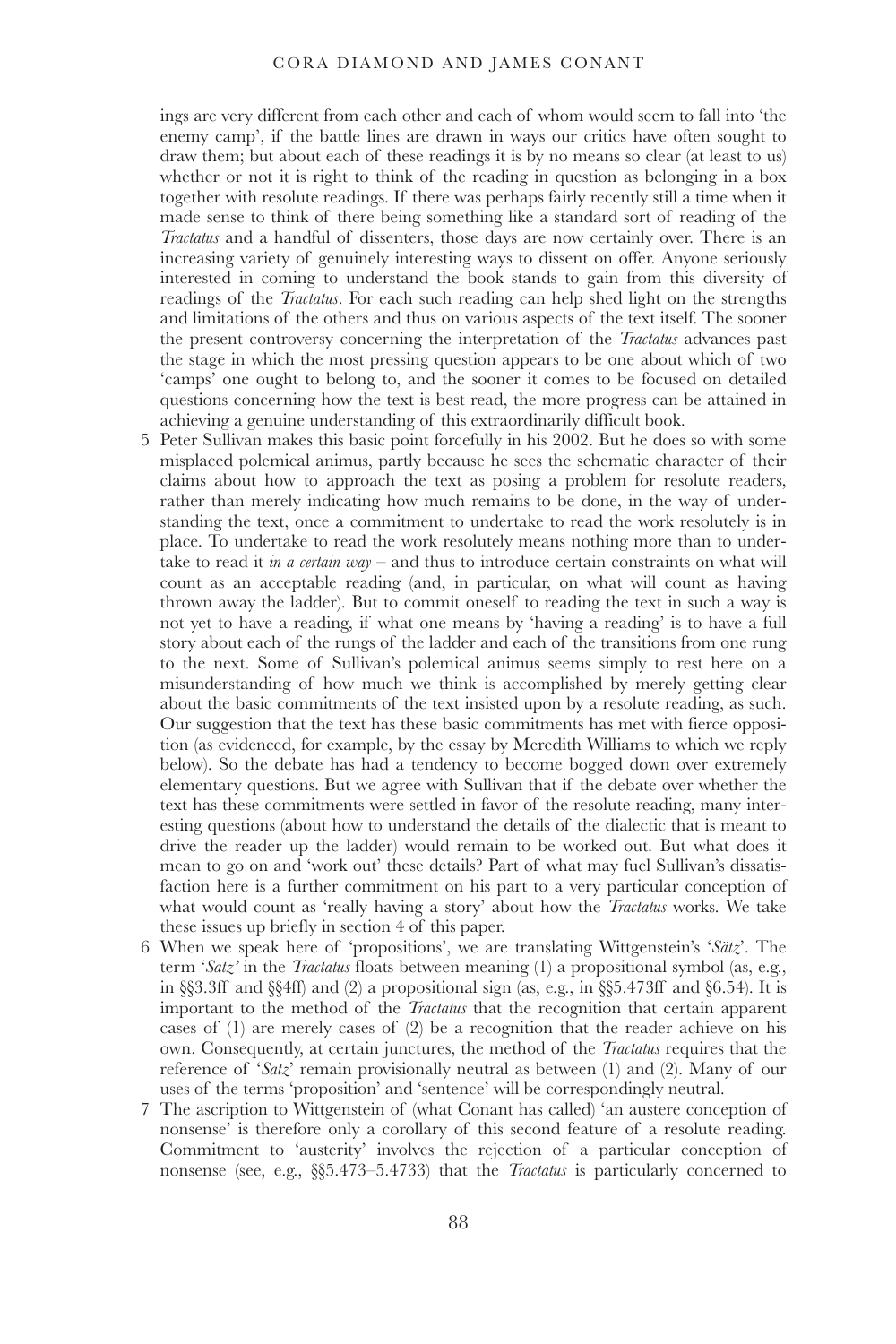reject – one that many subsequent readers, starting with Carnap, have been particularly concerned to ascribe to that work. But, contrary to what some of our critics have claimed, we do not take a commitment to 'austerity' to constitute any more than that. We shall return to this issue in section 4.

- 8 Thus, for example, by placing great emphasis on certain remarks from Diamond's essay 'Throwing Away the Ladder' (in Diamond 1991), while misinterpreting those remarks, Meredith Williams manages to convince herself that Diamond seeks to ascribe to the *Tractatus* a theory of sense – a theory which allows one, for example, to determine that a particular propositional sign is meaningless by ascertaining that it has failed to meet a condition of bipolarity set forth by the theory. (One therefore finds Williams attributing to Diamond forms of argument that can be summarized as follows: 'The bipolarity condition for sentencehood is violated because if this sentence is meaningful, it is necessarily true.') But what really leads Williams to this reading of Diamond is her antecedent conviction that any reading of the *Tractatus* must ascribe to its author a commitment to some such theory or other. So the only interesting question in this area for Williams is (not *whether* Diamond and other resolute readers subscribe to some such theory, but rather) *which* theory it is they rely upon. We shall return to this issue in section 3.
- 9 Peter Sullivan, for example, as we shall see below, is concerned to present a very different sort of criticism of resolute readings. So, too, is Marie McGinn; see, for example, her 1999.
- 10 In what follows, we are replying to Williams's 'Nonsense and Cosmic Exile: The Austere Reading of the *Tractatus*' and Sullivan's 'What is the *Tractatus* About?' both published in the present volume. This paper is not intended to be a *general* reply to our critics. Nothing of the sort is possible. (Those who imagine that such a thing ought to be easily possible, and that we should get on with it, seem to imagine that there is some straightforwardly surveyable set of points that unites all of our critics in their opposition to our reading. But we have not found this to be the case.) A host of different sometimes relatively straightforward misunderstandings, and sometimes notso-straightforward points of disagreement, crop up in discussions of this topic. Indeed, often the disagreements cut across the supposed party lines that divide resolute and non-resolute readers. (Thus, for example, though Williams and Sullivan are united in their dissatisfaction with 'the' resolute reading, many of the points that Williams adduces as grounds for opposing a resolute reading place her, as far as we can ascertain, no less at odds with Sullivan's reading than with any put forward by a self-identified resolute reader.) We do hope in our remarks here, however, to make progress in clearing up at least *some* of the most prevalent misunderstandings abroad regarding our way of reading the *Tractatus*. We are very grateful to the editors of the present volume for providing us with this excellent forum in which to do so. We regret that discussion of other remaining significant misunderstandings and interesting points of genuine disagreement will have to wait yet another occasion.
- 11 The passage runs as follows:

'Language (or thought) is something unique' – this proves to be a superstition (*not* a mistake!), itself produced by grammatical illusions.

And now the impressiveness retreats to these illusions, to the problems. (*Philosophical Investigations*, §110)

The tendency of thought here at issue, Wittgenstein says, 'proves to be a superstition (*not* a mistake!)'. Tolerance of contradiction would involve a tolerance for (what Wittgenstein here calls) 'mistakes'.

12 See Conant 2003 and Diamond forthcoming B for further discussions of this topic.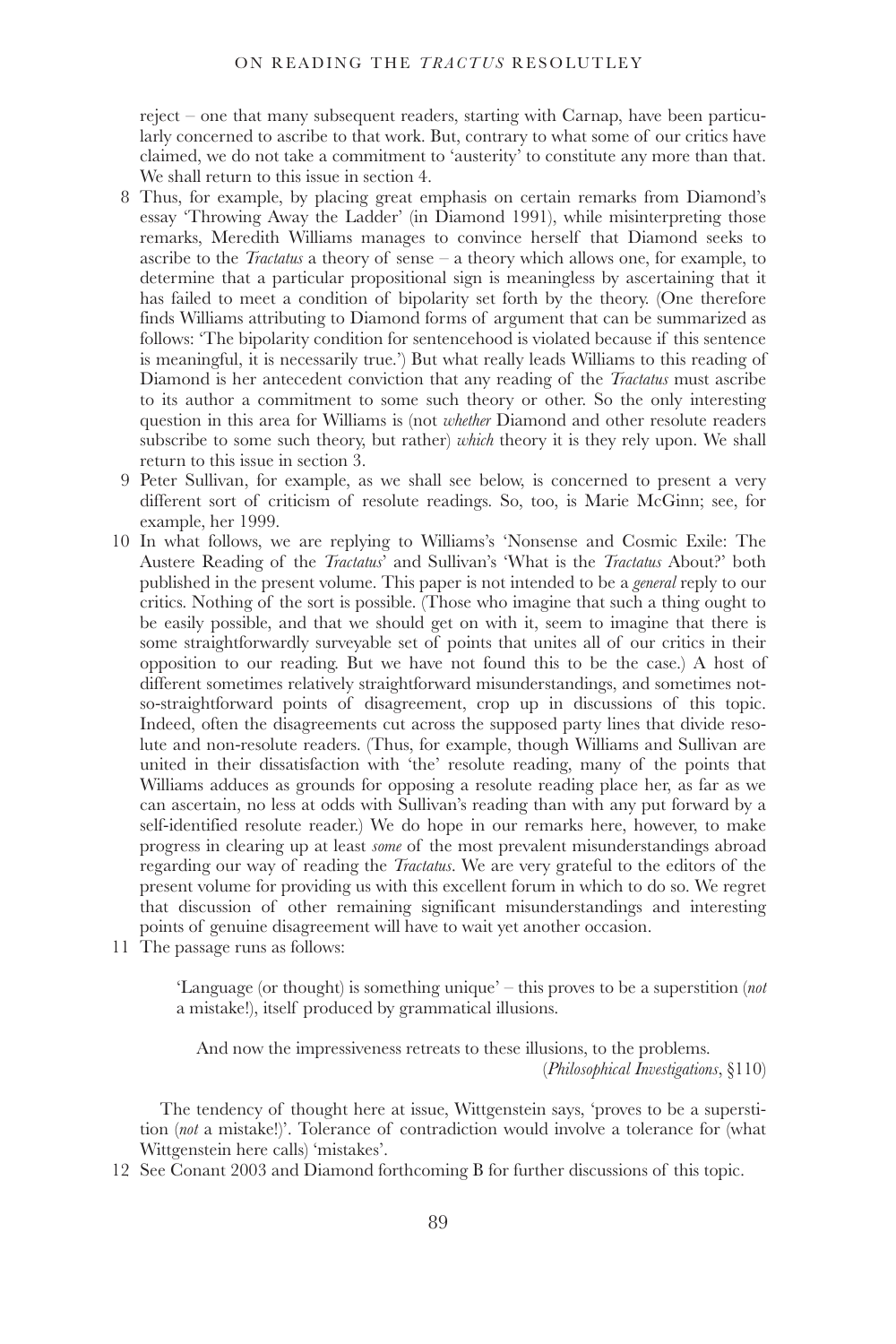- 13 It is worth taking a moment to say, in case it is not clear, that our remarks here are by no means directed at Williams alone. It is not at all uncommon for proponents of standard readings to attempt to cover up the problems with their readings by ascribing to early Wittgenstein a quite remarkable tolerance for incoherence – a tolerance that simply does not fit with his clear willingness to treat apparent counter-examples with care and seriousness, as comes out in his treatment of 'A believes that p', and of the incompatibility of color ascriptions with each other. The word 'paradox' is misused if it is pasted on to a reading that simply stops at the point at which serious questions arise about how Wittgenstein is supposed to have thought about the deep-going incoherence to which the reading appears to commit him.
- 14 *Lectures on the Foundations of Mathematics*, p. 18.
- 15 This way of picturing of 'the limits of logic' begins to run into trouble as soon as one begins to try to think it through. One is led to ask what it would be to 'move into' the realm outside the limit if it wasn't thinking in the realm outside the limit. 'Move' is a metaphor for doing what? Grasping what's out there without actually thinking it? Standard readings of the *Tractatus* often try to buy some wiggle room here by characterizing what is involved in transgressing the limits of logic more circumspectly, hence not as '*thinking* what's outside the limit', but rather as *attempting* to think it (e.g. by attempting to say what's outside the corresponding limit of language). But one runs out of wiggle room quickly here.
- 16 For further discussion of this (quasi-geometrical) picture of 'the limits of thought' and early Wittgenstein's criticisms of it, see Conant 1992.
- 17 See Conant 2002: notes 4 (p. 425), 22 and 23 (p. 429), 27 (p. 430).
- 18 See especially the wording of her description of what she takes Diamond to deny, and what she herself accepts, namely that there is a doctrine of showing in the *Tractatus*, according to which Wittgenstein tries to intimate truths about reality and language that cannot be said. This suggests that there is an elaboration of (something called) 'a say/show distinction' in the book to which she is especially attuned but which Diamond is forced to overlook or deny. But there simply is not, in anything that Wittgenstein says in the book about saying and showing, anything that has a clear connection with 'intimating truths about reality and language' through the production of nonsensical sentences. Williams repeatedly suggests the opposite, but with no textual basis. To insist (as, for example, Conant has in 'The Method of the *Tractatus*') that one needs to distinguish between *showing* and *elucidating* is not to deny that there is a distinction between *showing* and *saying* in the book. (We return to this issue in section 3.) It is only to deny that what commentators have mostly taken the distinction between saying and showing to be – and, in particular, what they have taken 'showing' to be – is in the book. One might want to say, in expounding what the *Tractatus* calls 'showing', that 'Jamie the Zebra has died at the Zoo' *shows* that it is about Jamie (§4.1211: 'Thus a proposition "*Fa*" shows that in its sense the object *a* occurs'), or that it *shows* what it says to be so (§4.022: 'The proposition *shows* how things stand, *if* it is true'); but, if that sort of case exemplifies 'showing', we are exactly nowhere, so far, in understanding how 'The world is everything that is the case' illuminates anything. That the sentence about the zebra might be said to *show* this or that depends on the senseful use of the signs in it; a sentence the signs in which are not used sensefully, and in which the use is not a 'canceling out' sort of use exemplified by tautologies and contradictions, is one which does not show anything in the sense which is exemplified by the zebra example.
- 19 There are passages which suggest that Williams means by 'the doctrine of showing' something roughly like this: a sentence like 'The world is everything that is the case' cannot, according to the theory of meaning in the *Tractatus*, be held to say what it appears to say, but it can nevertheless be held to illuminate or to show what one had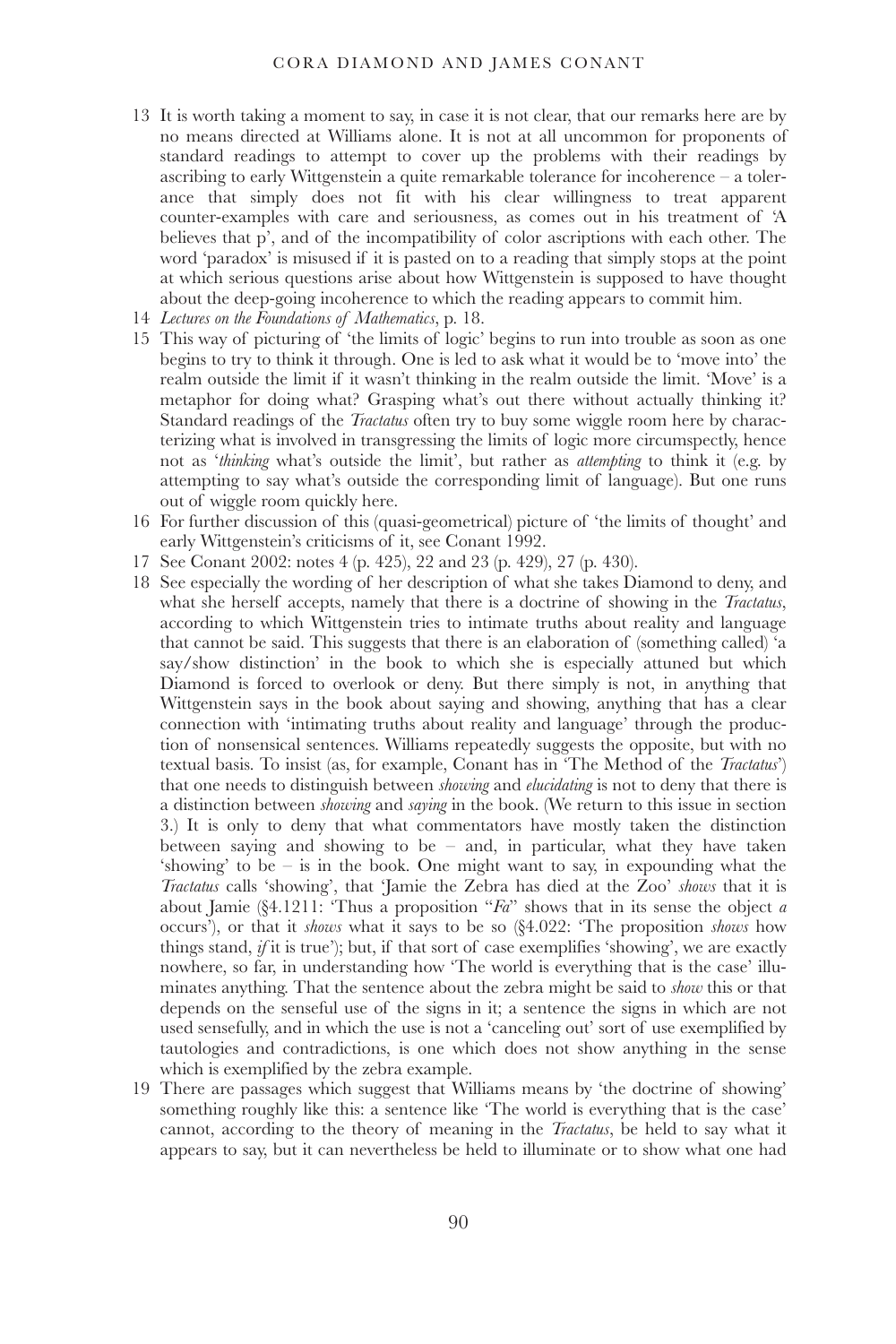taken it to be attempting to say. But that view certainly cannot be found in the passages in the *Tractatus* which concern 'showing'.

- 20 This is not the only problem. Any such story (even a rough story) of how the meaningless propositions convey insights would have to depend either on considering the signs in the proposition or on considering the symbols, and there does not appear to be any way of constructing such an account which would not provide a disproof (by counterexample) of views about signs and symbols to which Wittgenstein would have to be taken to be committed, so it would seem, on standard readings. This point would apply also to the interpretation of the 'doctrine of showing' that we discuss in the previous note.
- 21 A further part of the problem here is that it is difficult to see how there could be even a rough story, of which Wittgenstein might have availed himself, about how specific meaningless sentences are tied to specific insights which is not a story about what the sentences in question *mean* – and, if so, that would provide another big dose of 'paradox', otherwise known as incoherence.
- 22 How are we to square these consequences with, for example, §4 ('The thought is the significant proposition') and the many related sections? If it were to be suggested that Wittgenstein accepted two quite different senses of 'thinkable', so that the insights of his book were, in one sense, not thinkable, but were thinkable in some other sense, how is this supposed to be got out of the text? Is it supposed to come out of the 'doctrine of showing'? How, then, does that 'doctrine' do such work? There is in such a suggestion a measure of desperation.
- 23 How are we to square these consequences with, for example, §4.024 ('To understand a proposition is to know what is the case, if it is true') and the many related sections? Shall we now multiply senses of 'understanding'? This multiplication game, once begun, will have to go on to encompass multiple senses of the expressions 'inferring', 'judging', and so on, across the entire spectrum of expressions for the exercises of logical capacities.
- 24 For an interesting discussion of a further problem that the standard sort of reading runs into here, as soon as it attempts to take the conception of logic put forward in the *Tractatus* at all seriously, see Warren Goldfarb's article '*Das Überwinden*: Anti-Metaphysical Readings of the *Tractatus*' (in preparation). Goldfarb argues that, if showing is a kind of communication, then there is a kind of content that is showable, and logical truths (if they are able to show) must partake of such content. He then goes on to argue that this would undo what Wittgenstein thought he had accomplished by making clear that logic has no content – that a proposition of logic is *sinnlos* and that 'theories that make a proposition of logic appear contentful [*gehaltvoll*] must be false' (§6.111).
- 25 These four objections are by no means entirely independent of one another, as will become clear in our discussion of them below. Each depends to some extent on the other three, and the first two are really two facets of one single extended misunderstanding.
- 26 The other main source of this misconception stems from her assumption that resolute readers *must* be operating with a covert theory of nonsense. A proper response to the 'you, too' argument must therefore come in two parts, addressing both her misreading of what an austere conception of nonsense involves and her misunderstanding of what sorts of theoretical commitments it depends upon.
- 27 Diamond 1991, pp. 195–7.
- 28 Conant 2002, p. 423.
- 29 It is worth mentioning that the view that Williams here attributes to us is one that some commentators on the *Tractatus* have held. See the references to Proops and Anscombe below.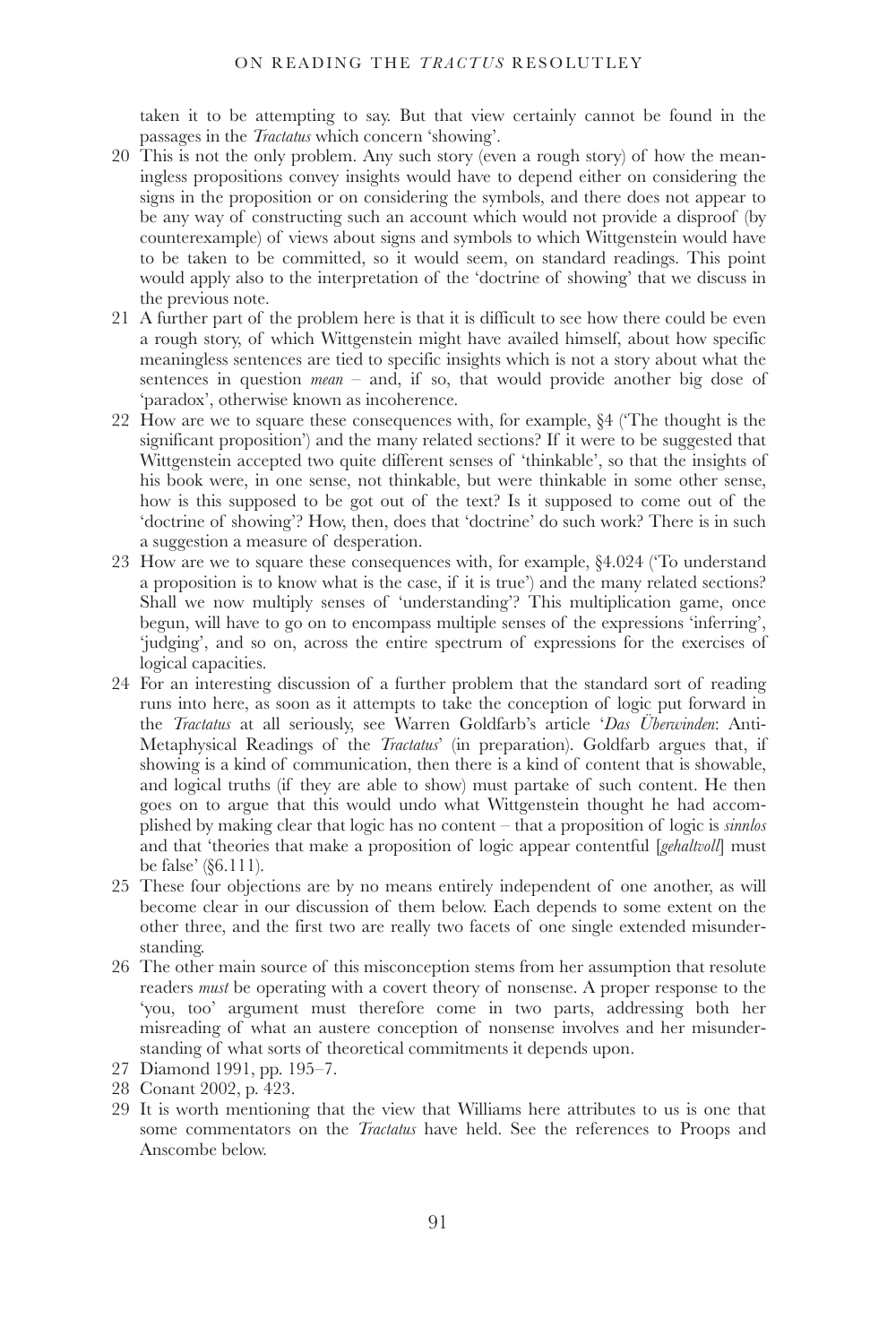- 30 The preceding paragraph has been lifted from Diamond's article 'Criss-cross Philosophy' (forthcoming D) where this topic is discussed at greater length.
- 31 We are drawing here on remarks in 'Notes Dictated to Moore' (published in *Notebooks 1914–1916*, pp. 107–18); see p. 115.
- 32 Williams suggests that resolute readers take the context principle to provide grounds for a view of nonsense powerful enough to support diagnoses of philosophical sentences as violating conditions of meaningfulness. But the context principle is not taken by resolute readers to be the basis of any such account.
- 33 There is a passage in Williams's essay in which she seems to suggest that Diamond's point would be that 'A is an object' is nonsense, if 'A' has the meaning it has in other contexts in which it has meaning, and if 'object' has the use it usually has. Williams gives something like that as Diamond's account of why ' "Caesar is a prime number" is nonsense': supposedly, if the personal name and number predicate mean what they do elsewhere, then the sentence is nonsense. But that is not Diamond's view, either of 'Caesar is a prime number' or of 'A is an object'. There is, according to resolute readings, no 'if thus-and-such is what the words mean, then the sentence is nonsense' or 'then the sentence is a syntactic mess'.
- 34 To claim, as we do here, that the activity of truth-functional analysis was *taken* by *early* Wittgenstein 'not to depend on any theory of language put forward in the book' does not in any way preclude us, *qua* resolute readers, from also being able to claim that early Wittgenstein was mistaken about this and that later Wittgenstein came to appreciate this. We return to this topic in section 5.
- 35 We borrow this term from Goldfarb 1997.
- 36 Some scholars who have some sympathy with our reading of the *Tractatus* have misunderstood us on this point and have taken this alone to mark a sufficient reason for thinking there must be 'a third way'; and some who have sought to defend us in print have also misrepresented our view on this matter. Conant, for example, in a number of his recent writings, in order to avoid misunderstanding on this point, has carefully distinguished between showing (in scarequotes) and showing (*simpliciter*) – always using only the former to refer to the sort of 'gesturing' standard readers take Tractarian nonsense to be able to do and always using only the latter to refer to that which the *Tractatus* itself takes senseful, tautologous and contradictory propositional symbols to do. But it is striking how many of Conant's readers, on both sides of the debate, take his criticisms of the former to constitute a rejection of the latter – as if the mere idea of showing itself already presupposed an implicit commitment to the idea of there being something ineffable which is thus shown. But this still cannot entirely explain why people who are not inclined to acquiesce in a standard reading have taken resolute readers either to reject or at least to be suspicious of the very idea of 'showing' (see e.g. Sullivan 2002, pp. 49–52). Part of the explanation, no doubt, is that so much energy has been directed by resolute readers towards absolving Wittgenstein of any commitment to (what Williams calls) 'showing' (as something that nonsense can do) that it has directed attention away from the topic of (what Wittgenstein calls) showing (and other topics that are not directly tied to the topic of nonsense).
- 37 Diamond 1991, p. 198.
- 38 Conant 2002, p. 424.
- 39 As we have seen, Williams's version of a standard reading (like many others) fails on both of these counts; textually more sensitive versions of a standard reading fail only on the second count.
- 40 A proper treatment of this topic would obviously require considerably more space than we can afford to devote to it here. All our brief remarks in the next paragraph are meant to do is to underscore the main point of the present paragraph (namely, that resolute readings, as such, are not committed to throwing away the distinction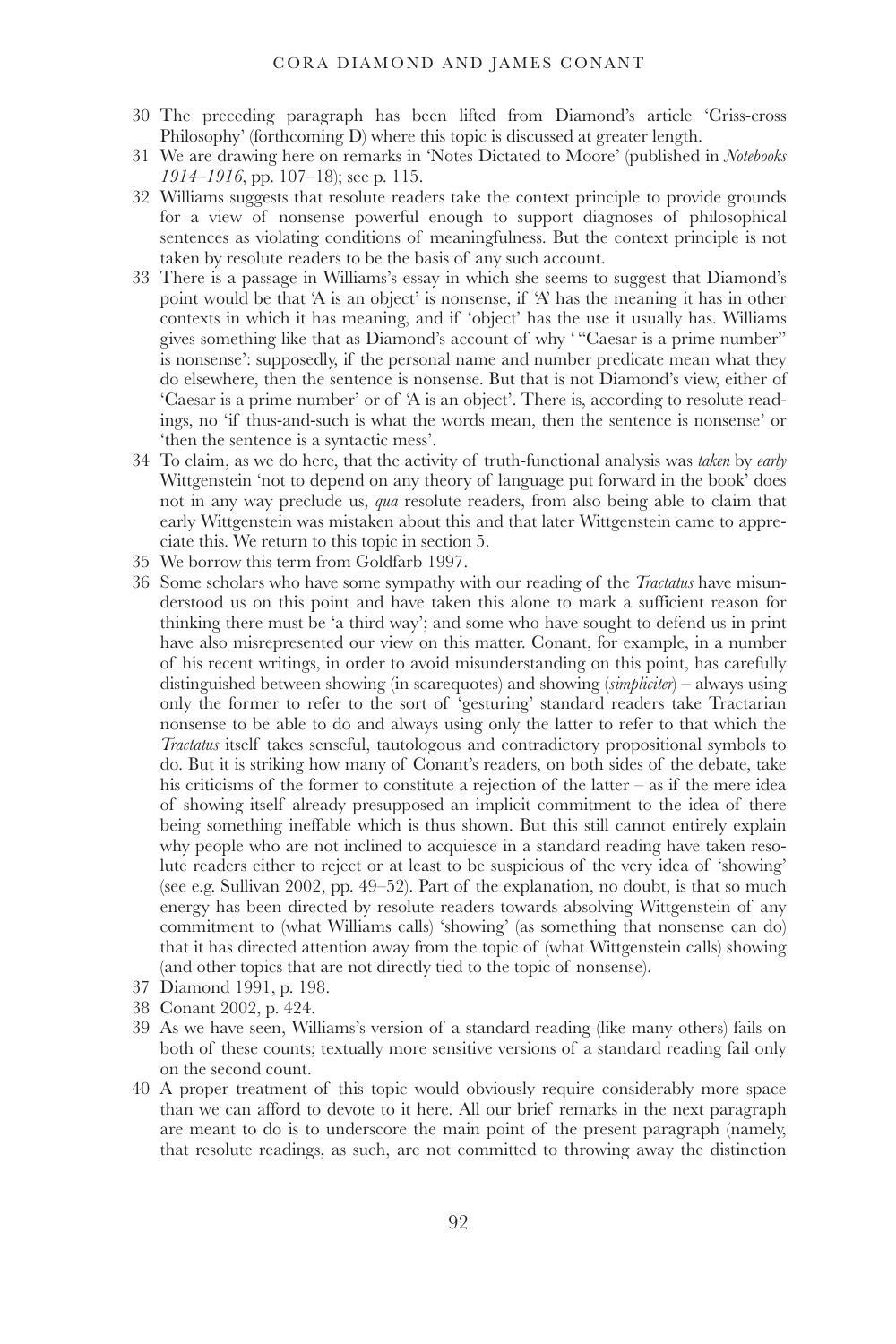#### ON READING THE *TRACTUS* RESOLUTLEY

between saying and showing) by indicating how the distinction can be developed in a manner that is consistent with the core commitments of resolute readings.

- 41 We are, of course, not here denying that speaking about some subject matter requires knowledge of content pertaining to that particular subject.
- 42 Goldfarb 1997, p. 66.
- 43 The remark in question occurs in Diamond 2000 at p. 165.
- 44 Conant 2002, p. 378.
- 45 To mention only one example, he points out (in Sullivan 2002, pp. 46–9) that certain resolute readers have evinced a special hostility to explanations of features of language via an appeal to features of reality, but have seemed to evince a greater tolerance towards the reverse order of explanation, thus making it seem as if resolution had something 'particularly to do with repudiating a certain sort of realism' (p. 47). This is an astute observation about a tendency that is in the literature. (It has, no doubt, something to do with the etiology of certain resolute readings in a prior rejection of certain realist readings.) A resolute reading should be equally committed to rejecting explanation in either direction here and therefore should not accord realism any privileged status as the target of criticism.
- 46 Sullivan characterizes 'the core commitments' of 'the' resolute reading as follows:

Resolution's first commitment is a view of what nonsense is and what it cannot be: nonsense is a failure to make sense; it cannot be a matter of making *the wrong kind* of sense … Wittgenstein presents this view of nonsense at *TLP* 5.4733ff … Adapting terminology of Conant's, I'll call commitment to this view of nonsense 'austerity'. The second element of resolution is a 'full-hearted recognition' that when Wittgenstein describes his own propositions as 'nonsense' his meaning is that they are nonsense in the only way the austere view of *TLP* 5.473ff allows, that they fail to make sense.

(Sullivan 2002, p. 45)

Sullivan then goes on to say: 'The two components of resolution so far introduced are, I believe, clear … and clearly correct' (p. 46). It is perhaps worth noting, however, that his characterization here of the view of nonsense that resolution rejects is merely the corollary identified above of (what we call in section 1) the second feature of a resolute reading. It is difficult to square some of the things Sullivan says in criticism of resolute readings with a whole-hearted endorsement on his part of the second feature in its full generality (and not merely the particular corollary of it that is at issue in §§5.4733ff and that Sullivan dubs 'austerity').

- 47 Thus, as Sullivan rather charmingly sums up his attitude: 'Some writers in the field have reacted to the resolute reading with an outraged, "No! But surely …!" My own reaction, at least to its core ideas, is better captured, "Well, yes, so far. And now …?" ' (Sullivan 2002, p. 44).
- 48 Sullivan does think that, along the way, in their zeal to make it seem that what they have offered can amount to a reading, resolute readers also do make some positive mistakes, engaging in specific interpretative moves that he thinks involve specific misinterpretations of the text.
- 49 Sullivan, for example, complains: '[A]s a guide to interpretation, the austere view of nonsense is too undiscriminating' (2002, p. 62). We agree. We think the austere view of nonsense is an important thing to be clear about (if you want to understand what Wittgenstein is up to in the book); but we don't think that once you've gotten clear on this one matter, you're home free (so that, merely by coming to see that Wittgenstein rejects the sort of conception of nonsense that is usually attributed to him, one has thereby furnished oneself with anything that deserves to be termed 'a guide for inter-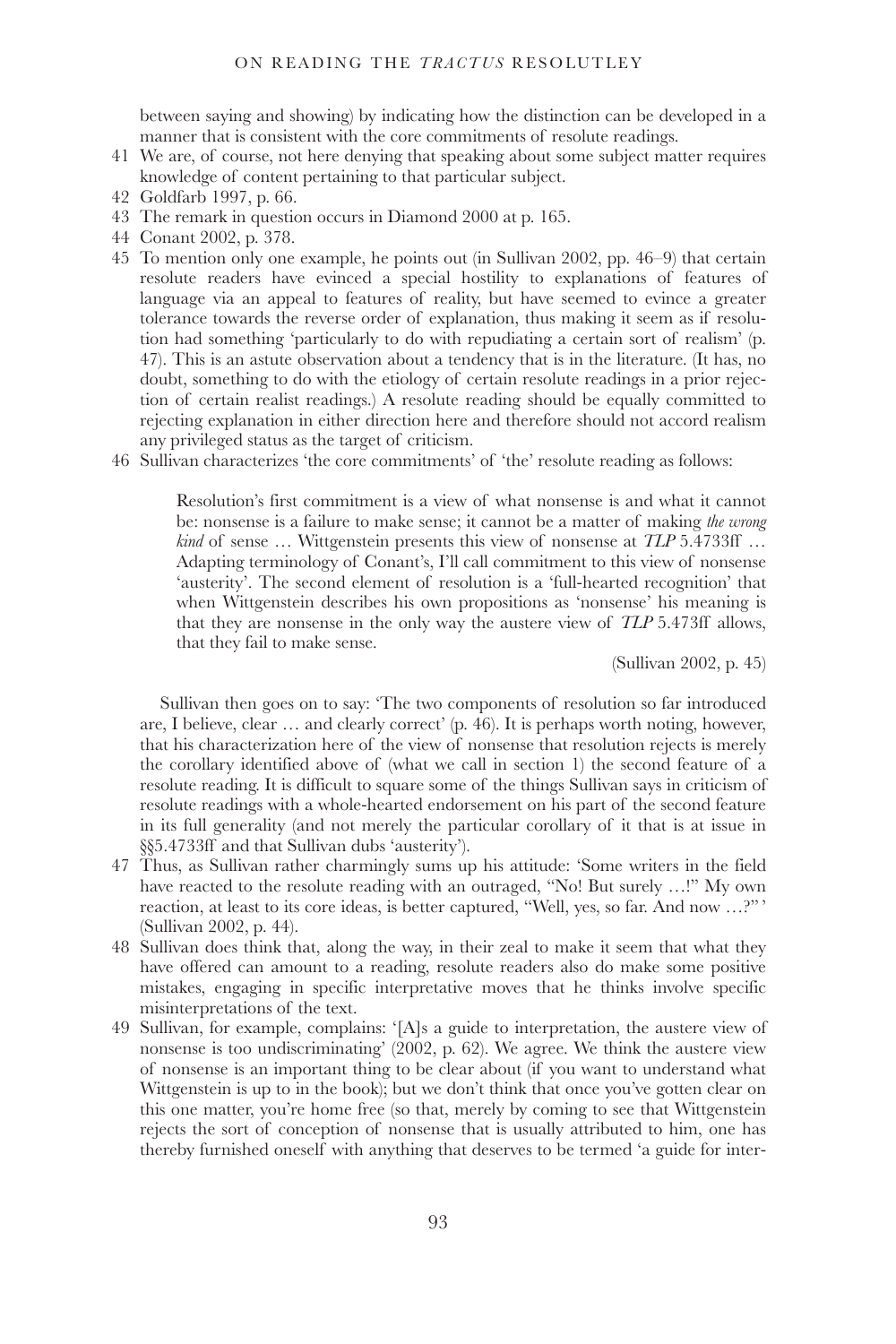pretation' on any very weighty understanding of the sort of guidance such a 'guide' ought to supply).

- 50 We do think that Sullivan 2002 contains a number of such misunderstandings of Conant and Diamond.
- 51 In Sullivan's example, P and Q are propositions described in such a way that P does indeed entail Q.
- 52 Goldfarb's discussion of these passages in 'Metaphysics and Nonsense' builds on Thomas Ricketts 1996; see especially pp. 88–94).
- 53 That the author of the *Tractatus* thinks there is a kind of double-think inherent in philosophical discourse we do not dispute. What we dispute is that he thinks that it is (something describable as) 'the system' which enables us, in a fairly direct way, to see that there is a kind of double-think inherent in philosophical discourse.
- 54 Many philosophers do read the *Tractatus* in exactly this sort of way; for example, both Anscombe and Proops take it that we are meant by the book to come to identify certain propositions as problematic by recognizing that they are not 'bipolar'. See Proops 2002, p. 300; and Anscombe 1963, p. 85.
- 55 Sullivan 2002, pp. 50–1.
- 56 Michael Kremer (2002) discusses in detail issues that we cannot touch on here, including the application of the term '*Bedeutung*' in connection with expressions joined by an equals sign. We are greatly indebted to Kremer for comments on our treatment of 'P entails Q' in an earlier draft, as well as for conversations and correspondence on numerous other topics discussed in this paper.
- 57 For a discussion of why these various topics are all grouped together in the 6s (along with the topics of ethical and philosophical uses of language), see Diamond forthcoming A and Conant 2004.
- 58 The number of Ts and the number of terms in the final parenthesis are determined by the number of propositions that we need to reach in an analysis of P and Q in order for the entailment to be set out as a truth-table tautology. That any entailment can be so written is built into the method of clarification; this is a feature of the *Tractatus* which Wittgenstein did not take, at the time of writing the book, to reflect a substantial doctrine, but about which he changed his view.
- 59 Many commentators have taken the expressions '*Unsinn*' and '*Scheinsatz*' to be synonyms in the *Tractatus* – as they often are in the writings of Carnap and other members of the Vienna Circle who were influenced by the *Tractatus*. But this assumption leads to trouble when one tries to interpret many of Wittgenstein's remarks in the 6s. For the *Tractatus*, any propositional sign that is *Unsinn* is a *Scheinsatz*; but the converse does not hold, as the treatment of mathematical propositions makes especially clear.
- 60 For a particularly nice example of a case in which a very good philosopher allows herself to take someone to be producing nonsense, when he is simply using words in a way that is different from what she expects, see Anscombe 1963, p. 85. She imagines her way into what she takes to be the nonsensical ambition of Flew, and does not pause to ask whether there is not some way of taking his words which she might recognize to be intended by him, which makes his claim senseful and indeed correct, though poorly expressed. Diamond discusses this example in her forthcoming C.
- 61 Sullivan 2002, p. 75, note 28; cf. also p. 62.
- 62 It is worth noting that, however appropriately such a charge may be leveled at its lowest exemplars, it is not clear that 'pernicketiness' need characterize the practice of (anything properly termed) 'ordinary-language philosophy' as such. For a characterization of that practice that is not open to such a charge, see either the opening pages of Cavell 1976 or the title essay in the same volume.
- 63 Sullivan justifies this reading of the passage, in part, through a particular understanding of how to construe the 'always, whenever' when Wittgenstein says: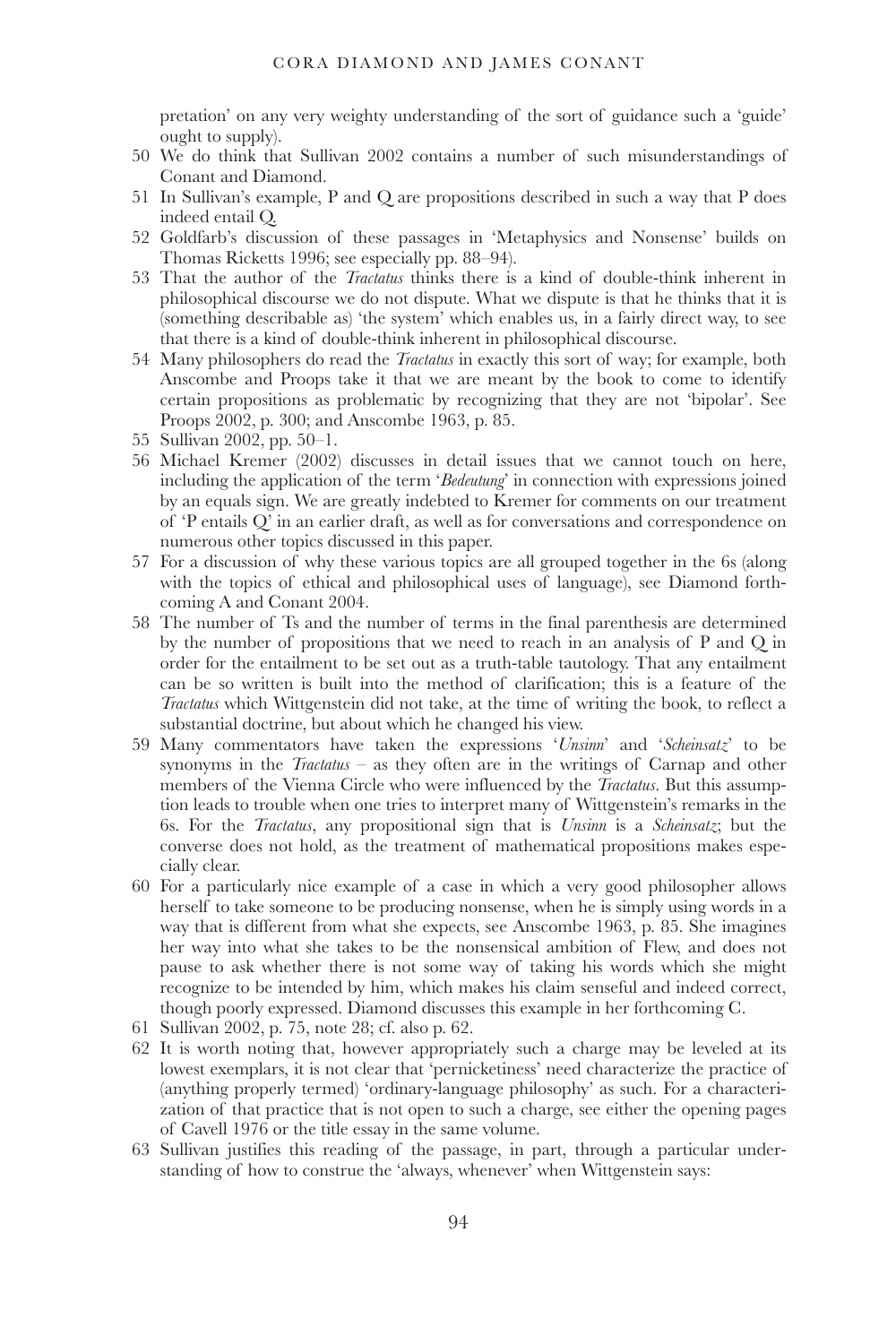The right method of philosophy would be this: To say nothing except what can be said, … and then always, whenever someone wished to say something metaphysical, to demonstrate to him that he had given no meaning to certain signs in his propositions.

 $(86.53)$ 

Sullivan says: '[T]he method is to be triggered "always, whenever" – that is, *as soon as* – "the other" indulges his inclination towards philosophy' (2002, p. 62).

- 64 It seems to be part of Sullivan's picture of what resolute readers hold that they will be disinclined 'to allow', as he puts it at one point, 'the train of nonsense to develop under its own momentum'  $(2002, p. 62)$  – that they, like the practitioner of §6.53 (on his reading of the remark), will not be able to keep themselves from pouncing. But, on our reading of the *Tractatus*, it is essential to its method of clarification that one not pounce and that the train be allowed to roll. Indeed, not only do we not have any interest in cutting off the philosophical dialectic prematurely, as Sullivan suggests, but we are worried that, contrary to his own intention, Sullivan's proposals (for how to bring 'the system' to bear on particular putative examples of philosophical nonsense) may have just this effect. As we indicated above (in our discussion of the topic of the philosopher as would-be 'spotter' of philosophical illusions), one of our worries about Sullivan's account is that it threatens to make it seem easier to 'spot' philosophical nonsense than Wittgenstein thought it could be.
- 65 We do not hereby mean to claim that the *Tractatus* itself adheres to (what §6.53 calls) 'the only strictly correct method' in philosophy. For further discussion, see Conant 2002, note 131.
- 66 This is not to deny that such ascriptions may serve a genuinely elucidatory purpose in attempting to achieve clarity about what leads one to say certain things in philosophy, and therefore that such ascriptions can play an important role in characterizing some of the philosophical targets of the *Tractatus*.
- 67 Warren Goldfarb makes this same point forcefully in '*Das Überwinden*'.
- 68 We therefore concur with Goldfarb in holding that a 'piecemeal' approach is required to understanding how the book undermines its own propositions.
- 69 And a further question that sometimes divides them is the following: how important is *that* question to an understanding of later Wittgenstein? How important it is to arrive at an accurate account of Wittgenstein's original self-understanding as author of his early work, in order to achieve an accurate appreciation of what he later thought was confused and self-deluded in his earlier self-understanding of what he had achieved in philosophy?
- 70 There is also a discussion of the significance of Wittgenstein's changed understanding of clarification, taken to be the aim of philosophy, in her forthcoming D*.*
- 71 See especially Kuusela 2003.
- 72 Diamond 1991, pp. 184–5.
- 73 We choose this example because it occurs in Diamond 1991, the text by a resolute reader that Williams most frequently cites.
- 74 Diamond 1991, pp. 18–19. In our list below of metaphysical commitments embodied in the *Tractatus*, we shall be using sentences of the sort that occur in this passage, sentences that 'appear to be about' the essential nature of language. We are not claiming that these sentences are anything but plain nonsense, or that Wittgenstein in any way intended to communicate a metaphysics of language. It was not until much later, when he had realized that his early conception of philosophical clarification had built into it a quite particular view of language, that he could recognize the metaphysical commitments for what they were.
- 75 It was, above all, in connection with this presupposition that Piero Sraffa's Neapolitan gesture of disdain (along with his query 'What is the logical form of *this*?') was able to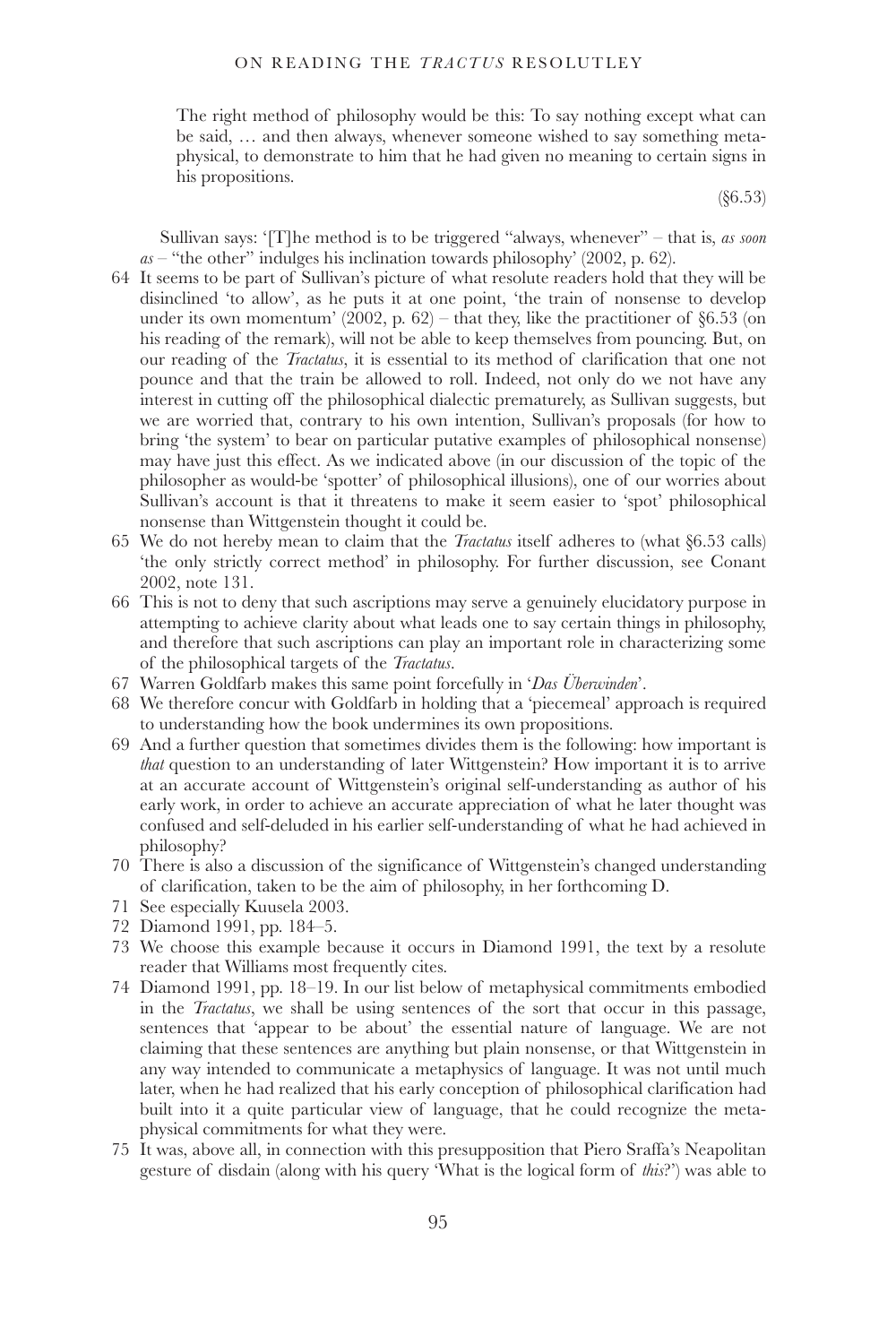do its picture-shattering work.

- 76 This commitment involves a great many subsidiary commitments about the character of the process of analysis, about such a process presupposing a point at which the analysis terminates, about when such a point is reached, about what is thereby disclosed, etc.
- 77 There are a great many subsidiary commitments that come into play here as well, through the commitment to the idea of an absolutely perspicuous notation. That any entailment can be set out as a truth-table tautology, in the manner discussed in section 4, is one example of such a commitment (which, as we noted above, Wittgenstein did not take, at the time of writing the book, to reflect a substantial doctrine, but about which he changed his view).
- 78 Upon reading a draft of this paper, Michael Kremer pointed out to us that the precise nature of the metaphysical commitments listed goes a long way towards explaining why the first thing Wittgenstein wrote, upon returning to philosophy, was 'Some Remarks on Logical Form'. For that paper, despite all the defects that Wittgenstein almost immediately came to see in it, begins to unravel just these metaphysical requirements.
- 79 That is, early Wittgenstein fails to realize that the very idea of 'an absolutely clear way of expressing thoughts' itself represents a substantial metaphysical commitment. For an illuminating discussion of this idea, see Gustafsson 2003. We are grateful to Gustafsson for comments on a previous draft of this paper.
- 80 *Zettel*, §444. Oskari Kuusela (forthcoming) quotes the following essentially identical remark from the *Nachlass,* which he suggestively retranslates as follows:

We have a *theory* … of the proposition; of language, but it does not seem to us a theory. For it is characteristic of such a theory that it looks at a special, clearly intuitive case and says: '*That* shows how things are in every case. This case is the exemplar of *all* cases.' ('Of course! It has to be like that,' we say, and are satisfied. We have arrived at a form of expression that strikes us as obvious. We have arrived at a form of expression that *enlightens us*.

(Ts220 §93/Ms142 §105)

Kuusela prefaces his citation of this passage by saying 'The following characterisation that Wittgenstein provides of his early philosophy … suggests that he did not think he was putting forward a theory.' And, in going on to comment on the quotation, Kuusela remarks: '[A]lthough there is a theory of propositions, it is not recognised as one. Rather, it is as if we had caught a glimpse of something: as if we were directly perceiving the essence of propositions.' This nicely captures what we take to be Wittgenstein's later view of the character of his earlier unwitting entanglement in metaphysics.

81 One important difference between early and later Wittgenstein has, of course, to do with what he would regard as a substantial philosophical commitment – and hence with his later criticisms of his earlier commitments. But even where early and later Wittgenstein have a common target in their sights (and there are a great many such targets: mentalism, psychologism, solipsism, realism, idealism, ineffabilism, etc.), there is all the difference in the world in *how* the criticism is prosecuted. A great many of the most significant discontinuities in Wittgenstein's work therefore have to do not just with *what* comes in for criticism, but in what *sort* of criticism it comes in for. Every metaphysical doctrine criticized in the *Tractatus* must be treated again in the later work, only now in such a manner that the mode of 'interrogation' itself no longer presupposes a covert metaphysics. The aspiration to achieve such a philosophically presuppositionless mode of interrogation is common to the earlier and the later work, but its attainment comes to seem to later Wittgenstein to be an enormously more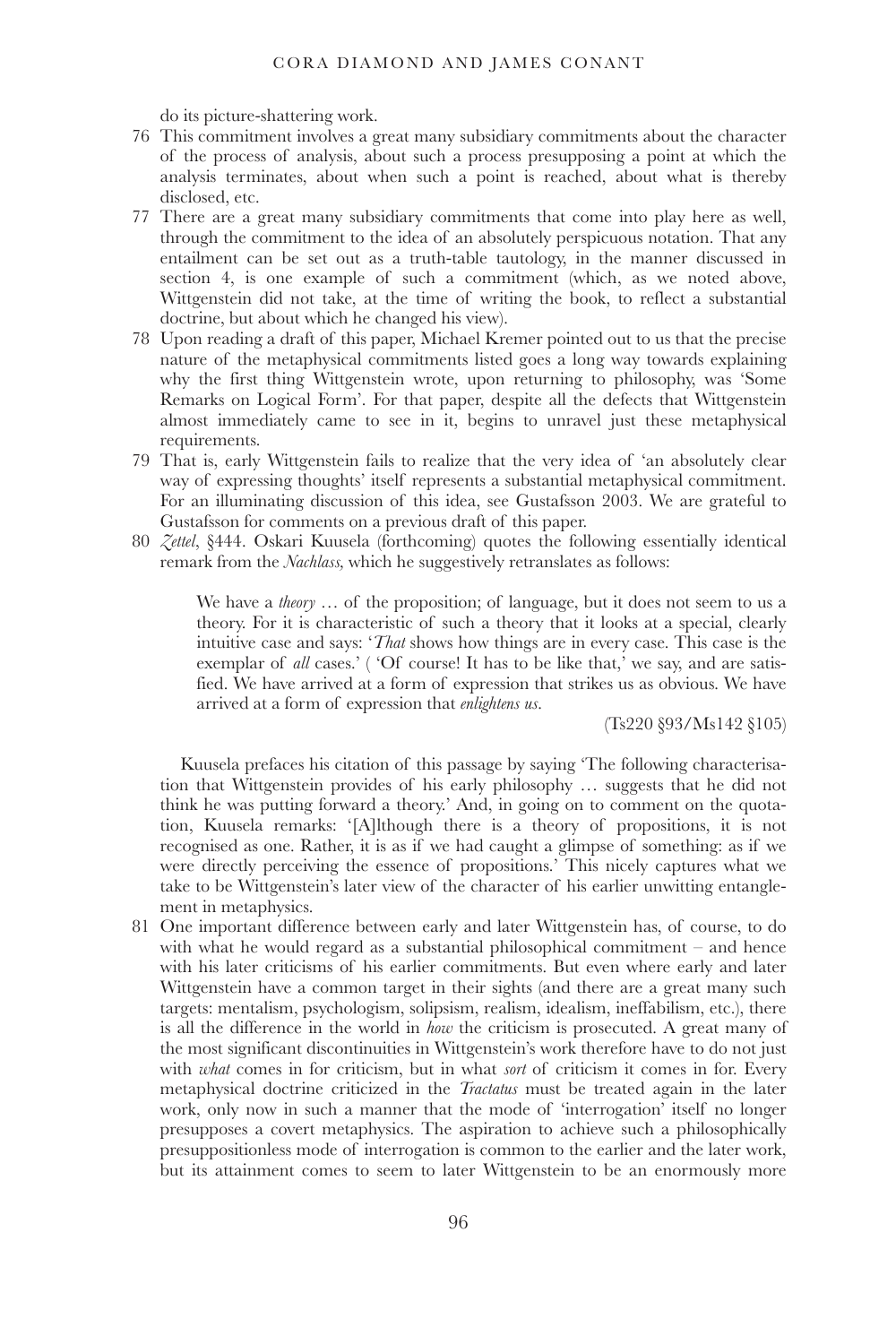difficult matter than he had ever earlier imagined and to require an altogether different mode of philosophical composition – one which elicits an entirely different sort of engagement and cooperation on the part of a reader and in which the struggle to avoid philosophical assertion and commitment requires a far more circuitous and tentative manner of proceeding.

82 We are here disagreeing with certain resolute readers and, incidentally, thereby illustrating that a variety of resolute readings is, indeed, possible. Juliet Floyd, for example, has been concerned to advance (what she herself has dubbed) a *Jacobin reading* – a reading that denies that the *Tractatus* is committed to the idea of a 'completely adequate' analysis, and *a fortiori* to the metaphysical commitments listed above that we take to be internal to its program of analysis. See, for example, Floyd 2002. We therefore feel obliged to reject some of what she offers as 'the best answer that can be given to those critics of Diamond (and other antimetaphysical readers of the *Tractatus*)' – namely, that, unlike Frege and Russell, early Wittgenstein 'does not think any notation can depict *the* grammar of language … *the* logical order' (p. 340). The possibility of our disagreement with *la Jacobine*, Floyd, on this fundamental matter furnishes a particularly vivid illustration of the extent to which the central features of a resolute reading (discussed in section 1) underdetermine a reading of the book as a whole.

A number of other resolute readers have favored such a Jacobin reading, including Rob Deans, Burton Dreben and Rupert Read, who has developed this sort of account in a series of recent articles. (We are indebted to Read for helpful comments and suggestions.)

83 Considerably more delicacy than just this is, in fact, required. It is quite mistaken to think that matters here can be settled simply by wheeling in a collection of passages from Wittgenstein (of, say, the form: 'I earlier thought … but the problem with this is …'; or: 'In the *Tractatus*, I held …, but now …') and dumping them on a reader, as if their sheer quantity alone could settle any interesting question on which resolute readers have taken a stand. The idea that one can mount a defense on behalf of standard readings simply by piling up such 'evidence', in the style of Johnny Cochrane, depends on the assumption that the collection of passages in question form a relevantly homogeneous category, so that no detailed interpretation of any individual exhibit is required – all that is required is some textual indication in each passage that later Wittgenstein is expressing some form of dissatisfaction with his earlier philosophy. In fact, on some of these lists of putative instances of external evidence adduced by our critics, there often figure a very heterogeneous collection of passages – only some of which are criticisms of commitments actually held by the author of the *Tractatus*. Not every such passage (in which the *Tractatus* is mentioned and in which a philosophical view is criticized) is mentioning a relevant commitment. Sometimes what is at issue are philosophical commitments that pertain to the *Tractatus* in that they figure centrally in that work, but already figure in that work only as intended targets of clarification. Sometimes what is at issue in such passages is a discussion of what, by Wittgenstein's later lights, is wrong-headed or inadequate in the Tractarian approach to criticizing the view in question. In other cases, what is at issue is something Wittgenstein earlier thought, but not necessarily at the time of having completed the *Tractatus*. Some of the passages our critics adduce arguably involve doctrines held by the *very* early Wittgenstein, before he turns on his earlier (comparatively Russellian) self in the *Tractatus*. (It is therefore crucial, in handling such passages, to be sensitive to the possibility of differences between the early Early Wittgenstein and the later Early Wittgenstein.) Sometimes what is at issue, in passages in the later work in which Wittgenstein criticizes what he 'earlier' thought, are views that he held when he returned to philosophy in 1929 and shortly thereafter. What is certainly at issue in at least some (and sometimes all) of the passages in such collections of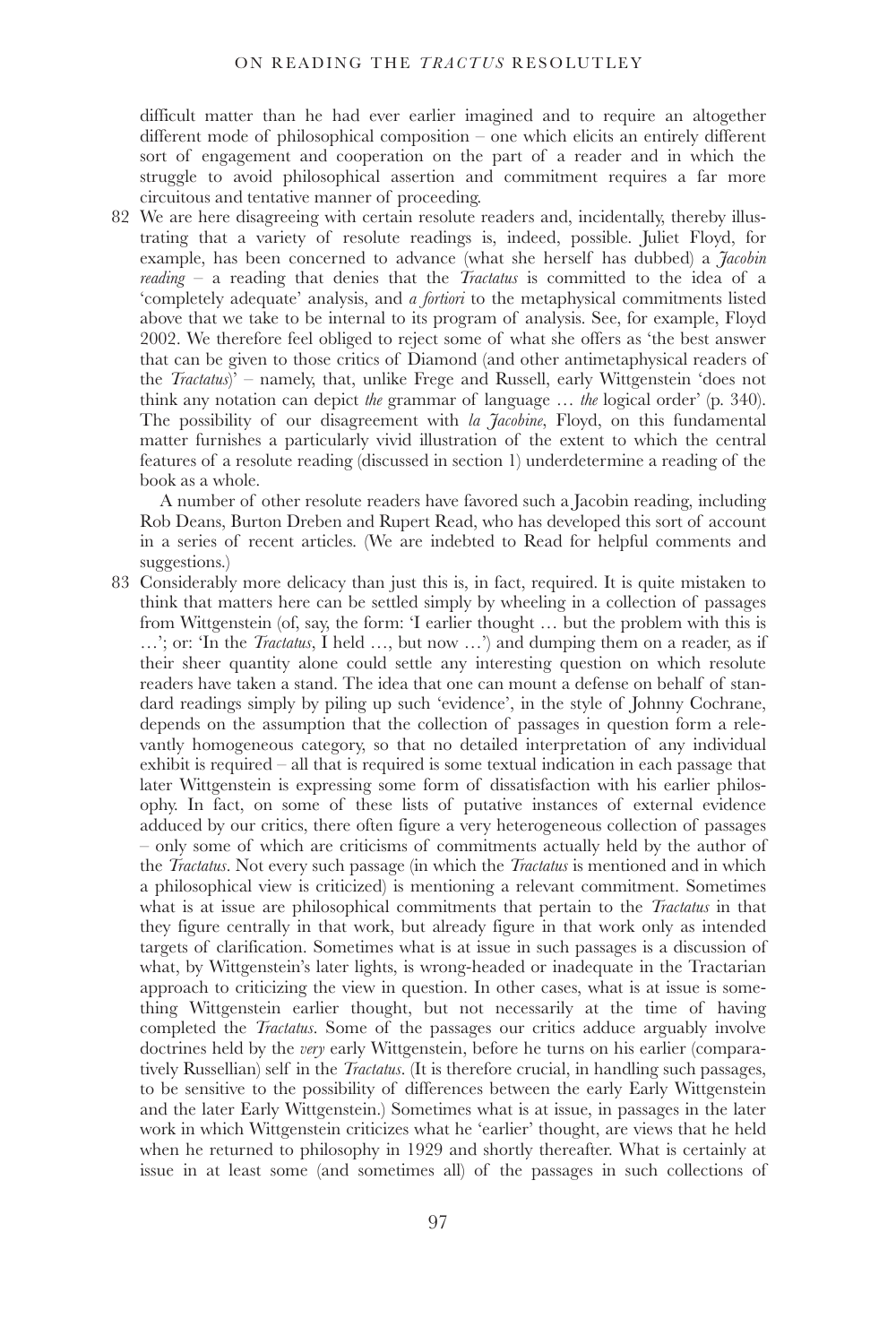external 'evidence' are discussions of the sorts of commitment that resolute readers can (and, indeed, often do hold) that later Wittgenstein wishes to criticize as commitments undertaken by the author of the *Tractatus.* But, as we have just argued above, the existence of such passages is no embarrassment to a resolute reading, as such. Any case mounted against resolute readings must therefore rest on actual *readings* of the passages in question: on accounts of why the passages in question should discomfit resolute readers and on assessments of the merits of such readings over the available alternatives that resolute readers can (in many cases quite easily) bring to bear on such passages. Finally, in most cases, it will matter here *which* resolute reading is at issue; for, as our previous note about the possibility of Jacobin readings indicates, resolute readers can and often do differ amongst themselves about when and how Wittgenstein, in his later writings, is concerned to criticize the *Tractatus*.

## **References**

- Anscombe, Elizabeth (1963) *An Introduction to Wittgenstein's Tractatus*, London: Hutchinson.
- Cavell, Stanley (1976) 'Knowing and Acknowledging' in S. Cavell, *Must We Mean What We Say? and Other Essays*, Cambridge: Cambridge University Press.
- Conant, James (1992) 'The Search for Logically Alien Thought' in *The Philosophy of Hilary Putnam*, *Philosophical Topics* 20, pp. 115–80.
- Conant, James (2002) 'The Method of the *Tractatus*' in Erich Reck (ed.) *From Frege to Wittgenstein: Perspectives in Early Analytic Philosophy*, Oxford: Oxford University Press, pp. 374–462.
- Conant, James (2003) 'On Going the Bloody Hard Way in Philosophy' in John Whittaker (ed.) *The Possibilities of Sense*, New York: Macmillan.
- Conant, James (2004) 'What "Ethics" in the *Tractatus* is *Not*' in D. Z. Phillips (ed.) *Wittgenstein on Ethics and Religion*, Aldershot: Ashgate.
- Diamond, C. (1991) *The Realistic Spirit*, Cambridge, MA: MIT Press.
- Diamond, C. (2000) 'Ethics, Imagination, and the Method of Wittgenstein's Tractatus' in Alice Crary and Rupert Read (eds) *The New Wittgenstein*, London: Routledge, pp. 149–73.
- Diamond, C. (forthcoming A) 'The Hardness of the Soft: Wittgenstein's Early Thought about Skepticism' in J. Conant and A. Kern (eds) *Skepticism in Context*.
- Diamond, C. (forthcoming B) 'Inheriting from Frege: The Work of Reception, as Wittgenstein Did It' in Thomas Ricketts (ed.) *The Cambridge Companion to Frege*, Cambridge: Cambridge University Press.
- Diamond, C. (forthcoming C) 'Saying and Showing: An Example from Anscombe' in Barry Stocker (ed.) *Post-Analytic Tractatus: A Critical Reader*, Aldershot: Ashgate.
- Diamond, C. (forthcoming D) 'Criss-cross Philosophy' in E. Ammereller and E. Fischer (eds) *Wittgenstein at Work*, London: Routledge.
- Floyd, Juliet (2002) 'Number and Ascriptions of Number in Wittgenstein's *Tractatus*' in Erich Reck (ed.) *From Frege to Wittgenstein: Perspectives in Early Analytic Philosophy*, Oxford: Oxford University Press, pp. 308–52.
- Goldfarb, Warren (1997) 'Metaphysics and Nonsense: On Cora Diamond's *The Realistic Spirit*', *Journal of Philosophical Research* 22, pp. 57–73.
- Goldfarb, Warren (in preparation) '*Das Überwinden:* Anti-Metaphysical Readings of the *Tractatus*'.
- Gustafsson, Martin (2003) 'Travis, the *Tractatus*, and Truth-conditions' in Krister Segerberg and Rysiek Sliwinski (eds) *A Philosophical Smorgasbord*, *Uppsala Philosophical Studies* 52, Uppsala: Uppsala University, pp. 169–82.